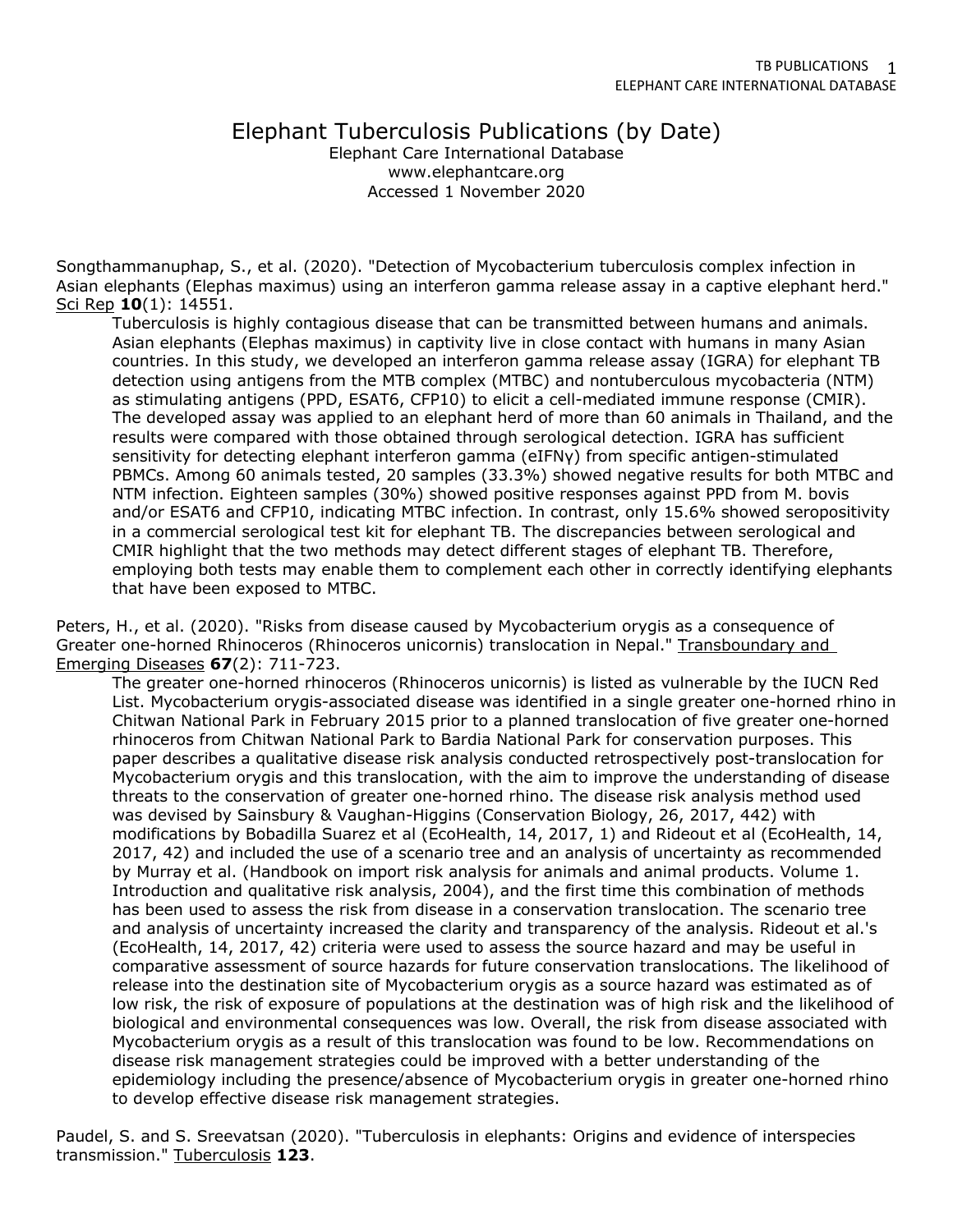Tuberculosis (TB) is a devastating disease in elephants caused by either Mycobacterium tuberculosis or M. bovis. It is an ancient disease, and TB in elephants was first reported over two millennia ago in Sri Lanka. Outbreaks of TB worldwide, in captive and free-ranging elephant populations, have been recorded. Interspecies transmission of TB among elephants and humans has been confirmed in several geographic localities using spoligotyping, MIRU-VNTR analysis, and/or comparative genomics. Active surveillance of TB in wild and captive elephants and their handlers is necessary to prevent TB transmission at the elephant-human interface and to aid in the conservation of Asian and African elephants. In this review, we present an overview of diagnosis, reports of TB outbreaks in the past 25 years, TB in wild elephants, its transmission, and possible prevention and control strategies that can be applied at the elephant-human interface. © 2020

Goosen, W. J., et al. (2020). "The Xpert MTB/RIF Ultra assay detects Mycobacterium tuberculosis complex DNA in white rhinoceros (Ceratotherium simum) and African elephants (Loxodonta africana)." Sci Rep **10**(1): 14482.

The study describes the novel use of the Xpert MTB/RIF Ultra assay for detection of Mycobacterium tuberculosis complex (MTBC) DNA in samples from white rhinoceros (Ceratotherium simum) and African elephants (Loxodonta africana). Culture negative respiratory sample matrices were spiked to determine if the Ultra could detect MTBC DNA in rhinoceros and elephant samples. Rhinoceros bronchial alveolar lavage fluid (BALF) was found to have an inhibitory effect on the Ultra. In this study, the limit of detection (LOD) of M. tuberculosis H37Rv in all spiked animal samples were 2 CFU/ml compared to 15.6 CFU/ml for humans, while the LOD for M. bovis SB0121 was 30 CFU/ml compared to 143.4 CFU/ml for M. bovis BCG in humans. Screening was performed on stored tissue and respiratory samples from known MTBC-infected animals and MTBC DNA was detected in 92% of samples collected from six rhinoceros and two elephants. Conversely, 83% of culture-negative tissue and respiratory samples from uninfected animals tested negative on the Ultra. In conclusion, the Ultra assay appears to be a sensitive and rapid diagnostic test for the detection of MTBC DNA from tissue and respiratory samples collected from African elephants and rhinoceros. Furthermore, the Ultra assay could provide a new tool for the detection of MTBC in various sample types from other wildlife species.

Goosen, W. J., et al. (2020). "The VetMAX™ M. tuberculosis complex PCR kit detects MTBC DNA in antemortem and postmortem samples from white rhinoceros (Ceratotherium simum), African elephants (Loxodonta africana) and African buffaloes (Syncerus caffer)." BMC Vet Res **16**(1): 220.

BACKGROUND: Bovine tuberculosis and tuberculosis are chronic infectious diseases caused by the Mycobacterium tuberculosis complex members, Mycobacterium bovis and Mycobacterium tuberculosis, respectively. Infection with M. bovis and M. tuberculosis have significant implications for wildlife species management, public health, veterinary disease control, and conservation endeavours. RESULTS: Here we describe the first use of the VetMAX™ Mycobacterium tuberculosis complex (MTBC) DNA quantitative real-time polymerase chain reaction (qPCR) detection kit for African wildlife samples. DNA was extracted from tissues harvested from 48 African buffaloes and MTBC DNA was detected (test-positive) in all 26 M. bovis culture-confirmed animals with an additional 12 PCR-positive results in culture-negative buffaloes (originating from an exposed population). Of six MTBC-infected African rhinoceros tested, MTBC DNA was detected in antemortem and postmortem samples from five animals. The PCR was also able to detect MTBC DNA in samples from two African elephants confirmed to have M. bovis and M. tuberculosis infections (one each). Culture-confirmed uninfected rhinoceros and elephants' samples tested negative in the PCR assay. CONCLUSIONS: These results suggest this new detection kit is a sensitive screening test for the detection of MTBC-infected African buffaloes, African elephants and white rhinoceros.

Rosen, L. E., et al. (2019). "SURVEY OF ANTITUBERCULOSIS DRUG ADMINISTRATION AND ADVERSE EFFECTS IN ELEPHANTS IN NORTH AMERICA." J Zoo Wildl Med **50**(1): 23-32.

Tuberculosis, caused by Mycobacterium tuberculosis, is a disease causing morbidity and mortality in captive elephants (Elephas maximus and Loxodonta africana) as well as free-ranging individuals. Elephants in North America diagnosed with tuberculosis are often treated with antituberculosis drugs, unlike livestock species, which has necessitated the development of treatment guidelines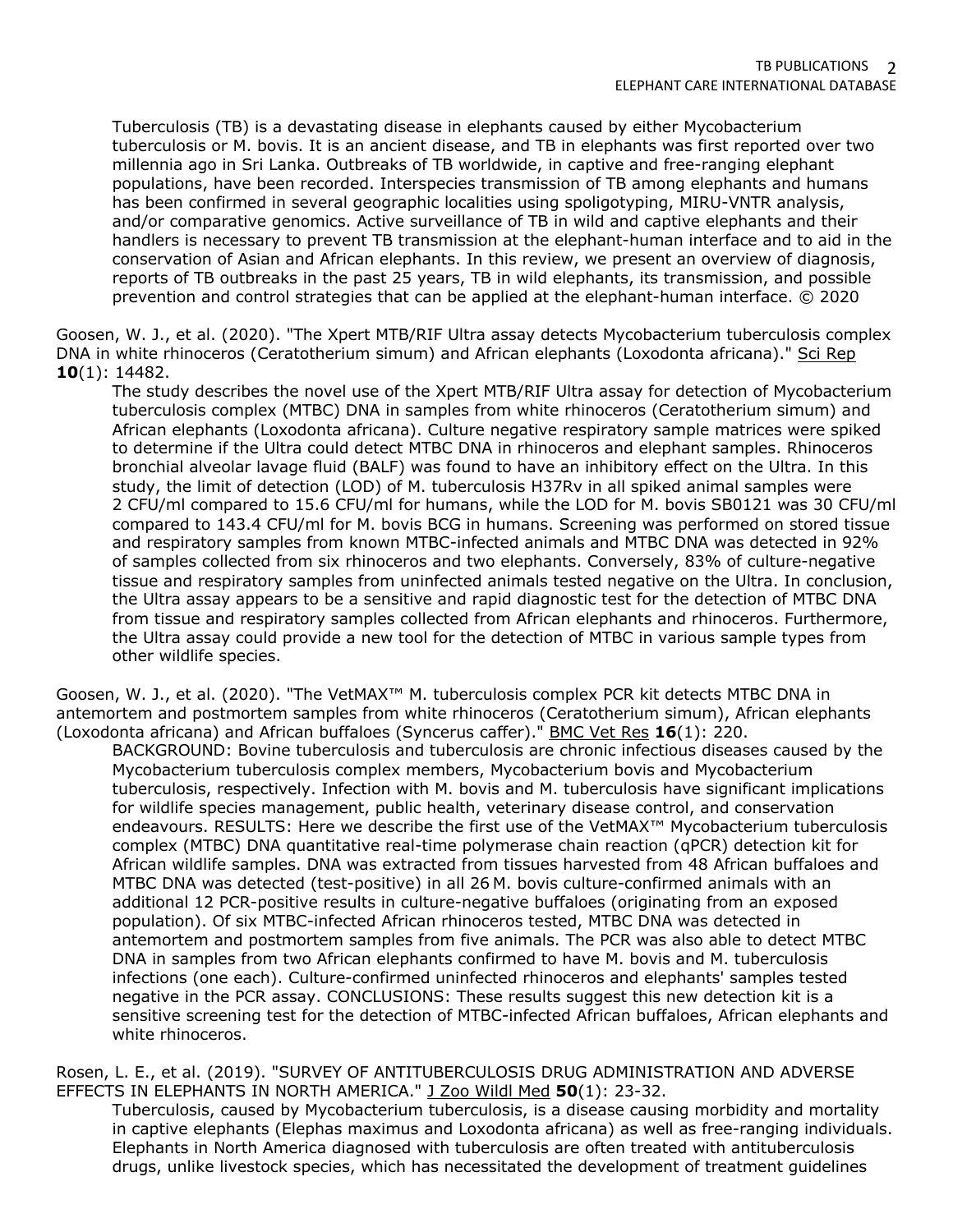adapted from recommendations for humans. There are few published reports describing empirical treatment, which may be complicated by poor patient compliance, interruptions in drug administration, and adverse effects. A survey of elephants in North America was conducted to compile information on treatment protocols, including drugs, dosages, routes of administration, serum drug concentrations, and adverse effects of antituberculosis treatment. Responses were received regarding 182 elephants, 12 of which were treated prophylactically or therapeutically with antituberculosis drugs. Treatment protocols varied among elephants, and included various combinations of isoniazid, rifampin, pyrazinamide, ethambutol, enrofloxacin, levofloxacin, and ethionamide. Serum drug concentrations also varied considerably among and within individuals. Facility staff reported 5 elephants (out of 7 treated elephants with responses) that exhibited clinical signs that may have been associated with antituberculosis drugs or treatment procedures. Anorexia, decreased water intake, constipation, depression, ataxia, limb paresis, and tremors were among the signs observed. Most adverse effects were reported to be moderate or severe, resulting in interruption of the treatment. The results from this survey provide veterinarians and elephant managers with valuable historical data to make informed clinical management decisions regarding antituberculosis therapy in elephants.

Paudel, S., et al. (2019). "Human TB threat to wild elephants." Nature **571**(7764): 174.

Paudel, S., et al. (2019). "Mixed Mycobacterium tuberculosis Lineage Infection in 2 Elephants, Nepal." Emerg Infect Dis **25**(5): 1031-1032.

Tuberculosis in elephants is primarily caused by Mycobacterium tuberculosis. We identified mixed M. tuberculosis lineage infection in 2 captive elephants in Nepal by using spoligotyping and large sequence polymorphism. One elephant was infected with Indo-Oceanic and East African-Indian (CAS-Delhi) lineages; the other was infected with Indo-Oceanic and East Asian (Beijing) lineages.

Paudel, S., et al. (2019). "Tuberculosis threat in Asian elephants." Science **363**(6425): 356.

Miller, M. A., et al. (2019). "Fatal Tuberculosis in a Free-Ranging African Elephant and One Health Implications of Human Pathogens in Wildlife." Front Vet Sci **6**: 18.

Tuberculosis (TB) in humans is a global public health concern and the discovery of animal cases of Mycobacterium tuberculosis (Mtb) infection and disease, especially in multi-host settings, also has significant implications for public health, veterinary disease control, and conservation endeavors. This paper describes a fatal case of Mtb disease in a free-ranging African elephant (Loxodonta africana) in a high human TB burden region. Necropsy revealed extensive granulomatous pneumonia, from which Mtb was isolated and identified as a member of LAM3/F11 lineage; a common lineage found in humans in South Africa. These findings are contextualized within a framework of emerging Mtb disease in wildlife globally and highlights the importance of the One Health paradigm in addressing this anthroponotic threat to wildlife and the zoonotic implications.

Martinez, L., et al. (2019). "Detection, survival and infectious potential of Mycobacterium tuberculosis in the environment: a review of the evidence and epidemiological implications." The European respiratory journal **53**(6).

Much remains unknown about Mycobacterium tuberculosis transmission. Seminal experimental studies from the 1950s demonstrated that airborne expulsion of droplet nuclei from an infectious tuberculosis (TB) patient is the primary route of transmission. However, these findings did not rule out other routes of M. tuberculosis transmission. We reviewed historical scientific evidence from the late 19th/early 20th century and contemporary studies investigating the presence, persistence and infectiousness of environmental M. tuberculosis We found both experimental and epidemiological evidence supporting the presence and viability of M. tuberculosis in multiple natural and built environments for months to years, presumably following contamination by a human source. Furthermore, several studies confirm M. tuberculosis viability and virulence in the environment using guinea pig and mouse models. Most of this evidence was historical; however, several recent studies have reported consistent findings of M. tuberculosis detection and viability in the environment using modern methods. Whether M. tuberculosis in environments represents an infectious threat to humans requires further investigation; this may represent an untapped source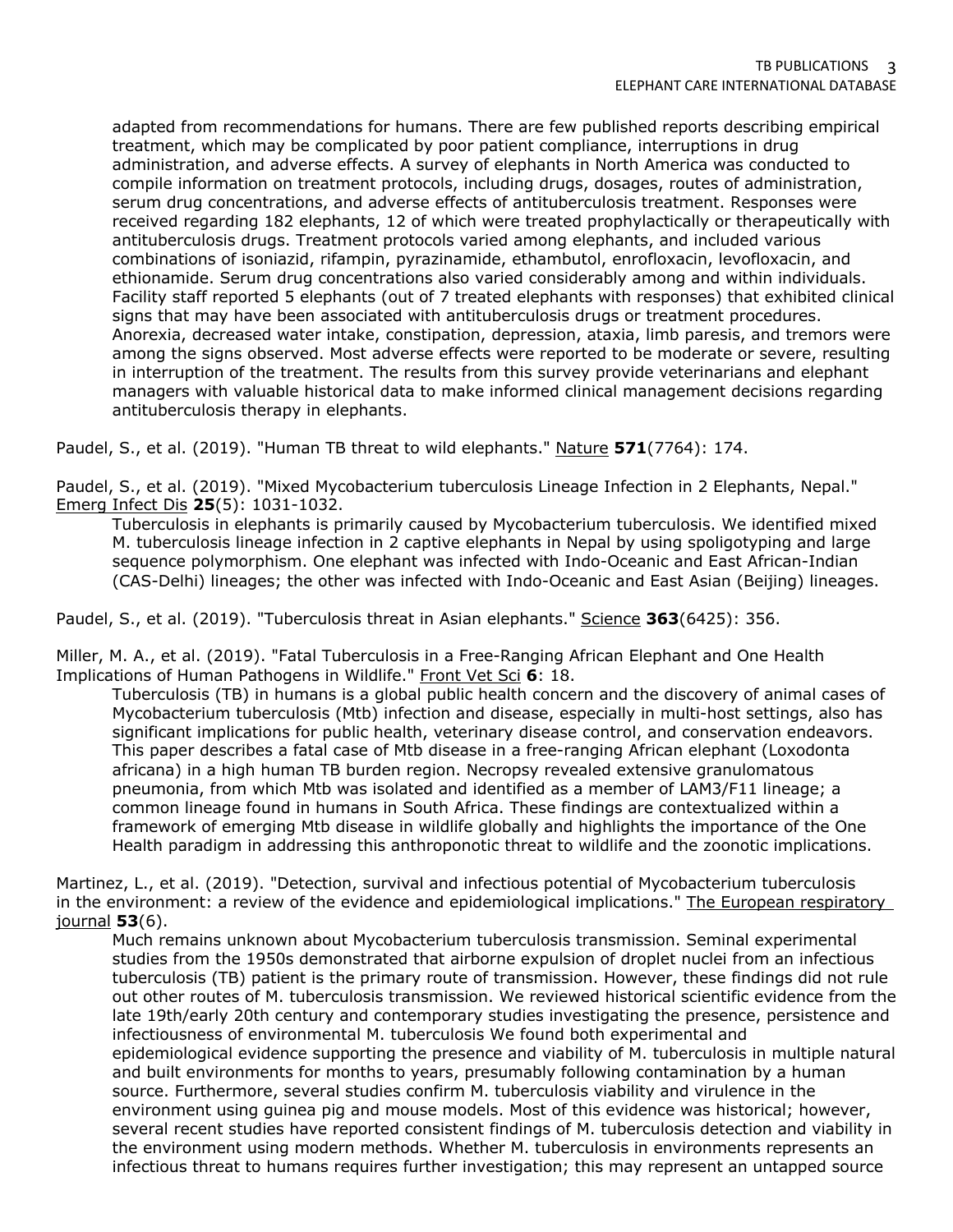of data with which to further understand M. tuberculosis transmission. We discuss potential opportunities for harnessing these data to generate new insights into TB transmission in congregate settings. Copyright ©ERS 2019.

Lipworth, S., et al. (2019). "SNP-IT tool for identifying subspecies and associated lineages of Mycobacterium tuberculosis complex." Emerging Infectious Diseases **25**(3): 482-488.

The clinical phenotype of zoonotic tuberculosis and its contribution to the global burden of disease are poorly understood and probably underestimated. This shortcoming is partly because of the inability of currently available laboratory and in silico tools to accurately identify all subspecies of the Mycobacterium tuberculosis complex (MTBC). We present SNPs to Identify TB (SNP-IT), a single-nucleotide polymorphism-based tool to identify all members of MTBC, including animal clades. By applying SNP-IT to a collection of clinical genomes from a UK reference laboratory, we detected an unexpectedly high number of M. orygis isolates. M. orygis is seen at a similar rate to M. bovis, yet M. orygis cases have not been previously described in the United Kingdom. From an international perspective, it is possible that M. orygis is an underestimated zoonosis. Accurate identification will enable study of the clinical phenotype, host range, and transmission mechanisms of all subspecies of MTBCin greater detail. © 2019, Centers for Disease Control and Prevention (CDC). All rights reserved.

Kerr, T. J., et al. (2019). "Seroprevalence of Mycobacterium tuberculosis Complex in Free-ranging African Elephants (Loxodonta africana) in Kruger National Park, South Africa." J Wildl Dis.

Tuberculosis (TB) is a pathogenic disease that affects a range of wildlife species, including African elephants (Loxodonta africana). The recent discovery of fatal disease caused by infection with Mycobacterium tuberculosis in a bull elephant in the Kruger National Park (KNP), which is a bovine TB endemic area, emphasizes the importance this disease could have on both wild and captive elephant populations globally. Elephants with culture-confirmed TB have previously been shown to produce strong antibody-responses efore the mycobacteria can be isolated. Therefore, we used two serologic assays that detect TB antibodies to retrospectively screen a cohort of 222 free-ranging African elephants sampled between 2004 and 2018 in KNP. The estimated TB seroprevalence for this free-roaming elephant population was between 6% (95% confidence interval [CI], 2-12%) and 9% (95% CI, 6-15%) based on the two tests. Overall, males had a higher TB seroprevalence than females, and adults ( $>$ /=25 yr) had a higher TB seroprevalence than younger elephants ( $<$ /=24 yr) on both rapid tests. The relatively high TB seroprevalence that we found highlighted the value of conducting retrospective studies in free-ranging wildlife populations in order to better understand the potential risk of disease.

Yoshida, S., et al. (2018). "Mycobacterium caprae Infection in Captive Borneo Elephant, Japan." Emerg Infect Dis **24**(10): 1937-1940.

In 2016, disseminated tuberculosis caused by Mycobacterium caprae was diagnosed in a captive Borneo elephant in Japan. The bacterium was initially identified from clinical isolates. An isolate collected during a relapse showed isoniazid monoresistance and a codon 315 katG mutation.

Yano, T., et al. (2018). "The Effectiveness of a Foot and Mouth Disease Outbreak Control Programme in Thailand 2008(-)2015: Case Studies and Lessons Learned." Vet Sci **5**(4).

Three Foot and Mouth Disease (FMD) outbreaks in northern Thailand that occurred during the implementation of the national FMD strategic plan in 2008(-)2015 are described to illustrate the lessons learned and to improve the prevention and control of future outbreaks. In 2008, during a FMD outbreak on a dairy farm, milk delivery was banned for 30 days. This was a part of movement management, a key strategy for FMD control in dairy farms in the area. In 2009, more than half the animals on a pig farm were affected by FMD. Animal quarantine and restricted animal movement played a key role in preventing the spread of FMD. In 2010, FMD infection was reported in a captive elephant. The suspected source of virus was a FMD-infected cow on the same premises. The infected elephant was moved to an elephant hospital that was located in a different province before the diagnosis was confirmed. FMD education was given to elephant veterinarians to promote FMD prevention and control strategies in this unique species. These three cases illustrate how differences in outbreak circumstances and species require the implementation of a variety of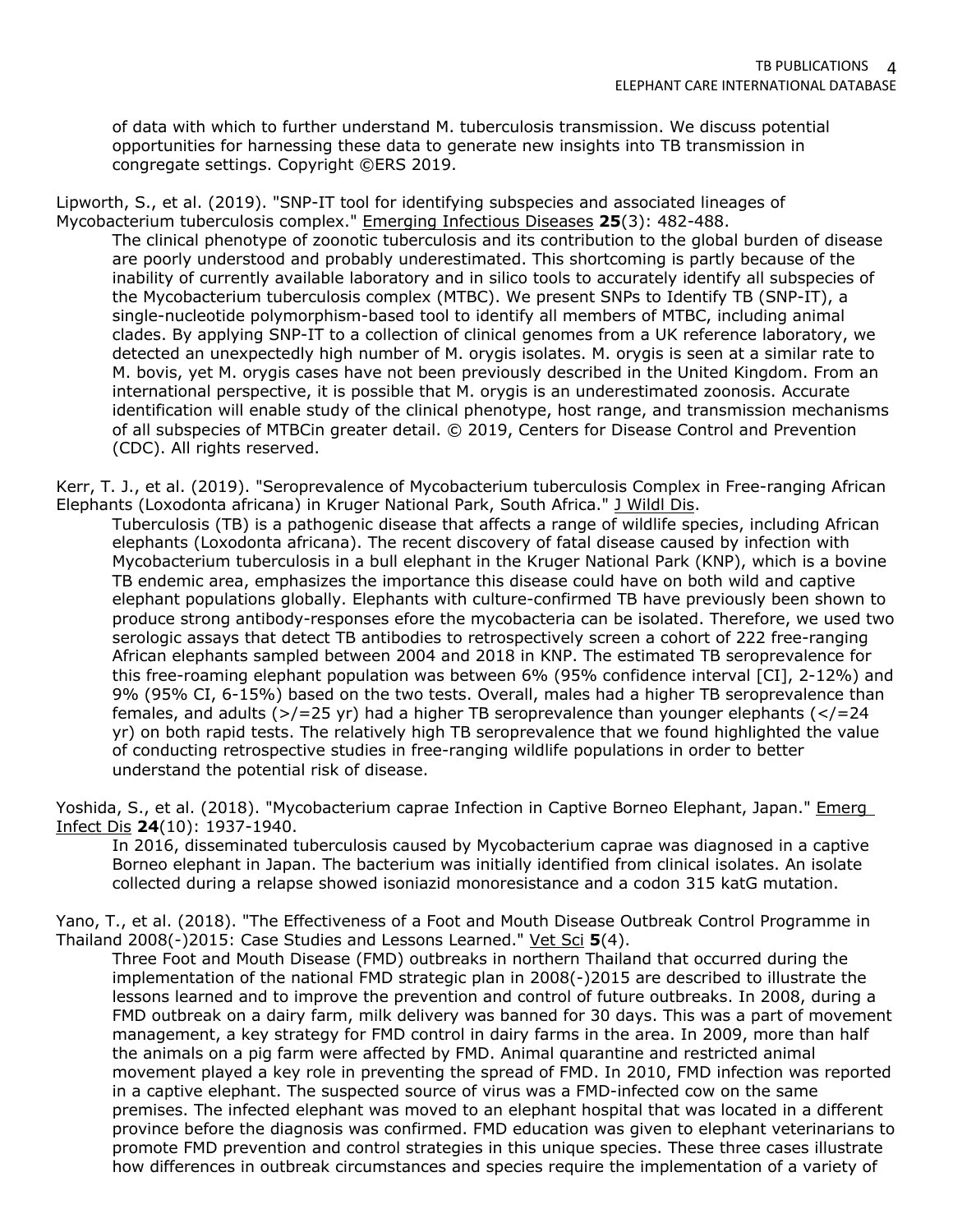different FMD control and prevention measures. Control measures and responses should be customized in different outbreak situations.

Veerasami, M., et al. (2018). "Point of Care Tuberculosis Sero-Diagnosis Kit for Wild Animals: Combination of Proteins for Improving the Diagnostic Sensitivity and Specificity." Indian J Microbiol **58**(1): 81-92. Tuberculosis is a significant problem globally for domestic animals as well as captive and free ranging wild life. Rapid point of care (POC) serology kits are well suited for the diagnosis of TB in wild animals. However, wild animals are invariably exposed to environmental non-pathogenic mycobacterium species with the development of cross reacting antibodies. In the present study, POC TB diagnosis kit was developed using a combination of pathogenic Mycobacteria specific recombinant antigens and purified protein derivatives of pathogenic and non-pathogenic Mycobacteria. To benchmark the TB antibody detection kit, particularly in respect to specificity which could not be determined in wildlife due to the lack of samples from confirmed uninfected animals, we first tested well-characterized sera from 100 M. bovis infected and 100 uninfected cattle. Then we investigated the kit's performance using sera samples from wildlife, namely Sloth Bears (n = 74), Elephants (n = 9), Cervidae (n = 14), Felidae (n = 21), Cape buffalo (n = 2), Wild bear ( $n = 1$ ) and Wild dog ( $n = 1$ ). In cattle, a sensitivity of 81% and a specificity of 90% were obtained. The diagnostic sensitivity of the kit was 94% when the kit was tested using known TB positive sloth bear sera samples. 47.4% of the in-contact sloth bears turned seropositive using the rapid POC TB diagnostic kit. Seropositivity in other wild animals was 25% when the sera samples were tested using the kit. A point of care TB sero-diagnostic kit with the combination of proteins was developed and the kit was validated using the sera samples of wild animals.

Santos, N., et al. (2018). "Spatial analysis of wildlife tuberculosis based on a serologic survey using dried blood spots, Portugal." Emerging Infectious Diseases **24**(12): 2169-2175.

We investigated the spatial epidemiology of bovine tuberculosis (TB) in wildlife in a multihost system. We surveyed bovine TB in Portugal by serologic analysis of elutes of dried blood spots obtained from hunted wild boar. We modeled spatial disease risk by using areal generalized linear mixed models with conditional autoregressive priors. Antibodies against Mycobaterium bovis were detected in 2.4% (95% CI 1.5%–3.8%) of 678 wild boar in 2 geographic clusters, and the predicted risk fits well with independent reports of M. bovis culture. Results show that elutes are an almost perfect substitute for serum (Cohen unweighted  $\kappa = 0.818$ ), indicating that serologic tests coupled with dried blood spots are an effective strategy for large-scale bovine TB surveys, using wild boar as sentinel species. Results also show that bovine TB is an emerging wildlife disease and stress the need to prevent further geographic spread and prevalence increase. © 2018, Centers for Disease Control and Prevention (CDC). All rights reserved.

Rosen, L. E., et al. (2018). "Tuberculosis serosurveillance and management practices of captive African elephants (Loxodonta africana) in the Kavango-Zambezi Transfrontier Conservation Area." Transbound Emerg Dis **65**(2): e344-e354.

Transfrontier conservation areas represent an international effort to encourage conservation and sustainable development. Their success faces a number of challenges, including disease management in wildlife, livestock and humans. Tuberculosis (TB) affects humans and a multitude of non-human animal species and is of particular concern in sub-Saharan Africa. The Kavango-Zambezi Transfrontier Conservation Area encompasses five countries, including Zimbabwe, and is home to the largest contiguous population of free-ranging elephants in Africa. Elephants are known to be susceptible to TB; thus, understanding TB status, exposure and transmission risks to and from elephants in this area is of interest for both conservation and human health. To assess risk factors for TB seroprevalence, a questionnaire was used to collect data regarding elephant management at four ecotourism facilities offering elephant-back tourist rides in the Victoria Falls area of Zimbabwe. Thirty-five working African elephants were screened for Mycobacterium tuberculosis complex antibodies using the ElephantTB Stat-Pak and the DPP VetTB Assay for elephants. Six of 35 elephants (17.1%) were seropositive. The risk factor most important for seropositive status was time in captivity. This is the first study to assess TB seroprevalence and risk factors in working African elephants in their home range. Our findings will provide a foundation to develop guidelines to protect the health of captive and free-ranging elephants in the southern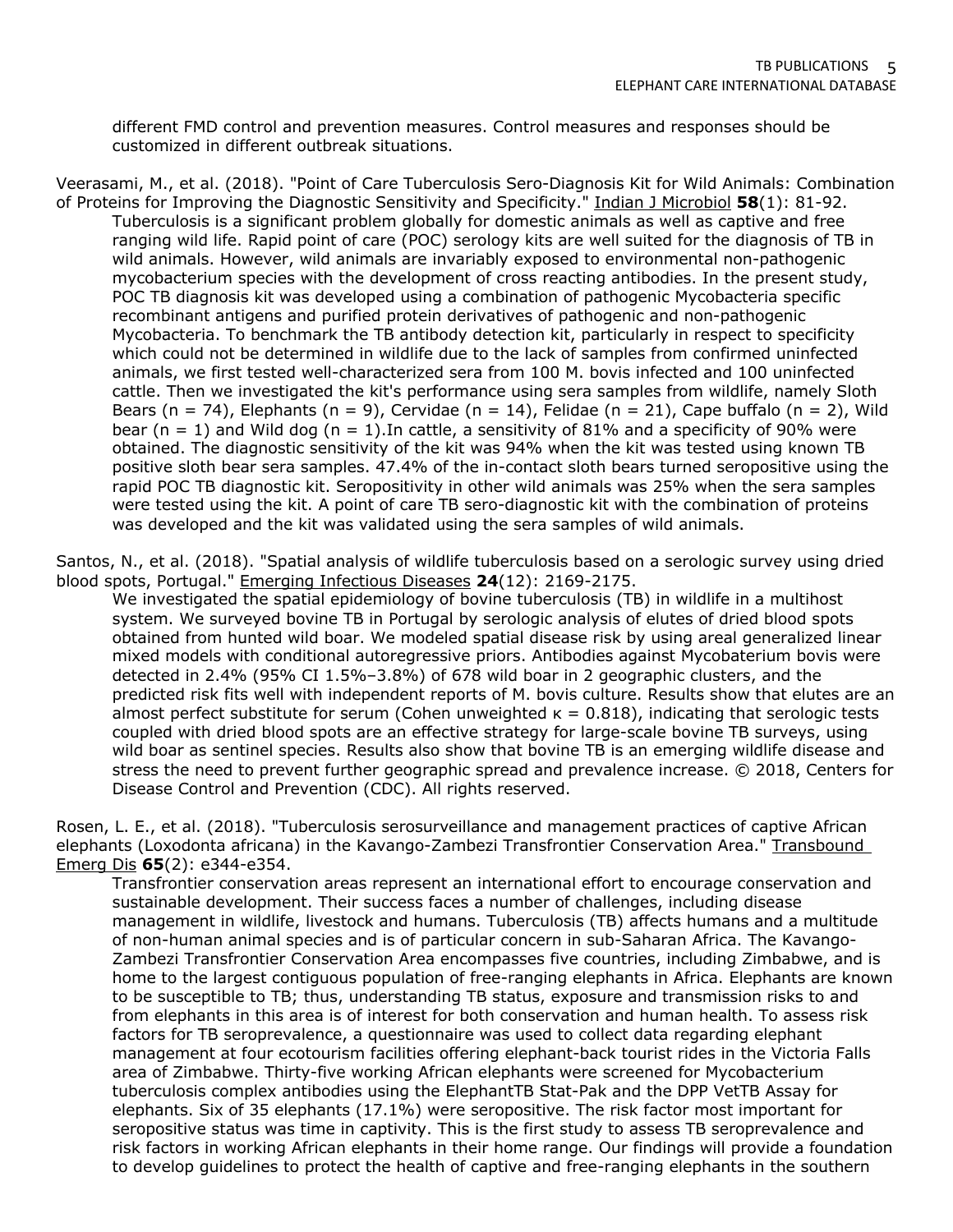African context, as well as elephant handlers through simple interventions. Minimizing exposure through shared feed with other wildlife, routine TB testing of elephant handlers and regular serological screening of elephants are recommended as preventive measures.

Paudel, S., et al. (2018). "Serodiagnosis of elephant tuberculosis: a useful tool for early identification of infected elephants at the captive-wild interface." European Journal of Wildlife Research **64**: 70. Tuberculosis (TB) is an emerging disease in elephants primarily caused by Mycobacterium tuberculosis (M. tb) and in some occassion by M. bovis. We performed culture and three serological tests—the Elephant TB STAT-PAK,® DPP VetTB® Assay, and MAPIA (multi-antigen print immunoassay)—prospectively on samples from eight elephants in Nepal that died of suspected or confirmed tuberculosis (TB) between 2007 and 2013. Among them, all elephants were reactive to DPP VetTB® Assay, five to Elephant TB STAT-PAK,® and two were reactive to MAPIA. Similarly, six elephants were positive on culture on samples collected antemortem or postmortem.We observed antibody responses months to years before culture confirmation of TB which shows that serological tests can be highly useful for the early diagnosis of TB in elephants. Validated point-of-care serological tests are easily performed in the field and hold promise for improved TB surveillance in other non-domestic species.

Miller, M. A., et al. (2018). "OUTBREAK OF MYCOBACTERIUM TUBERCULOSIS IN A HERD OF CAPTIVE ASIAN ELEPHANTS ( ELEPHAS MAXIMUS): ANTEMORTEM DIAGNOSIS, TREATMENT, AND LESSONS LEARNED." J Zoo Wildl Med **49**(3): 748-754.

Tuberculosis (TB) was diagnosed in four Asian elephants ( Elephas maximus) in a zoo in the United States. The first case was detected by isolation of Mycobacterium tuberculosis during routine trunk wash (TW) culture testing of a herd of eight elephants. Retrospective antibody analyses revealed seroconversion 1 yr before diagnosis. Serological testing of the whole elephant herd identified two additional suspect bulls with detectable antibody, but which remained culture-negative and had no clinical signs of disease. In the following months, M. tuberculosis, identical to the isolate from the index case, was isolated from TW samples of these two elephants. A fourth elephant seroconverted nearly 4 yr after the first TB case was detected, and M. tuberculosis was isolated from a TW sample collected 1 mo later. All four infected elephants received anti-TB therapy. Two treated elephants were eventually euthanized for reasons unrelated to M. tuberculosis and found to be culturenegative on necropsy, although one of them had PCR-positive lung lesions. One infected animal had to be euthanized due to development of a drug-resistant strain of M. tuberculosis; this animal did not undergo postmortem examination due to risk of staff exposure. The fourth animal is currently on treatment. Serial serological and culture results of the other four herd mates have remained negative.

Lyashchenko, K. P., et al. (2018). "Spectrum of antibody profiles in tuberculous elephants, cervids, and cattle." Vet Microbiol **214**: 89-92.

Using multi-antigen print immunoassay and DPP((R)) VetTB Assay approved in the United States for testing captive cervids and elephants, we analyzed antibody recognition of MPB83 and CFP10/ESAT-6 antigens in Asian elephants (Elephas maximus) infected with Mycobacterium tuberculosis and in white-tailed deer (Odocoileus virginianus), fallow deer (Dama dama), elk (Cervus elaphus), and cattle (Bos taurus) infected with Mycobacterium bovis. Serum IgG reactivity to MPB83 was found in the vast majority of tuberculous cattle and cervid species among which white-tailed deer and elk also showed significant CFP10/ESAT-6 recognition rates with added serodiagnostic value. In contrast, the infected elephants developed antibody responses mainly to CFP10/ESAT-6 with MPB83 reactivity being relatively low. The findings demonstrate distinct patterns of predominant antigen recognition by different animal hosts in tuberculosis.

Hermes, R., et al. (2018). "Bronchoalveolar lavage for diagnosis of tuberculosis infection in elephants." Epidemiol Infect **146**(4): 481-488.

Tuberculosis (TB) has been known to affect elephants for thousands of years. It was put into spotlight when few circus elephants were diagnosed carrying Mycobacterium (M.) tuberculosis. Because of the zoonotic risk and high susceptibility to M. tuberculosis, periodic testing was enacted since, in captive breeding programmes. Presently, trunk wash is the recommended diagnostic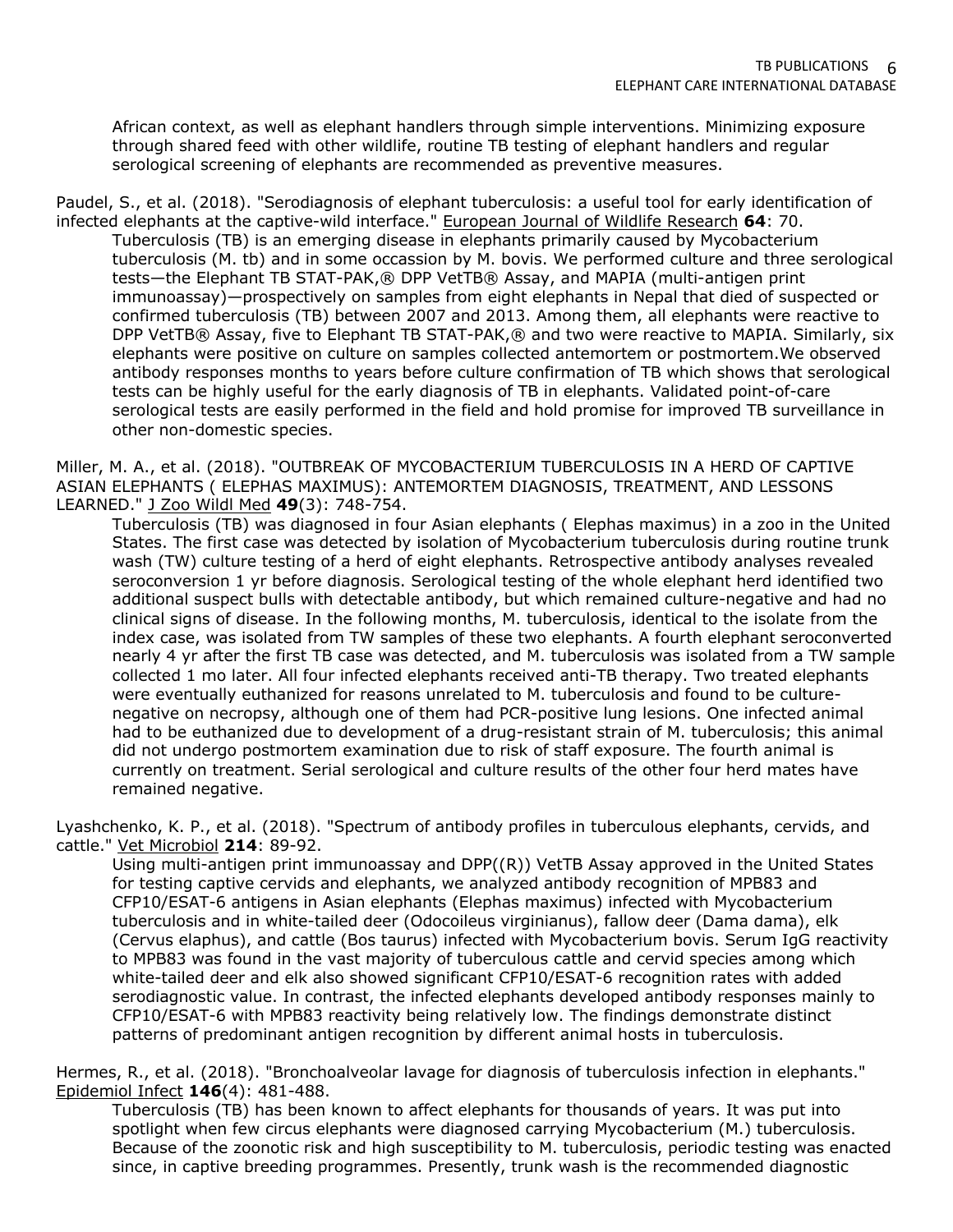procedure for TB. Trunk wash, however, puts the operator at risk, has low sensitivity, and is prone to contamination. Here, bronchoalveolar lavage is described for the first time for TB diagnosis in elephants. Bronchial, trunk and mouth fluids were investigated using bacterial culture, M. tuberculosis complex (MTC)-specific real-time quantitative PCR (qPCR) and mycobacterial genusspecific qPCR for overall presence of mycobacteria or mycobacterial DNA including bacteria or DNA of closely related genera, respectively, in 14 elephants. Neither bacteria of the MTC nor their DNA were identified in any of the elephants. Yet, 25% of the cultures grew non-tuberculous mycobacteria (NTM) or closely related bacterial species. Furthermore, 85% of the samples contained DNA of NTM or closely related bacterial genera. This finding might explain continued false-positive results from various serological tests. From a zoonotic point of view, bronchoalveolar lavage is safer for the testing personal, has higher probability of capturing MTC and, through PCR, identifies DNA NTM in elephants. Yet, necessary endoscopic equipment, animal sedation and access to a TB reference laboratory might pose challenging requirements in remote conditions in some elephant range countries.

Barandongo, Z. R., et al. (2018). "DUST-BATHING BEHAVIORS OF AFRICAN HERBIVORES AND THE POTENTIAL RISK OF INHALATIONAL ANTHRAX." J Wildl Dis **54**(1): 34-44.

: Anthrax in herbivorous wildlife and livestock is generally assumed to be transmitted via ingestion or inhalation of Bacillus anthracis spores. Although recent studies have highlighted the importance of the ingestion route for anthrax transmission, little is known about the inhalational route in natural systems. Dust bathing could aerosolize soilborne pathogens such as B. anthracis, exposing dust-bathing individuals to inhalational infections. We investigated the potential role of dust bathing in the transmission of inhalational anthrax to herbivorous wildlife in Etosha National Park, Namibia, an area with endemic seasonal anthrax outbreaks. We 1) cultured soils from dust-bathing sites for the presence and concentration of B. anthracis spores, 2) monitored anthrax carcass sites, the locations with the highest B. anthracis concentrations, for evidence of dust bathing, including a site where a zebra died of anthrax on a large dust bath, and 3) characterized the ecology and seasonality of dust bathing in plains zebra ( Equus quagga), blue wildebeest ( Connochaetes taurinus), and African savanna elephant ( Loxodonta africana) using a combination of motionsensing camera traps and direct observations. Only two out of 83 dust-bath soils were positive for B. anthracis, both with low spore concentrations  $\left\langle \frac{-20}{2} \right\rangle$  colony-forming units per gram). We also detected no evidence of dust baths occurring at anthrax carcass sites, perhaps due to carcassinduced changes in soil composition that may deter dust bathing. Finally, despite observing some seasonal variation in dust bathing, preliminary evidence suggests that the seasonality of dust bathing and anthrax mortalities are not correlated. Thus, although dust bathing creates a dramatic cloud of aerosolized soil around an individual, our microbiologic, ecologic, and behavioral results in concert demonstrate that dust bathing is highly unlikely to transmit inhalational anthrax infections.

Zachariah, A., et al. (2017). "Mycobacterium tuberculosis in Wild Asian Elephants, Southern India." Emerg Infect Dis **23**(3): 504-506.

We tested 3 wild Asian elephants (Elephas maximus) in southern India and confirmed infection in 3 animals with Mycobacterium tuberculosis, an obligate human pathogen, by PCR and genetic sequencing. Our results indicate that tuberculosis may be spilling over from humans (reverse zoonosis) and emerging in wild elephants.

Veerasami, M., et al. (2017). "Point of Care Tuberculosis Sero-Diagnosis Kit for Wild Animals: Combination of Proteins for Improving the Diagnostic Sensitivity and Specificity." Indian Journal of Microbiology: 1-12. Tuberculosis is a significant problem globally for domestic animals as well as captive and free ranging wild life. Rapid point of care (POC) serology kits are well suited for the diagnosis of TB in wild animals. However, wild animals are invariably exposed to environmental non-pathogenic mycobacterium species with the development of cross reacting antibodies. In the present study, POC TB diagnosis kit was developed using a combination of pathogenic Mycobacteria specific recombinant antigens and purified protein derivatives of pathogenic and non-pathogenic Mycobacteria. To benchmark the TB antibody detection kit, particularly in respect to specificity which could not be determined in wildlife due to the lack of samples from confirmed uninfected animals, we first tested well-characterized sera from 100 M. bovis infected and 100 uninfected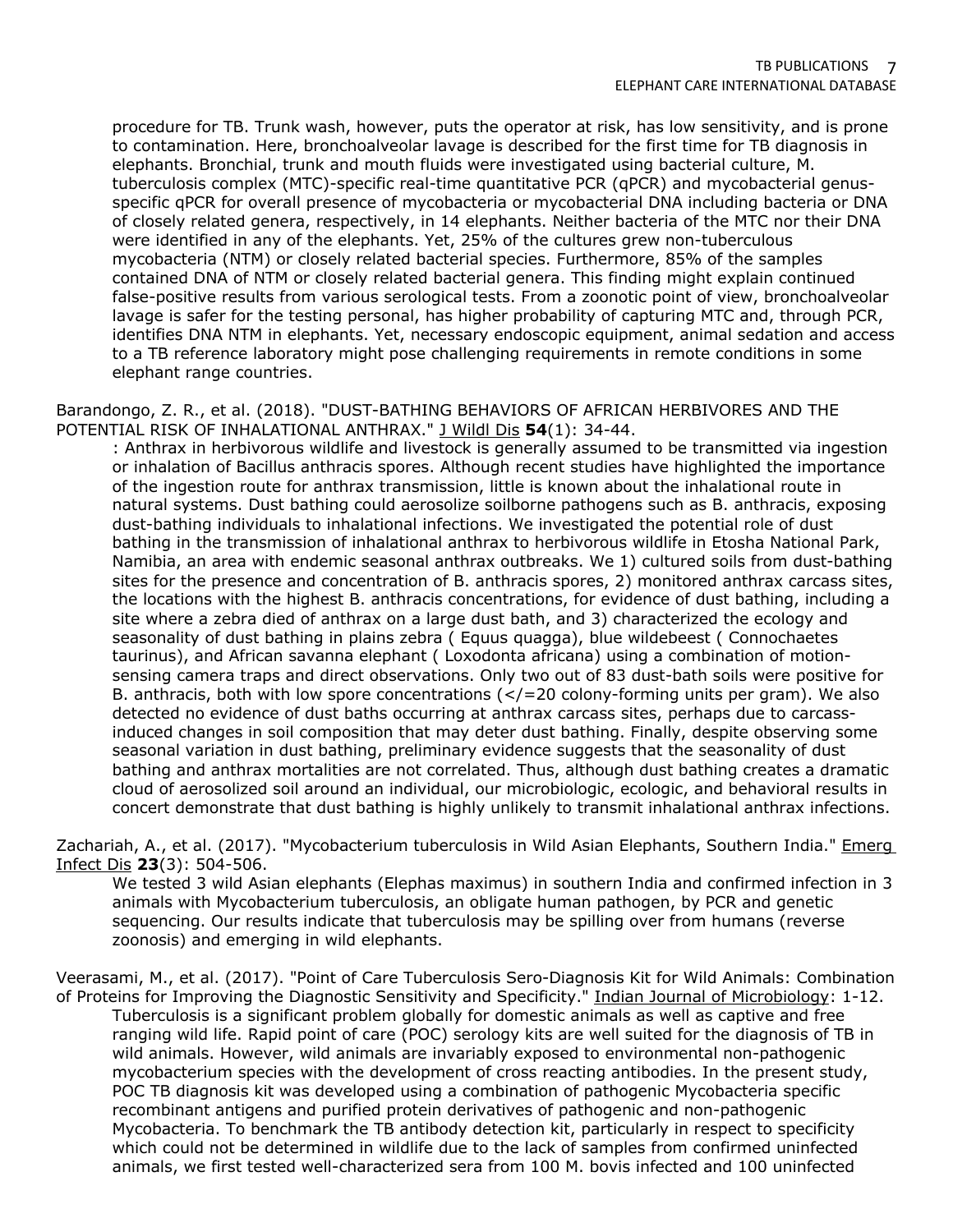cattle. Then we investigated the kit's performance using sera samples from wildlife, namely Sloth Bears (n = 74), Elephants (n = 9), Cervidae (n = 14), Felidae (n = 21), Cape buffalo (n = 2), Wild bear ( $n = 1$ ) and Wild dog ( $n = 1$ ). In cattle, a sensitivity of 81% and a specificity of 90% were obtained. The diagnostic sensitivity of the kit was 94% when the kit was tested using known TB positive sloth bear sera samples. 47.4% of the in-contact sloth bears turned seropositive using the rapid POC TB diagnostic kit. Seropositivity in other wild animals was 25% when the sera samples were tested using the kit. A point of care TB sero-diagnostic kit with the combination of proteins was developed and the kit was validated using the sera samples of wild animals. © 2017 Association of Microbiologists of India

Simpson, G., et al. (2017). "Mycobacterium tuberculosis Infection among Asian Elephants in Captivity." Emerg Infect Dis **23**(3): 513-516.

Although awareness of tuberculosis among captive elephants is increasing, antituberculosis therapy for these animals is not standardized. We describe Mycobacterium tuberculosis transmission between captive elephants based on whole genome analysis and report a successful combination treatment. Infection control protocols and careful monitoring of treatment of captive elephants with tuberculosis are warranted.

Magnuson, R. J., et al. (2017). "Rapid screening for Mycobacterium tuberculosis complex in clinical elephant trunk wash samples." Res Vet Sci **112**: 52-58.

Mycobacterium tuberculosis can infect and be transmitted between elephants and humans. In elephants, the 'gold standard' reference test for detection of tuberculosis is culture, which takes a minimum of eight weeks for results and has limited sensitivity. A screening test that is rapid, easily implemented, and accurate is needed to aid in diagnosis of tuberculosis in elephants. Ninety-nine clinical trunk wash samples obtained from 33 elephants were utilized to validate three molecular extraction techniques followed by a polymerase chain reaction for detection of M. tuberculosis. Diagnostic sensitivity and specificity were estimated compared to culture. Kappa coefficients were determined between molecular results and various culture categories and serological test results. An internal amplification control was developed and assessed to monitor for PCR inhibition. One molecular test (the Column method) outperformed the other two, with diagnostic sensitivity and kappa agreement estimates of 100% (CI 57-100) and 0.46 (CI 0.2-0.74), respectively, compared to culture alone. The percentage of molecular-positive/culture-negative samples was 8.4% overall. The molecular extraction technique followed by PCR provides a much-needed rapid screening tool for detection of tuberculosis in elephants. Immediate procedures can be implemented to further assess PCR-positive animals and provide personnel biosecurity. While a positive result is not a definitive test for elephant tuberculosis, the molecular test results can be used to support current diagnostic procedures applied by veterinarians for treatment decisions to prevent the spread of tuberculosis in elephants.

Ghielmetti, G., et al. (2017). "Tuberculosis in Swiss captive Asian elephants: microevolution of Mycobacterium tuberculosis characterized by multilocus variable-number tandem-repeat analysis and whole-genome sequencing." Sci Rep **7**(1): 14647.

Zoonotic tuberculosis is a risk for human health, especially when animals are in close contact with humans. Mycobacterium tuberculosis was cultured from several organs, including lung tissue and gastric mucosa, of three captive elephants euthanized in a Swiss zoo. The elephants presented weight loss, weakness and exercise intolerance. Molecular characterization of the M. tuberculosis isolates by spoligotyping revealed an identical profile, suggesting a single source of infection. Multilocus variable-number of tandem-repeat analysis (MLVA) elucidated two divergent populations of bacteria and mixed infection in one elephant, suggesting either different transmission chains or prolonged infection over time. A total of eight M. tuberculosis isolates were subjected to wholegenome sequence (WGS) analysis, confirming a single source of infection and indicating the route of transmission between the three animals. Our findings also show that the methods currently used for epidemiological investigations of M. tuberculosis infections should be carefully applied on isolates from elephants. Moreover the importance of multiple sampling and analysis of within-host mycobacterial clonal populations for investigations of transmission is demonstrated.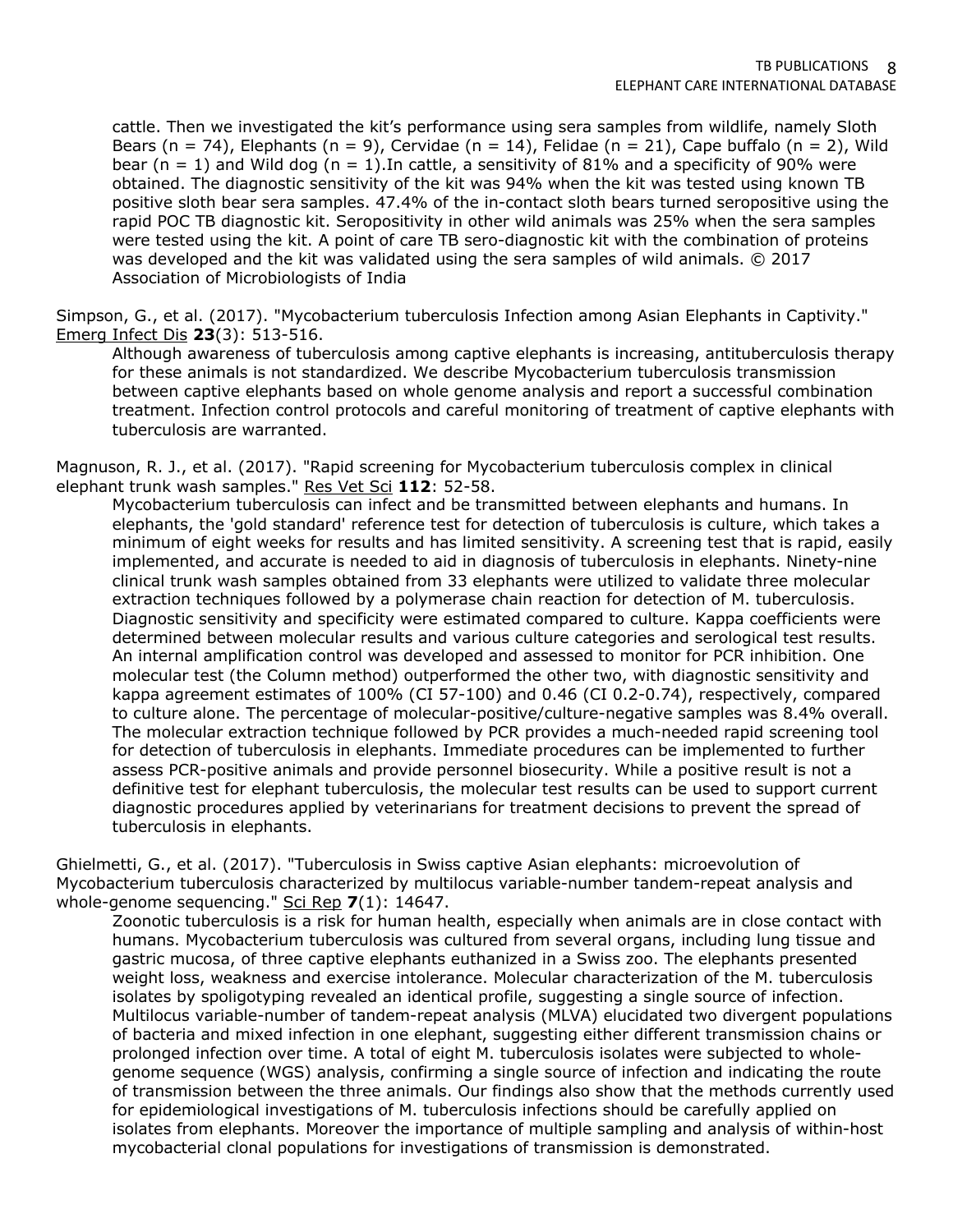Chandranaik, B. M., et al. (2017). "Mycobacterium tuberculosis Infection in Free-Roaming Wild Asian Elephant." Emerg Infect Dis **23**(3): 555-557.

Postmortem examination of a wild Asian elephant at Rajiv Gandhi National Park, India, revealed nodular lesions, granulomas with central caseation, and acid-fast bacilli in the lungs. PCR and nucleotide sequencing confirmed the presence of Mycobacterium tuberculosis. This study indicates that wild elephants can harbor M. tuberculosis that can become fatal.

Casadevall, A. (2017). "Antibodies to mycobacterium tuberculosis." New England Journal of Medicine **376**(3): 283-285.

Burke, S. M., et al. (2017). "DETECTION OF AEROSOLIZED BACTERIA IN EXPIRED AIR SAMPLES FROM ASIAN ELEPHANTS (ELEPHAS MAXIMUS)." J Zoo Wildl Med **48**(2): 431-439.

Elephant-mediated transmission of tuberculosis is assumed to be similar to human models, which state close and prolonged contact with an infected individual is required for transmission. Although considered a risk factor for infection, several case studies have reported that close contact with an elephant is not always necessary for transmission, and the role of aerosolized bacteria remains unclear. To investigate aerosol-mediated transmission of pathogenic bacteria from elephants, a method for the detection of aerosols using an adapted sampling system was developed. A commensal bacterium was isolated from the upper respiratory tract of elephants ( Elephas maximus ) and was used as a proxy organism to detect aerosolized droplets in the sampling system. It was found that elephants are capable of producing aerosolized bacterial particles of a size small enough to remain airborne for prolonged periods and penetrate the lower regions of the human respiratory tract.

Zlot, A., et al. (2016). "Diagnosis of Tuberculosis in Three Zoo Elephants and a Human Contact - Oregon, 2013." MMWR Morb Mortal Wkly Rep **64**(52): 1398-1402.

In 2013, public health officials in Multnomah County, Oregon, started an investigation of a tuberculosis (TB) outbreak among elephants and humans at a local zoo. The investigation ultimately identified three bull elephants with active TB and 118 human contacts of the elephants. Ninety-six (81%) contacts were evaluated, and seven close contacts were found to have latent TB infection. The three bulls were isolated and treated (elephants with TB typically are not euthanized) to prevent infection of other animals and humans, and persons with latent infection were offered treatment. Improved TB screening methods for elephants are needed to prevent exposure of human contacts.

Young, L., et al. (2016). Serum concentrations of antimycobacterial drugs in Asian Elephants (Elephas maximus). AAZV / EAZWV / IZW Joint Conference.

Mycobacterium tuberculosis is an important disease of captive Asian elephants (Elephas maximus.) In this study six adult Asian elephants which had Mycobacterium tuberculosis cultured from trunk wash samples or had reactive DPP/MAPIA serologic responses were treated, concurrently, with one to three antimycobacterial drugs. Enrofloxacin hydrochloride, 2.5 mg/kg p.o., s.i.d., was administered to all animals in various foodstuffs for 9-15 mo. Serum enrofloxacin concentrations ranged from 230-2380  $\mu$ g/ml (targeted concentrations = 125-1000  $\mu$ g/ml).1 Pyrazinamide (PZA), 30 mg/kg p.o., s.i.d., was administered to five elephants in various foodstuffs for 9-12 mo. Serum PZA concentrations ranged from 26-57  $\mu$ g/ml (targeted concentrations = 20- 60  $\mu$ g/ml).2 Ethambutol (EMB), 30 mg/kg p.o., s.i.d., was administered to one elephant for 12 mo. A serum EMB concentration of 4.07  $\mu$ g/ml was achieved (targeted concentration = 2-6  $\mu$ g/ml). 2 Rifampin (RIF), 10 mg/kg p.o., s.i.d., was administered to one elephant for 9 mo. A serum RIF concentration of 16  $\mu$ g/ml was achieved (targeted concentration = 8-24  $\mu$ g/ml). All elephants were monitored for adverse clinical effects throughout treatments. Notable side effects were limited to excess, foamy lacrimation, believed to have occurred secondary to PZA administration. Clinical chemistries and complete blood counts were monitored in all animals and values remained within reference intervals throughout treatments. This study shows antimycobacterial drug dosages may require individuation, but concurrent, long-term, multidrug regimens for the treatment of Mycobacterium tuberculosis in Asian elephants can achieve appropriate therapeutic levels with minimal detrimental side effects.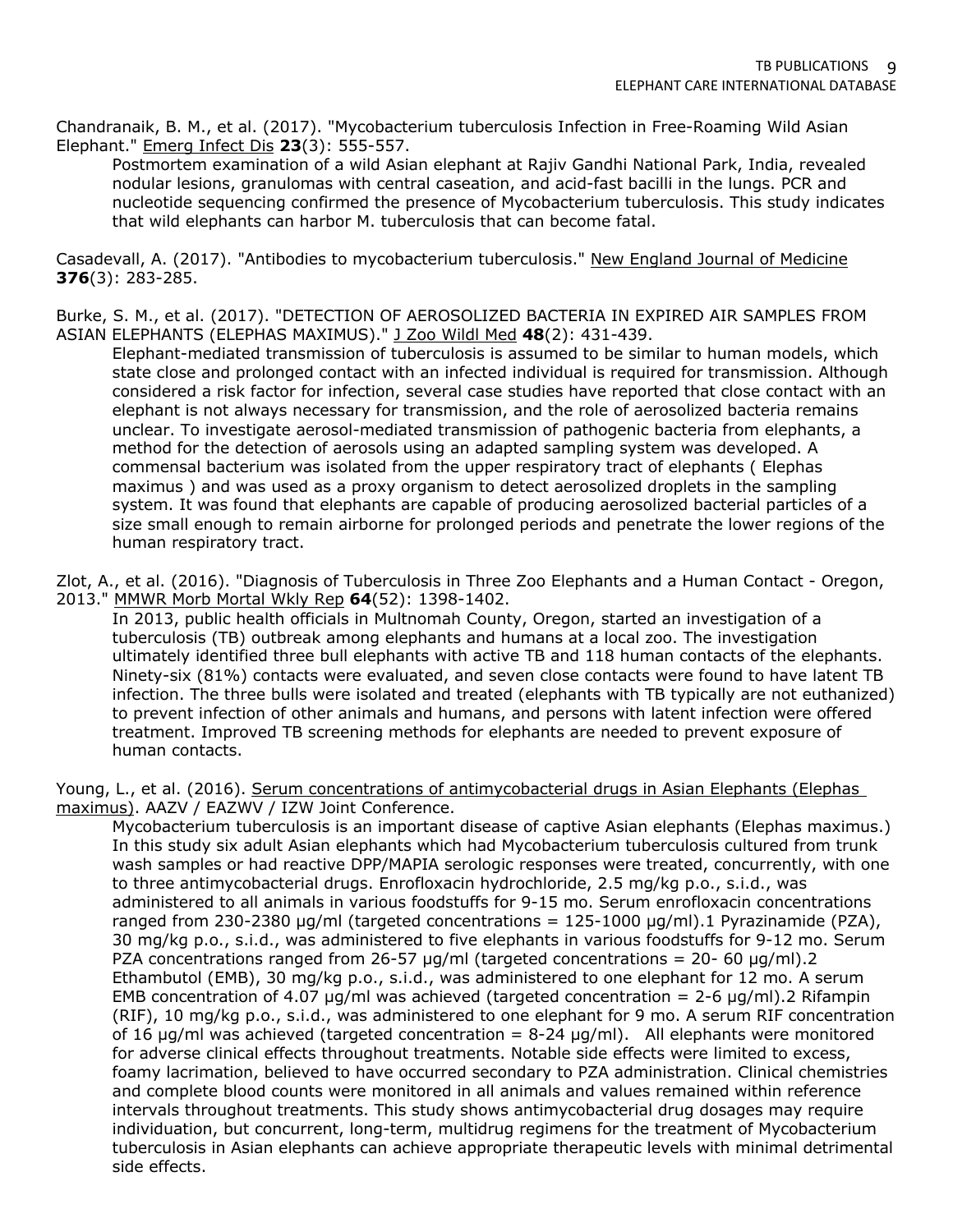Yakubu, Y., et al. (2016). "Evidence and potential risk factors of tuberculosis among captive Asian elephants and wildlife staff in Peninsular Malaysia." Prev Vet Med **125**: 147-153.

Elephant tuberculosis (TB) caused by Mycobacterium tuberculosis is an important re-emerging zoonosis with considerable conservation and public health risk. We conducted prospective cohort and cross-sectional studies in elephants and wildlife staff respectively in order to identify potential risk factors associated with TB in captive Asian elephants and their handlers in Peninsular Malaysia. Sixty elephants in six different facilities were screened for TB longitudinally using the ElephantTB STAT-PAK and DPP VetTB assays from February 2012 to May 2014, and 149 wildlife staff were examined for tuberculosis infection using the QuantiFERON-TB Gold In-tube (QFT) assay from January to April, 2012. Information on potential risk factors associated with infection in both elephants and staff were collected using questionnaires and facility records. The overall seroprevalence of TB amongst the elephants was 23.3% (95% CI: 13.8-36.3) and the risk of seroconversion was significantly higher among elephants with assigned mahouts  $[p=0.022]$ , OR=4.9 (95% CI: 1.3-18.2)]. The percentage of QFT responders among wildlife staff was 24.8% (95% CI: 18.3-32.7) and the risk of infection was observed to be significantly associated with being a zoo employee  $[p=0.018, OR=2.7 (95\% CI: 1.2-6.3)]$  or elephant handler  $[p=0.035,$ OR=4.1 (95% CI: 1.1-15.5)]. These findings revealed a potential risk of TB infection in captive elephants and handlers in Malaysia, and emphasize the need for TB screening of newly acquired elephants, isolating sero-positive elephants and performing further diagnostic tests to determine their infection status, and screening elephant handlers for TB, pre- and post-employment.

Yakubu, Y., et al. (2016). "Evidence and potential risk factors of tuberculosis among captive Asian elephants and wildlife staff in Peninsular Malaysia." Prev Vet Med **125**: 147-153.

Elephant tuberculosis (TB) caused by Mycobacterium tuberculosis is an important re-emerging zoonosis with considerable conservation and public health risk. We conducted prospective cohort and cross-sectional studies in elephants and wildlife staff respectively in order to identify potential risk factors associated with TB in captive Asian elephants and their handlers in Peninsular Malaysia. Sixty elephants in six different facilities were screened for TB longitudinally using the ElephantTB STAT-PAK and DPP VetTB assays from February 2012 to May 2014, and 149 wildlife staff were examined for tuberculosis infection using the QuantiFERON-TB Gold In-tube (QFT) assay from January to April, 2012. Information on potential risk factors associated with infection in both elephants and staff were collected using questionnaires and facility records. The overall seroprevalence of TB amongst the elephants was 23.3% (95% CI: 13.8-36.3) and the risk of seroconversion was significantly higher among elephants with assigned mahouts  $[p=0.022]$ , OR=4.9 (95% CI: 1.3-18.2)]. The percentage of QFT responders among wildlife staff was 24.8% (95% CI: 18.3-32.7) and the risk of infection was observed to be significantly associated with being a zoo employee  $[p=0.018, OR=2.7 (95\% CI: 1.2-6.3)]$  or elephant handler  $[p=0.035, P=0.035]$ OR=4.1 (95% CI: 1.1-15.5)]. These findings revealed a potential risk of TB infection in captive elephants and handlers in Malaysia, and emphasize the need for TB screening of newly acquired elephants, isolating sero-positive elephants and performing further diagnostic tests to determine their infection status, and screening elephant handlers for TB, pre- and post-employment.

Thapa, J., et al. (2016). "Mycobacterium orygis-Associated Tuberculosis in Free-Ranging Rhinoceros, Nepal, 2015." Emerg Infect Dis **22**(3): 570-572.

Steinmetz, H. and M. Rutten (2016). TB or Not TB: Diagnosis of tuberculosis in a group of Asian elephants (Elephas maximus). AAZV /EAZWV/IZW Joint Conference, Atlanta GA.

Animal and human health is inextricably interwoven; a good example is tuberculosis (TB). Although recognized as a disease of elephants for over 20 centuries, investigations into TB's prevalence in the captive Asian elephant (Elephas maximus) population only go back 20 yr.3,4 The increasing problem of human TB combined with the susceptibility of elephants and the close contact between human and elephant, makes surveillance based on reliable early diagnosis essential.3 Although the availability of diagnostics for clinical applications has improved in recent years, there is still a wide discrepancy between their sensitivities and specificities.1,2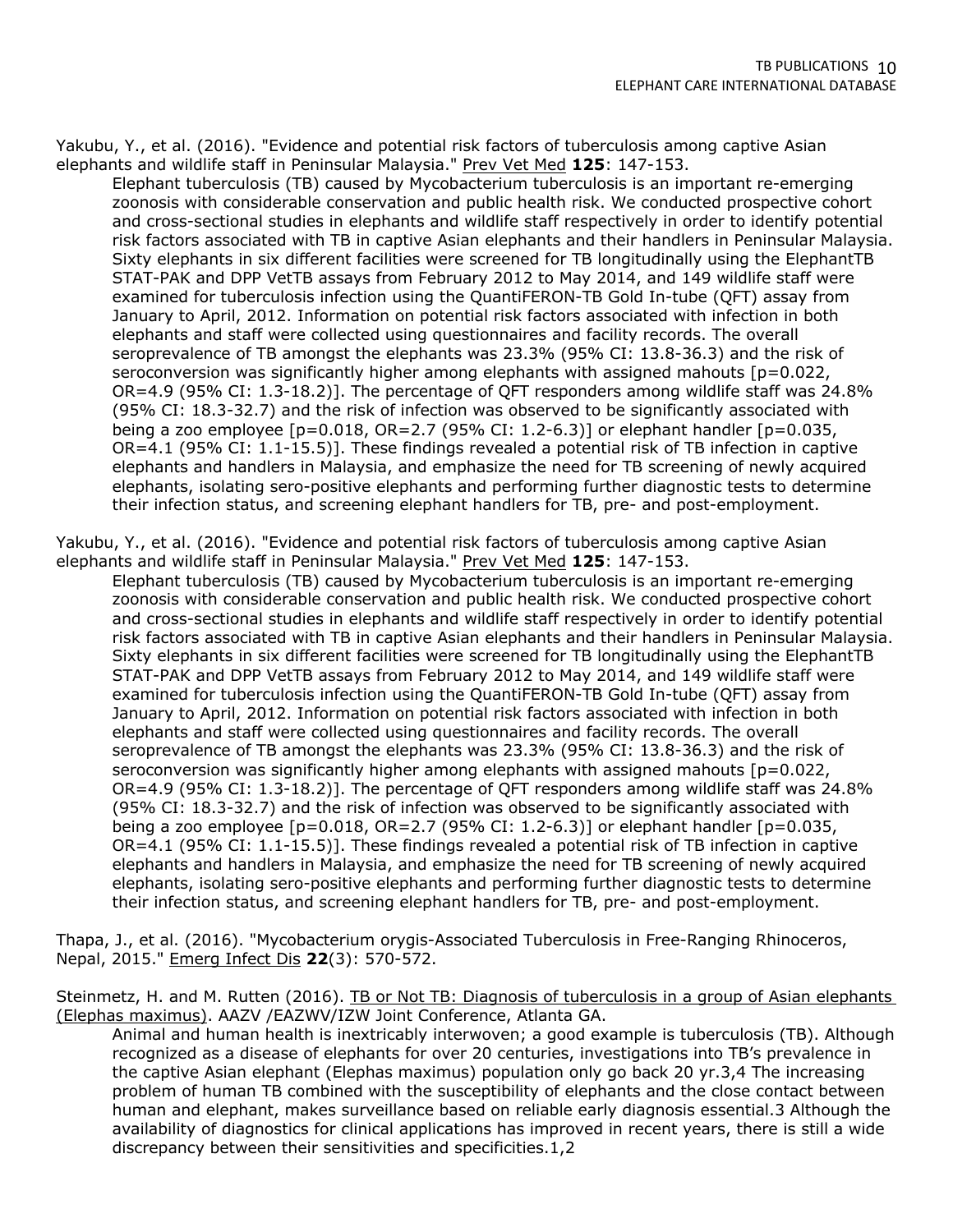- In a group of 10 Asian elephants, tuberculosis was suspected from clinical observations and various clinical tests. Nevertheless, despite over 200 trunk washes being taken for analysis over a period of 14 mo, culture and RT-PCR tests for M. tuberculosis were negative. Three animals were euthanatized due to severe geriatric health problems. Pathologic examination revealed typical M. tuberculosis lesions in lung and lymph nodes. Culture and RT-PCR performed from the lesions, of postmortem collected tracheal secretions and of stomach wall tissues confirmed M. tuberculosis infection.
- Based on these results, utilization of a combination of clinical signs (e.g., chronic weight loss), standard tests (e.g., comparative intradermal tuberculin test, trunk wash culture or PCR) and newer serologic tests (e.g., sero-diagnostic tests - Dual Path Platform [DPP] VetTB and multiantigen print immunoassay [MAPIA]), and repeated testing to increase antemortem validity are recommended. Gastric and bronchial lavage should also be investigated to improve accuracy of antemortem diagnostics.

Paudel, S., et al. (2016). "Development and evaluation of an interferon-γ release assay in Asian elephants (Elephas maximus)." Journal of Veterinary Medical Science **78**(7): 1117-1121.

We developed an interferon-γ release assay (IGRA) specific for Asian elephants (Elephas maximus). Whole blood collected from forty captive Asian elephants was stimulated with three different mitogens i.e., phytohemagglutinin (PHA), pokweed mitogen (PWM) and phorbol myristate aceteate/ionomycin (PMA/I). A sandwich ELISA that was able to recognize the recombinant elephant interferon-γ (rEIFN-γ) as well as native interferon-γ from the Asian elephants was performed using anti-elephant IFN-γ rabbit polyclonal antibodies as capture antibodies and biotinylated anti-elephant IFN-γ rabbit polyclonal antibodies as detection antibodies. PMA/I was the best mitogen to use as a positive control for an Asian elephant IGRA. The development of an Asian elephant-specific IGRA that detects native IFN-γ in elephant whole blood provides promising results for its application as a potential diagnostic tool for diseases, such as tuberculosis (TB) in Asian elephants. © 2016 The Japanese Society of Veterinary Science.

Paudel, S., et al. (2016). "Comparison of cortisol and thyroid hormones between tuberculosis-suspect and healthy elephants of Nepal." Journal of Veterinary Medical Science **78**(11): 1713-1716.

We compared cortisol and thyroid hormone (T3 and T4) concentrations between tuberculosis (TB) suspected ( $n=10$ ) and healthy ( $n=10$ ) elephants of Nepal. Whole blood was collected from captive elephants throughout Nepal, and TB testing was performed using the ElephantTB STAT-PAK® and DPP VetTB® serological assays that detect antibodies against Mycobacterium tuberculosis and M. bovis in elephant serum. Cortisol, T3 and T4 were quantified by competitive enzyme immunoassays, and the results showed no significant differences in hormone concentrations between TB-suspect and healthy elephants. These preliminary data suggest neither adrenal nor thyroid function is altered by TB disease status. However, more elephants, including those positively diagnosed for TB by trunk wash cultures, need to be evaluated over time to confirm results. © 2016 The Japanese Society of Veterinary Science.

Hildebrandt, B., et al. (2016). Bronchalveloar lavage technique: a new approach for diagnosis of tuberculosis infection in elephants. Joint AAZV / EAZWV / IZW.

Tuberculosis in pachyderms was put into the spotlight two decades ago when circus elephants in North America were diagnosed with Mycobacterium tuberculosis complex. Because of the close association between elephants and humans, zoonotic risk, and high susceptibility to Mycobacterium tuberculosis, periodic testing was enacted in many zoological institutions around the world.1,2 Presently the gold standard is bacterial culture of trunk wash. Trunk wash, however, puts the operator at risk, it is insensitive, and is prone to contamination. We describe here a new technique that increases the safety and sensitivity while reducing the risk of cross-contamination. It was applied in one male and five female African and one male and three female Asian elephants. The technique relies on performing standing sedation with butorphanol 0.1 mg/kg combined with detomedine hydrochloride 0.02 mg/kg i.m. and additional nerve blocks in four locations to the trunk base 10 ml per location lidocaine hydrochloride 2%. A customized 3.5-m long videochip endoscope is inserted through the trunk and up to the larynx or the trachea. A sterile newly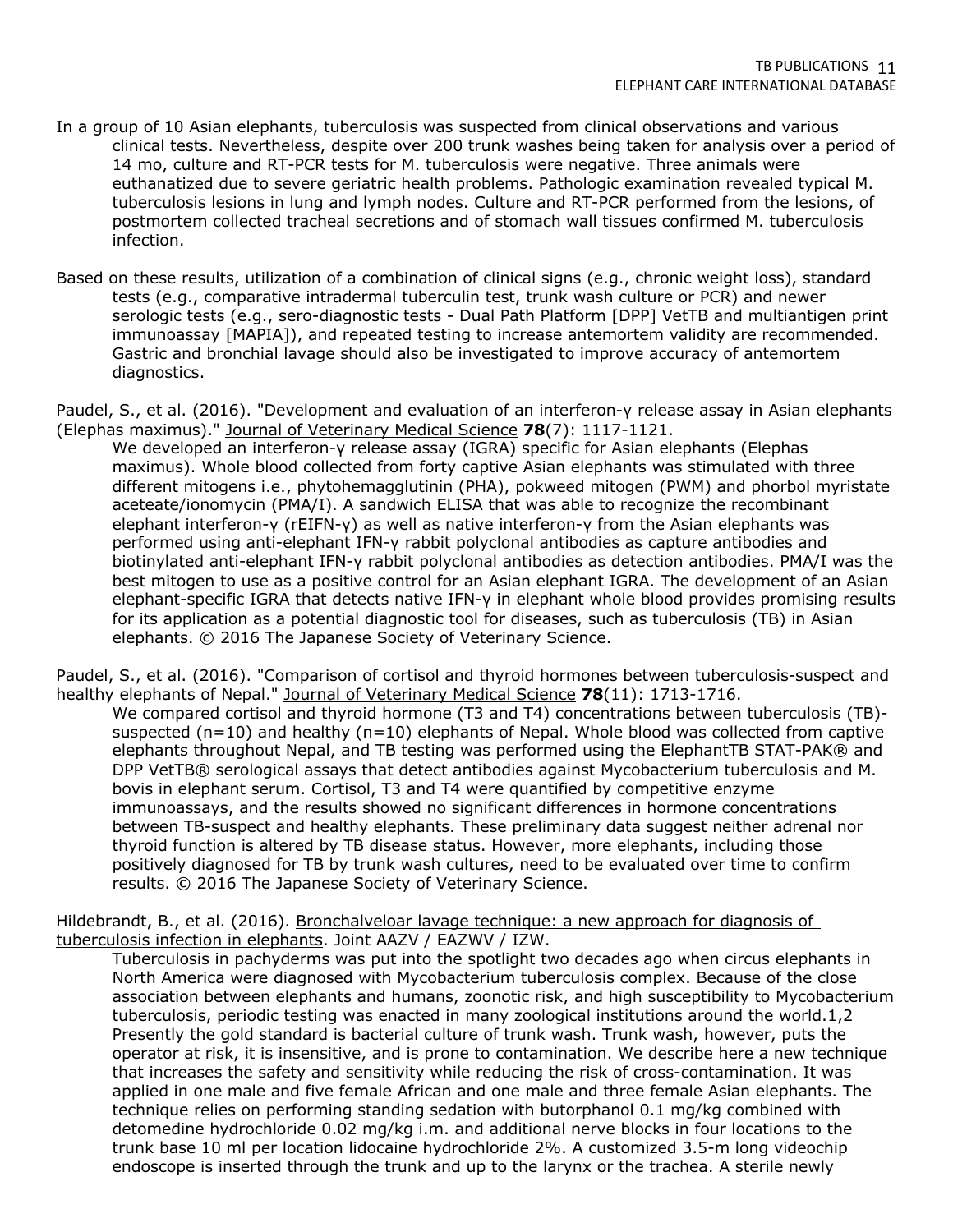developed 6-hole-TBH-catheter named after inventor Thomas Bernd Hildebrandt with a length of 6 m is then placed through the 4 mm working channel of the endoscope further into the respiratory system. The lavage is performed using up to 100 ml sterile saline solution. Collection of the sample is done in closed system. The technique is safe for the operator, and has higher probability of harvesting the bacteria when such are shed while keeping environmental and trunk-related contamination to a minimum.

Vogelnest, L., et al. (2015). "Diagnosis and management of tuberculosis (Mycobacterium tuberculosis) in an Asian elephant (Elephas maximus) with a newborn calf." J Zoo Wildl Med **46**(1): 77-85.

In 2006, five Asian elephants (Elephas maximus) were imported to Taronga Zoo, Australia, from Thailand. Pre-import and initial postarrival tuberculosis screening was performed by trunk wash (TW) culture and was negative for Mycobacterium tuberculosis. In April 2009, the ElephantTB STAT-PAK (SP) assay was used to test the elephants. A 15.5-yr-old pregnant cow was reactive. TW frequency for this cow was increased from annually to quarterly. TW cultures remained negative on all other elephants. In February 2010, the Dual Path Platform (DPP) VetTB assay was used for the first time, and the SP-reactive cow also reacted on the DPP. A SP was run concurrently and was reactive. All other elephants were nonreactive on both assays. Treatment was not initiated due to concern about the effect of antituberculous drugs on the fetus. Quarterly TW cultures continued. The cow gave birth on 2 November 2010. A routine TW on 24 November 2010 was culture positive for M. tuberculosis. Although previous shedding could not be ruled out, reactivation of latent infection or exacerbation of subclinical disease due to parturition was suspected. Treatment with isoniazid, pyrazinamide, rifampicin, and ethambutol commenced. A 12-mo treatment course was completed within a 15-mo period. The isolate was susceptible to these drugs and genotyped as a Beijing strain. Stored serum samples from 2004 and 2006 were tested retrospectively and were reactive on SP and DPP. TW, SP, and DPP screening frequency increased to monthly for the positive cow on commencement of treatment in January 2011. Monthly serum biochemistry indicated druginduced hepatitis. Therapeutic drug monitoring was conducted to ensure therapeutic levels were achieved. The infant calf was reactive on DPP, but TW culture negative, and was not treated. Serial DPP results for the cow and calf during and after treatment indicated that the antibody levels were declining, suggesting a favorable response to therapy in the dam, and that the origin of the antibodies in the calf were maternal, rather than a response to infection.

Perera, B. V. P., et al. (2015). "First confirmed case of fatal tuberculosis in a wild Sri Lankan elephant." Gajah **41**: 28-31.

Niemeier, R. T., et al. (2015). Evaluation of Potential Employee Exposures to Mycobacterium tuberculosis at an Elephant Refuge, U.S. Department of Health and Human Services , Centers for Disease Control and Prevention, National Institute for Occupational Safety and Health**:** 27.

Mikota, S. K., et al. (2015). "Mycobacterial Infections in Elephants." Tuberculosis, Leprosy and Mycobacterial Diseases of Man and Animals: The Many Hosts of Mycobacteria: 259-276.

Mikota, S. K., et al. (2015). "Tuberculosis surveillance of elephants (Elephas maximus) in Nepal at the captive-wild interface." Eur J Wildl Res **61**: 221-229.

A comprehensive elephant tuberculosis (TB) survey using culture and four serological screening tests was conducted in Nepal in response to concern raised by wildlife officials that TB could threaten wild populations of elephants, rhinos, and other susceptible species. Captive elephants come into close contact with wild animals during conservation and tourism activities inside Nepal's national parks. Private and government-owned male and female captive Asian elephants (Elephas maximus) were included in the study. The mean reported age was 38 years (range 5-60 years). A total of 289 samples from 120 elephants were collected for mycobacterial culture. Culture samples were processed at the National Tuberculosis Centre (NTC) in Nepal and the National Veterinary Services Laboratories (NVSL) in Ames, IA. Acid-fast organisms were observed in 11 and 21 samples processed at NTC and NVSL, respectively, and nontuberculous mycobacteria (NTMs) were isolated from six elephants. There were no isolations of Mycobacterium tuberculosis or Mycobacterium bovis. Blood samples were also collected from 115 of the elephants for serological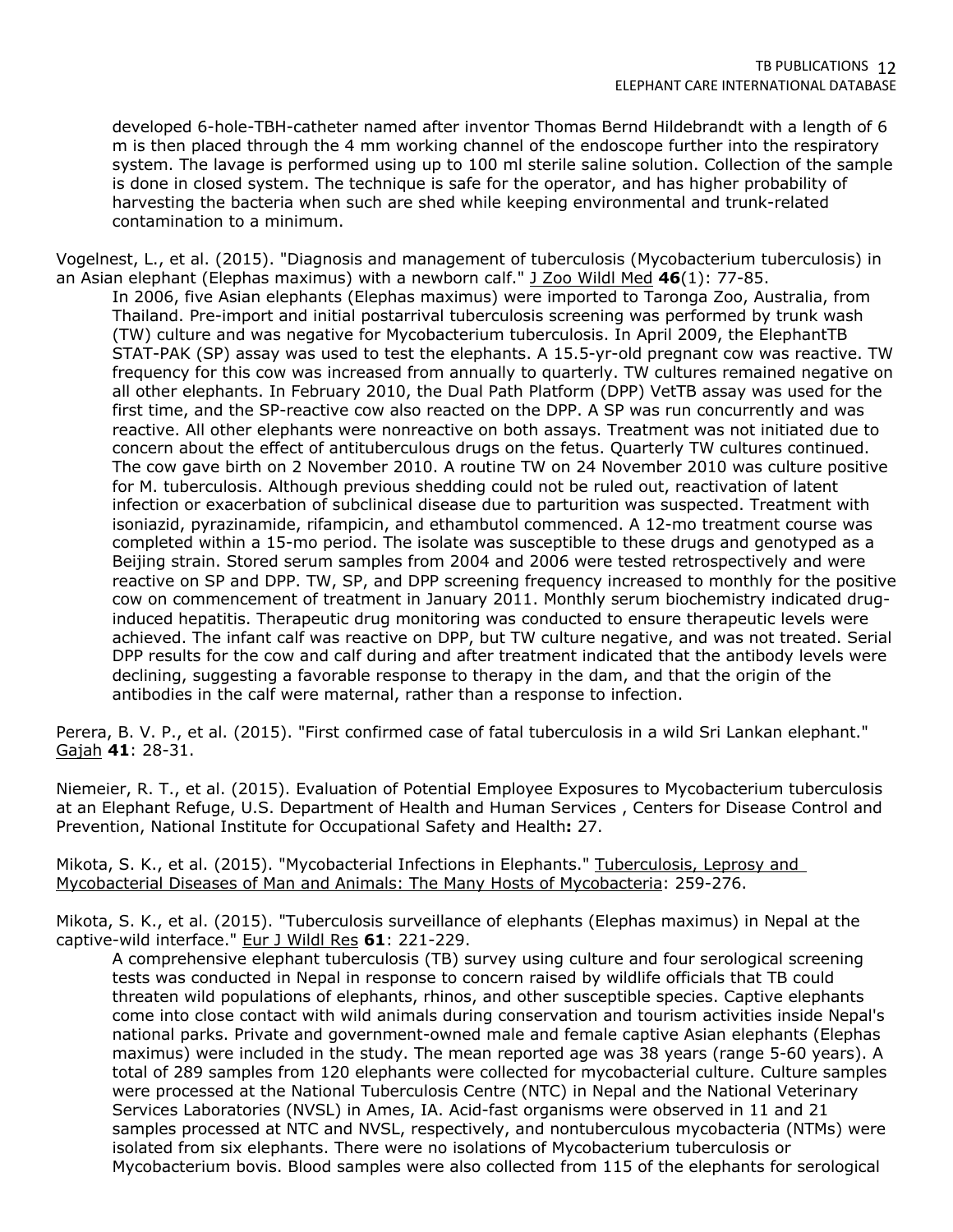testing using the Chembio ElephantTB STAT-PAK®, the Chembio MultiAntigen Print Immunoassay test, a multi-antigen ELISA, and an immunoblot assay. Culture and serological results were variable and required careful interpretation to develop criteria to assess TB risk. Elephants were assigned to one of four disease risk groups (high, moderate, low, and undetermined), and management recommendations for each group were made to government authorities. Serological results were prioritized in developing recommendations because of culture limitations and inconclusive culture results. This strategy was based on evidence for the early predictive value of serological tests and the urgent need expressed by wildlife authorities in Nepal to protect their captive elephants, mitigate TB at the captive-wild interface, and safeguard tourism.

Maslow, J. N. and S. K. Mikota (2015). "Tuberculosis in elephants-a reemergent disease: diagnostic dilemmas, the natural history of infection, and new immunological tools." Vet Pathol **52**(3): 437-440.

Tuberculosis (TB) in elephants has been described since ancient times. However, it was not until 1996 when infection with Mycobacterium tuberculosis was identified in a herd of circus elephants that significant research into this disease began. The epidemiology and natural history of TB were unknown in elephants since there had been no comprehensive screening programs, and diagnostic techniques developed for cervidae and bovidae were of unknown value. And, while precepts of test and slaughter were the norm for cattle and deer, this was considered untenable for an endangered species. With no precedent for the treatment of TB in animals, treatment regimens for elephants were extrapolated from human protocols, which guided changes to the Guidelines for the Control of Tuberculosis in Elephants. In the absence of diagnostic testing to confirm cure in elephants, the efficacy of these treatment regimens is only beginning to be understood as treated elephants die and are examined postmortem. However, because of pressures arising from public relations related to elephant husbandry and the added considerations of TB infection in animals (whether real or imagined), sharing of information to aid in research and treatment has been problematic. Here we review the challenges and successes of the diagnosis of tuberculosis in elephants and discuss the natural history of the disease to put the work of Landolfi et al on the immunological response to tuberculosis in elephants in perspective.

Lassausaie, J., et al. (2015). "Tuberculosis in Laos, who is at risk: the mahouts or their elephants?" Epidemiol Infect **143**(5): 922-931.

SUMMARY Tuberculosis (TB) in elephants has the potential to infect humans and is an increasing public health concern. Lao PDR is one of the last countries where elephants are still used for timber extraction and where they live in close contact with their mahouts. There are 500 animals at work in the country, some interacting with wild herds. Although human TB prevalence is known to be high in Laos, studies on elephant TB had yet to be undertaken. From January to July 2012, screening was performed using the ElephantTB Stat-Pak assay on 80 elephants working around the Nam Pouy National Park in Sayaboury Province. This represents more than 18% of the total registered national working elephant population. Here we report that 36% of the elephants were seroreactive to the test. Of these, 31% had contacts with wild individuals, which suggests potential transmission of mycobacteria to the local wild herds. Clinical examination, chest X-rays, sputum microscopy and culture were performed on their 142 mahouts or owners. Despite high TB seroreactivity in elephants, no participant was smear- or culture-positive for Mycobacterium tuberculosis or M. bovis, although atypical mycobacteria were isolated from 4% of participants.

Landolfi, J. A., et al. (2015). "Pulmonary tuberculosis in Asian elephants (Elephas maximus): histologic lesions with correlation to local immune responses." Vet Pathol **52**(3): 535-542.

Although Mycobacterium tuberculosis infection is an important health concern for Asian elephants (Elephas maximus), no studies have evaluated the associated local immune responses or histologic lesions. In primates including humans, latent tuberculosis is distinguished by well-organized granulomas with TH1 cytokine expression, whereas active disease is characterized by poorly organized inflammation and local imbalance in TH1/TH2 cytokines. This study examined archival, formalin-fixed, paraffin-embedded lung samples from 5 tuberculosis-negative and 9 tuberculosispositive Asian elephants. Lesions were assessed by light microscopy, and lymphoid infiltrates were characterized by CD3 and CD20 immunolabeling. Expression of TH1 (interferon [IFN]-gamma, tumor necrosis factor [TNF]-alpha) and TH2 (interleukin [IL]-4, IL-10, transforming growth factor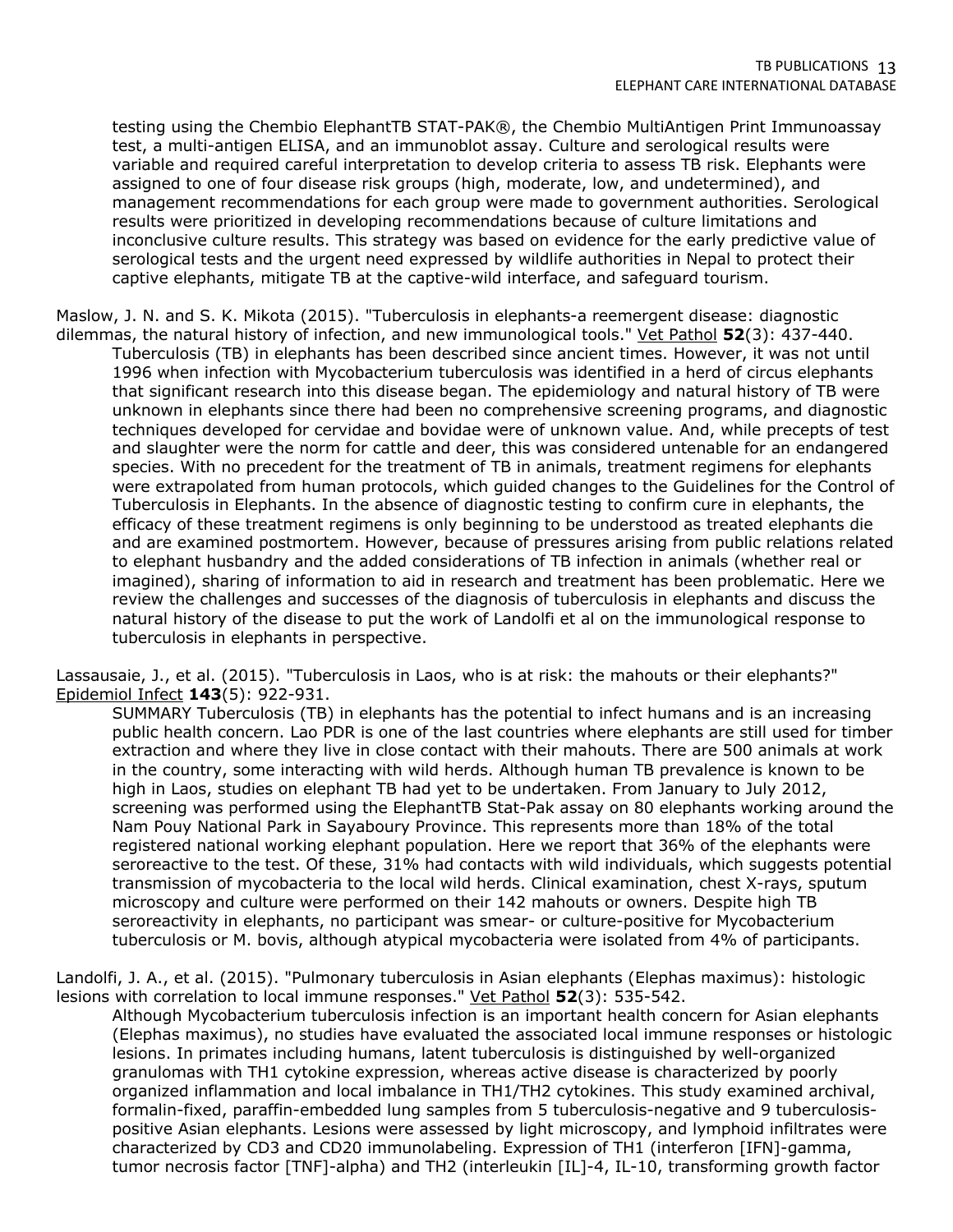[TGF]-beta) cytokines was determined using in situ hybridization. In 6 of 9 samples, inflammation was similar to the pattern of primate active disease with low to moderate numbers of lymphocytes, most of which were CD20 positive. In 1 sample, inflammation was most similar to latent tuberculosis in primates with numerous CD3-positive lymphocytes. Expression of IFN-gamma was detected in 3 of 8 tuberculosis-positive samples. Expression of TNF-alpha was detected in 3 of 8 positive samples, including the one with latent morphology. Low-level expression of IL-4 was present in 4 of 8 positive samples. Only single positive samples displayed expression of IL-10 and TGF-beta. Tuberculosis-negative samples generally lacked cytokine expression. Results showed heterogeneity in lesions of elephant tuberculosis similar to those of latent and active disease in primates, with variable expression of both TH1 and TH2 cytokines.

Egelund, E. F., et al. (2015). "Population pharmacokinetics of rifampin in the treatment of Mycobacterium tuberculosis in Asian elephants." Journal of Veterinary Pharmacology and Therapeutics **38**(2): 137-143.

The objective of this study was to develop a population pharmacokinetic model for rifampin in elephants. Rifampin concentration data from three sources were pooled to provide a total of 233 oral concentrations from 37 Asian elephants. The population pharmacokinetic models were created using Monolix (version 4.2). Simulations were conducted using ModelRisk. We examined the influence of age, food, sex, and weight as model covariates. We further optimized the dosing of rifampin based upon simulations using the population pharmacokinetic model. Rifampin pharmacokinetics were best described by a one-compartment open model including first-order absorption with a lag time and first-order elimination. Body weight was a significant covariate for volume of distribution, and food intake was a significant covariate for lag time. The median Cmax of 6.07 µg/mL was below the target range of 8-24 µg/mL. Monte Carlo simulations predicted the highest treatable MIC of 0.25 µg/mL with the current initial dosing recommendation of 10 mg/kg, based upon a previously published target AUC0-24/MIC > 271 (fAUC > 41). Simulations from the population model indicate that the current dose of 10 mg/kg may be adequate for MICs up to 0.25 µg/mL. While the targeted AUC/MIC may be adequate for most MICs, the median Cmax for all elephants is below the human and elephant targeted ranges. © 2014 John Wiley & Sons Ltd.

Chan, K. G., et al. (2015). "Multiphasic strain differentiation of atypical mycobacteria from elephant trunk wash." PeerJ **3**.

Background. Two non-tuberculous mycobacterial strains, UM\_3 and UM\_11, were isolated from the trunk wash of captive elephants in Malaysia. As they appeared to be identical phenotypes, they were investigated further by conventional and whole genome sequence-based methods of strain differentiation. Methods. Multiphasic investigations on the isolates included species identification with hsp65 PCR-sequencing, conventional biochemical tests, rapid biochemical profiling using API strips and the Biolog Phenotype Microarray analysis, protein profiling with liquid chromatographymass spectrometry, repetitive sequence-based PCR typing and whole genome sequencing followed by phylogenomic analyses. Results. The isolates were shown to be possibly novel slow-growing schotochromogens with highly similar biological and genotypic characteristics. Both strains have a genome size of 5.2 Mbp, G+C content of 68.8%, one rRNA operon and 52 tRNAs each. They qualified for classification into the same species with their average nucleotide identity of 99.98% and tetranucleotide correlation coefficient of 0.99999. At the subspecies level, both strains showed 98.8% band similarity in the Diversilab automated repetitive sequence-based PCR typing system, 96.2% similarity in protein profiles obtained by liquid chromatography mass spectrometry, and a genomic distance that is close to zero in the phylogenomic tree constructed with conserved orthologs. Detailed epidemiological tracking revealed that the elephants shared a common habitat eight years apart, thus, strengthening the possibility of a clonal relationship between the two strains.

Waters, W. R., et al. (2014). "Relevance of bovine tuberculosis research to the understanding of human disease: historical perspectives, approaches, and immunologic mechanisms." Vet Immunol Immunopathol **159**(3-4): 113-132.

Pioneer studies on infectious disease and immunology by Jenner, Pasteur, Koch, Von Behring, Nocard, Roux, and Ehrlich forged a path for the dual-purpose with dual benefit approach, demonstrating a profound relevance of veterinary studies for biomedical applications. Tuberculosis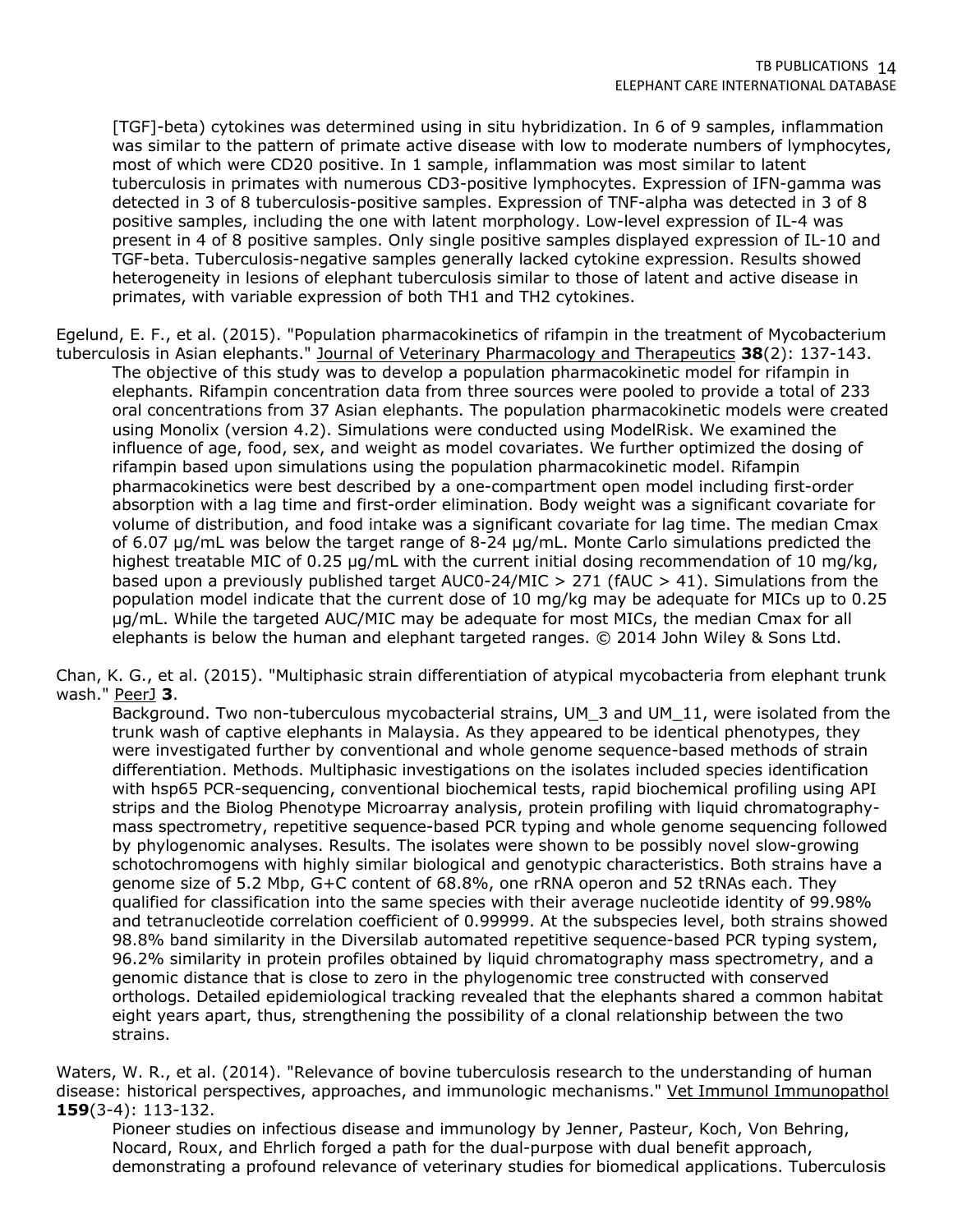(TB), primarily due to Mycobacterium tuberculosis in humans and Mycobacterium bovis in cattle, is an exemplary model for the demonstration of this concept. Early studies with cattle were instrumental in the development of the use of Koch's tuberculin as an in vivo measure of cellmediated immunity for diagnostic purposes. Calmette and Guerin demonstrated the efficacy of an attenuated M. bovis strain (BCG) in cattle prior to use of this vaccine in humans. The interferongamma release assay, now widely used for TB diagnosis in humans, was developed circa 1990 for use in the Australian bovine TB eradication program. More recently, M. bovis infection and vaccine efficacy studies with cattle have demonstrated a correlation of vaccine-elicited T cell central memory (TCM) responses to vaccine efficacy, correlation of specific antibody to mycobacterial burden and lesion severity, and detection of antigen-specific IL-17 responses to vaccination and infection. Additionally, positive prognostic indicators of bovine TB vaccine efficacy (i.e., responses measured after infection) include: reduced antigen-specific IFN-gamma, iNOS, IL-4, and MIP1 alpha responses; reduced antigen-specific expansion of CD4(+) T cells; and a diminished activation profile on T cells within antigen stimulated cultures. Delayed type hypersensitivity and IFN-gamma responses correlate with infection but do not necessarily correlate with lesion severity whereas antibody responses generally correlate with lesion severity. Recently, serologic tests have emerged for the detection of tuberculous animals, particularly elephants, captive cervids, and camelids. B cell aggregates are consistently detected within tuberculous lesions of humans, cattle, mice and various other species, suggesting a role for B cells in the immunopathogenesis of TB. Comparative immunology studies including partnerships of researchers with veterinary and medical perspectives will continue to provide mutual benefit to TB research in both man and animals.

Paudel, S., et al. (2014). "Molecular characterization of Mycobacterium tuberculosis isolates from elephants of Nepal." Tuberculosis (Edinb) **94**(3): 287-292.

Mycobacterium tuberculosis was cultured from the lung tissues of 3 captive elephants in Nepal that died with extensive lung lesions. Spoligotyping, TbD1 detection and multi-locus variable number of tandem repeat analysis (MLVA) results suggested 3 isolates belonged to a specific lineage of Indo-Oceanic clade, EAI5 SIT 138. One of the elephant isolates had a new synonymous single nucleotide polymorphism (SNP) T231C in the gyrA sequence, and the same SNP was also found in human isolates in Nepal. MLVA results and transfer history of the elephants suggested that 2 of them might be infected with M. tuberculosis from the same source. These findings indicated the source of M. tuberculosis infection of those elephants were local residents, presumably their handlers. Further investigation including detailed genotyping of elephant and human isolates is needed to clarify the infection route and eventually prevent the transmission of tuberculosis to susceptible hosts.

McGee, J. L., et al. (2014). "Prenatal passive transfer of mycobacterium tuberculosis antibodies in asian elephant (Elephas maximus) calves." Journal of Zoo and Wildlife Medicine **45**(4): 955-957.

Asian elephant (Elephas maximus) dams and their newborn calves were tested for Mycobacterium tuberculosis antibodies in serum. Blood was drawn from dams prior to calving and from calves on their day of birth. All six calves born to tuberculosis-reactive dams were also tuberculosis reactive, suggesting prenatal passive placental transfer of tuberculosis antibodies. In contrast, all three calves born to tuberculosis-nonreactive dams lacked detectable tuberculosis antibodies in presuckling or day-of-birth blood samples. Of the living tuberculosis-reactive calves observed from 1 to 11 yr of age, none exhibited clinical signs of tuberculosis infection or became tuberculosis culture positive. This is the first report of prenatal passive placental transfer of tuberculosis antibodies in elephants and demonstrates that detectible tuberculosis antibodies in newborn elephant calves should not be assumed to correlate with clinical tuberculosis. © Copyright 2014 by American Association of Zoo Veterinarians.

Lassausaiae, J., et al. (2014). "Tuberculosis in Laos, who is at risk: the mahouts or their elephants?" Epidemiol Infect **143**(5): 922-931.

Tuberculosis (TB) in elephants has the potential to infect humans and is an increasing public health concern. Lao PDR is one of the last countries where elephants are still used for timber extraction and where they live in close contact with their mahouts. There are 500 animals at work in the country, some interacting with wild herds. Although human TB prevalence is known to be high in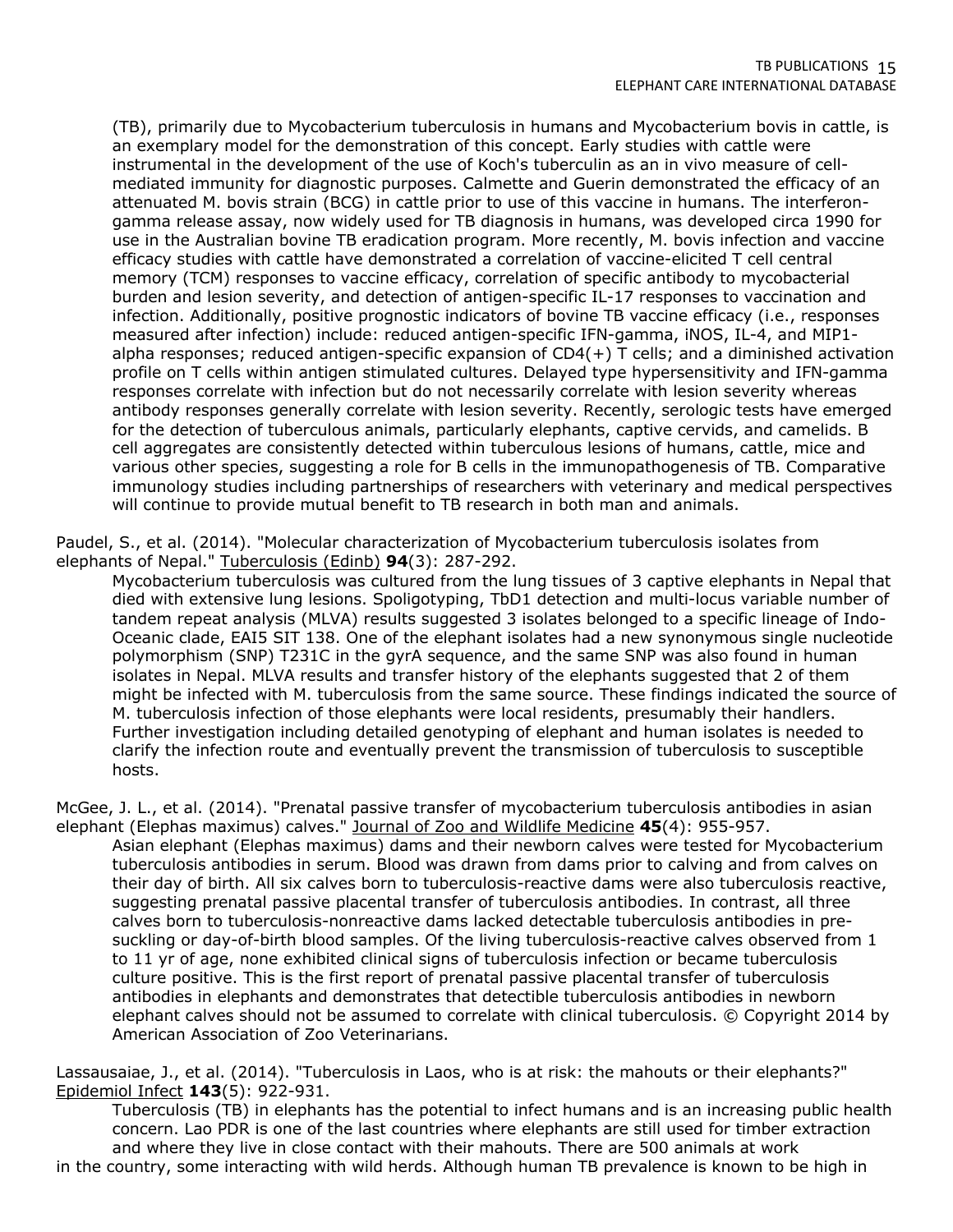Laos, studies on elephant TB had yet to be undertaken. From January to July 2012, screening was performed using the ElephantTB Stat-Pak assay on 80 elephants working around

- the Nam Pouy National Park in Sayaboury Province. This represents more than 18% of the total registered national working elephant population. Here we report that 36% of the elephants were seroreactive to the test. Of these, 31% had contacts with wild individuals, which suggests potential
- transmission of mycobacteria to the local wild herds. Clinical examination, chest X-rays, sputum microscopy and culture were performed on their 142 mahouts or owners. Despite high TB seroreactivity in elephants, no participant was smear- or culture-positive for Mycobacterium tuberculosis or M. bovis, although atypical mycobacteria were isolated from 4% of participants.

Landolfi, J. A., et al. (2014). "Differences in immune cell function between tuberculosis positive and negative Asian elephants." Tuberculosis (Edinb) **94**(4): 374-382.

Tuberculosis is an important health concern for Asian elephant (Elephas maximus) populations worldwide, however, mechanisms underlying susceptibility to Mycobacterium tuberculosis are unknown. Proliferative responses assessed via brominated uridine incorporation and cytokine expression measured by real-time RT-PCR were evaluated in peripheral blood mononuclear cell (PBMC) cultures from 8 tuberculosis negative and 8 positive Asian elephants. Cultures were stimulated with Mycobacterium bovis purified protein derivative (PPD-B), M. tuberculosis culture filtrate protein (CFP)-10, and Mycobacterium avium PPD (PPD-A). Following stimulation with PPD-B, proliferation was higher (alpha = 0.005) in positive samples; no significant differences were detected following CFP-10 or PPD-A stimulation. Tumor necrosis factor (TNF)-alpha, interleukin (IL)-12, and interferon (IFN)-gamma expression was greater in samples from positive elephants following stimulation with PPD-B (alpha =  $0.025$ ) and CFP-10 (alpha =  $0.025$  TNF-alpha and IL-12; alpha = 0.005 IFN-gamma). Stimulation with PPD-A also produced enhanced IL-12 expression in positive samples (alpha = 0.025). Findings suggested that differences in immune cell function exist between tuberculosis positive and negative elephants. Proliferative responses and expression of TNF-alpha, IL-12, and IFN-gamma in response to stimulation with PPD-B and CFP-10 differ between tuberculosis positive and negative elephants, suggesting these parameters may be important to tuberculosis immunopathogenesis in this species.

Hlokwe, T. M., et al. (2014). "Evidence of increasing intra and inter-species transmission of Mycobacterium bovis in South Africa: Are we losing the battle?" Preventive Veterinary Medicine 115(1-2): 10-17.

Tuberculosis caused by Mycobacterium bovis is recognized worldwide as a significant health risk in domestic cattle, farmed and wild animal species as well as in humans. We carried out spoligotyping and variable number of tandem repeat (VNTR) typing methods to characterize 490 M. bovis isolates from livestock (cattle,  $n=$  . 230; pig  $n=$  . 1) and wildlife species (.  $n=$  . 259) originating from different farms and regions in South Africa, with the aim to further establish the genetic diversity of the isolates, study the population structure of M. bovis and elucidate the extent of interspecies transmission of bovine tuberculosis. A total of ten spoligotype patterns were identified, two of which were novel (SB2199 and SB2200) and reported for the first time in the literature, while VNTR typing revealed a total of 97 VNTR profiles. Our results showed evidence of clonal expansion for some ancestral strains as well as co-infections with two or three M. bovis strains on some of the cattle and game farms, which suggested independent introductions of infected animals from epidemiologically unrelated sources. Five spoligotypes and nine VNTR profiles were shared between cattle and wildlife. Our findings showed that besides cattle, at least 16 different animal species in South Africa are infected with bovine tuberculosis, and highlight a strong evidence of inter and intra-species transmission of M. bovis. Infection of the blue wildebeest (. Connochaetes taurinus) with M. bovis is described for the first time in this report. This update in epidemiological information raises concerns that bovine tuberculosis has increased its spatial distribution in South Africa and is also affecting an increasing number of wildlife species compared to ten years ago. © 2014 Elsevier B.V.

Fagen, A., et al. (2014). "Positive reinforcement training for a trunk wash in Nepal's working elephants: demonstrating alternatives to traditional elephant training techniques." J Appl Anim Welf Sci **17**(2): 83- 97.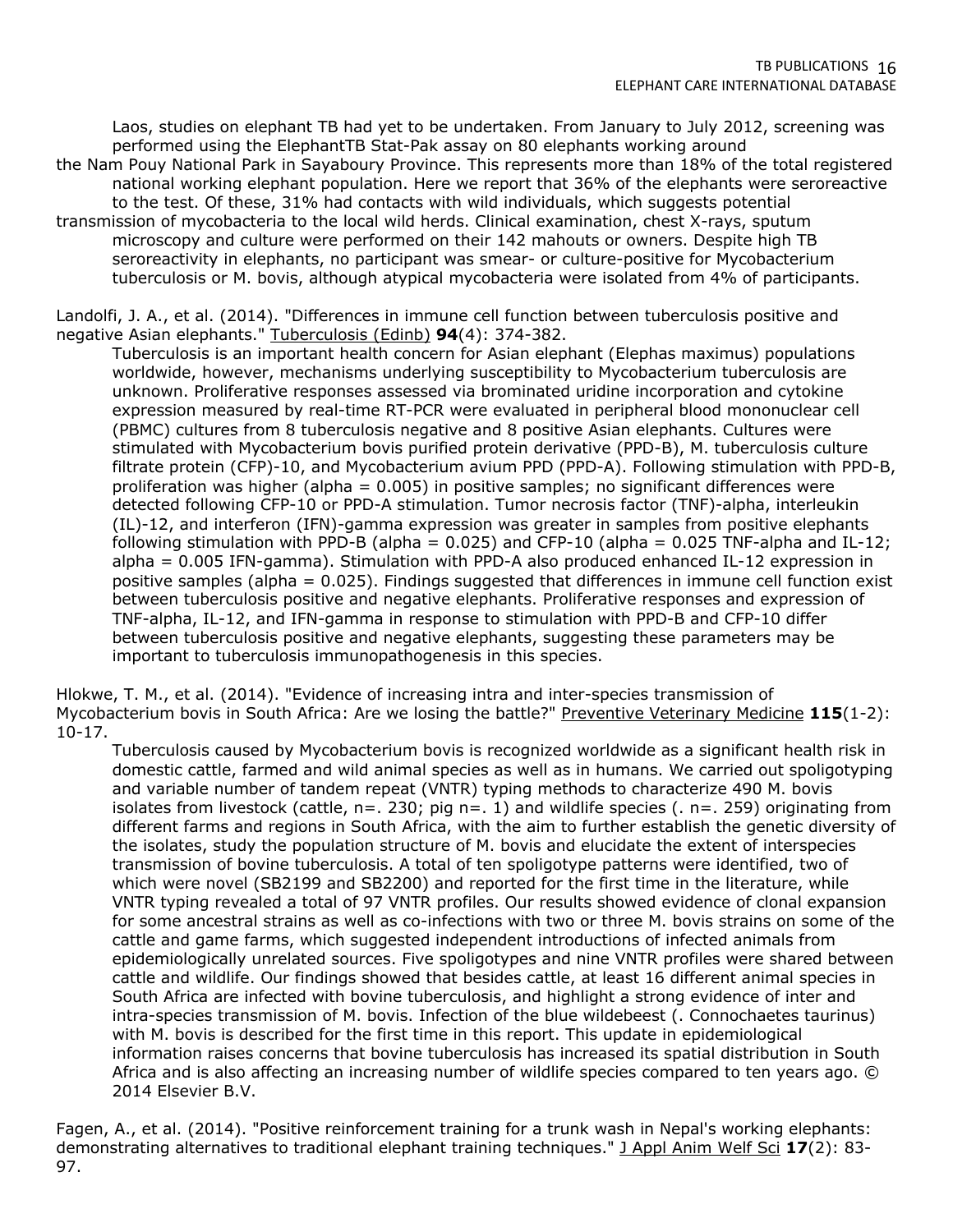Many trainers of animals in the zoo now rely on positive reinforcement training to teach animals to voluntarily participate in husbandry and veterinary procedures in an effort to improve behavioral reliability, captive management, and welfare. However, captive elephant handlers in Nepal still rely heavily on punishment- and aversion-based methods. The aim of this project was to determine the effectiveness of secondary positive reinforcement (SPR) in training free-contact elephants in Nepal to voluntarily participate in a trunk wash for the purpose of tuberculosis testing. Five female elephants, 4 juveniles and 1 adult, were enrolled in the project. Data were collected in the form of minutes of training, number of offers made for each training task, and success rate for each task in performance tests. Four out of 5 elephants, all juveniles, successfully learned the trunk wash in 35 sessions or fewer, with each session lasting a mean duration of 12 min. The elephants' performance improved from a mean success rate of 39.0% to 89.3% during the course of the training. This study proves that it is feasible to efficiently train juvenile, free-contact, traditionally trained elephants in Nepal to voluntarily and reliably participate in a trunk wash using only SPR techniques.

van Sandwyk, J. H., et al. (2013). "Retrospective genetic characterisation of Encephalomyocarditis viruses from African elephant and swine recovers two distinct lineages in South Africa." Veterinary Microbiology **162**(1): 23-31.

Encephalomyocarditis virus (EMCV) outbreaks are rare in southern Africa. Only two have been reported to date from South Africa, both coinciding with rodent irruptions. The first outbreak manifested as acute myocarditis in pigs in 1979, whilst the second, occurring from 1993 to 1994, was linked to the deaths of 64 free-ranging adult African elephants (Loxodonta africana). The P1 genome region, inclusive of the flanking leader (L) and 2A genes, of three South African isolates, one from swine and two from elephants, was characterised by PCR amplification and sequencing of up to 11 overlapping fragments. In addition to the resulting 3329 nucleotide dataset, the 3D region that is widely used in molecular epidemiology studies, was characterised, and three datasets (P1, VP1/3 and 3D), complemented with available homologous EMCV data, were compiled for analyses. Phylogenetic inferences revealed the near-identical elephant outbreak strains to be most closely related to a mengovirus from rhesus macaques (Macaca mulatta) in Uganda, differing from the latter by between 11% (3D) and 15% (VP3/1). The South African pig isolate differed by 4% (3D) and 11% (VP3/1) from available European and Asian pig virus sequences. This study confirms the presence of two genetically distinct EMCV lineages recovered from sporadic outbreaks in wild and domestic hosts in southern Africa, and provides valuable baseline data for future outbreak eventualities in the sub-region. © 2012 Elsevier B.V.

Stephens, N., et al. (2013). "Transmission of Mycobacterium tuberculosis from an Asian elephant (Elephas maximus) to a chimpanzee (Pan troglodytes) and humans in an Australian zoo." Epidemiol Infect **141**(7): 1488-1497.

Mycobacterium tuberculosis is primarily a pathogen of humans. Infections have been reported in animal species and it is emerging as a significant disease of elephants in the care of humans. With the close association between humans and animals, transmission can occur. In November 2010, a clinically healthy Asian elephant in an Australian zoo was found to be shedding M. tuberculosis; in September 2011, a sick chimpanzee at the same zoo was diagnosed with tuberculosis caused by an indistinguishable strain of M. tuberculosis. Investigations included staff and animal screening. Four staff had tuberculin skin test conversions associated with spending at least 10 hours within the elephant enclosure; none had disease. Six chimpanzees had suspected infection. A pathway of transmission between the animals could not be confirmed. Tuberculosis in an elephant can be transmissible to people in close contact and to other animals more remotely. The mechanism for transmission from elephants requires further investigation.

Schaftenaar, W., et al. (2013). "Retrospective serological investigation of bovine tuberculosis in two gemsbok (oryx gazelle gazelle) and an onager (equus hemionus onager)." Journal of Zoo and Wildlife Medicine **44**(4): 1036-1042.

In 1997 a 26-yr-old gemsbok (Oryx gazelle gazelle) died of bovine tuberculosis in a zoo. Three remaining gemsbok were administered the comparative tuberculin skin test repeatedly over a period of 5 mo. Two animals showed inconclusive results on the second test. All three gemsbok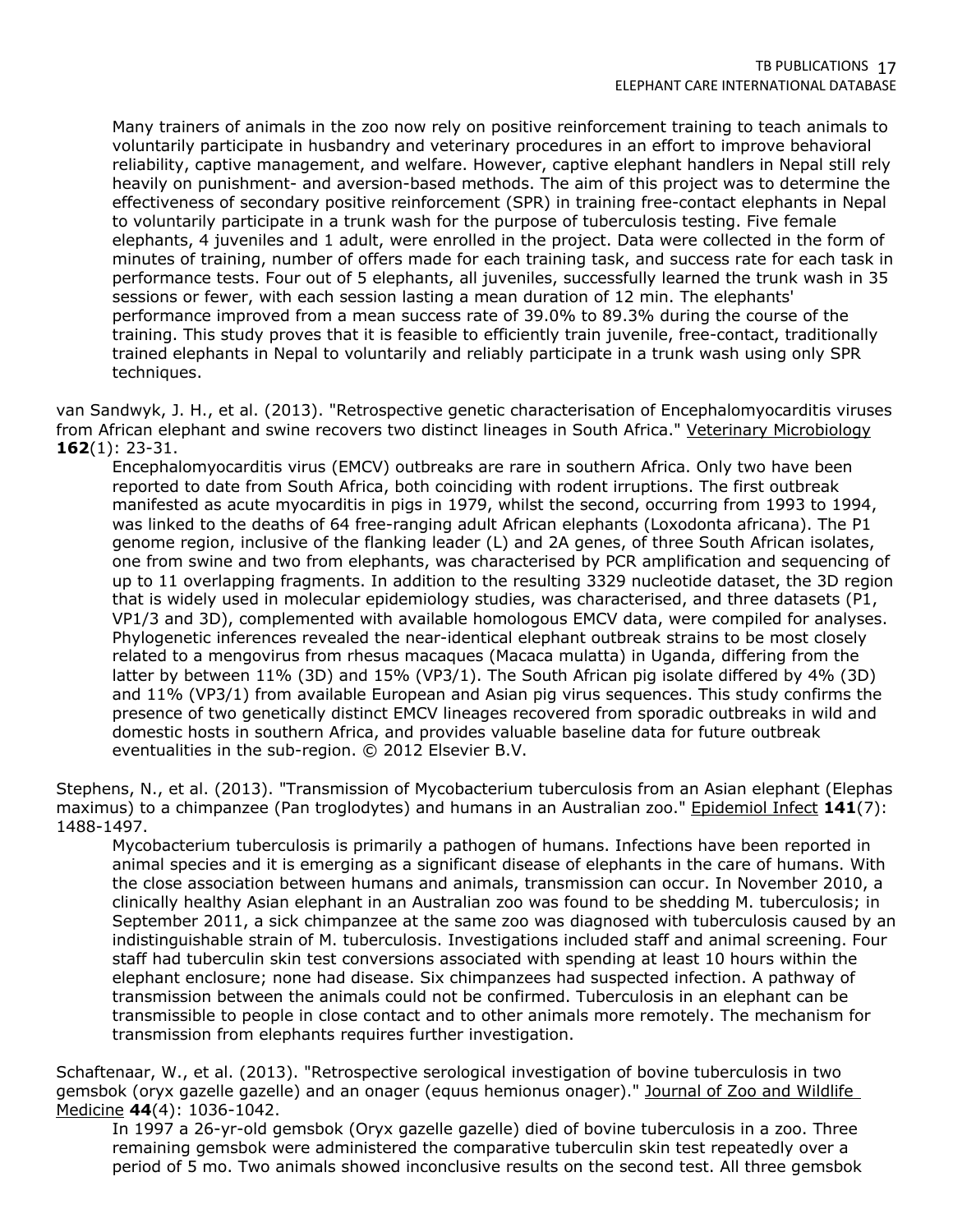were euthanatized. Mycobacterium bovis was isolated from one of those with an inconclusive skin test result, whereas Mycobacterium fortuitum was detected in the other gemsbok. Eight years later, an onager (Equus hemionus onager) died of bovine tuberculosis. This animal had been kept in the same building as the gemsbok. Three herd mates were culled after administering the comparative tuberculin skin test. They were all nonreactors and produced no evidence of tuberculosis at postmortem examination. Retrospectively, using plasma samples collected from the gemsbok and onagers, three antibody tests, Elephant TB STAT-PAK, multiantigen print immunoassay (MAPIA), and dual-path platform (DPP) VetTB (Chembio Diagnostic Systems Inc., Medford, New York, 11763, USA), were used to assess their diagnostic value for these species. The M. bovis-infected gemsbok tested strongly positive by Elephant TB STAT-PAK at the time of euthanasia and 5 mo earlier when the skin test was negative. This animal was not antibody reactive in MAPIA and DPP VetTB. No M. bovis-specific antibody was detected in the other two gemsboks by any of the immunoassays. Among the onagers, Elephant TB STAT-PAK, MAPIA, and DPP VetTB revealed gradually increasing antibody response in the animal that died of bovine tuberculosis, but not in the three disease-free herd mates euthanatized. Seroconversion in the M. bovis-infected onager was first noticed 5 yr before death when the tuberculin skin test was negative. Copyright 2013 by American Association of Zoo Veterinarians.

Ong, B. L., et al. (2013). "Tuberculosis in captive Asian elephants (Elephas maximus) in peninsular Malaysia." Epidemiol Infect(141): 1481-1487.

A cross-sectional study was conducted from 10 January to 9 April 2012, to determine the seroprevalence of tuberculosis (TB) of all captive Asian elephants and their handlers in six locations in Peninsular Malaysia. In addition, trunk-wash samples were examined for tubercle bacillus by culture and polymerase chain reaction (PCR). For 63 elephants and 149 elephant handlers, TB seroprevalence was estimated at 20·4% and 24·8%, respectively. From 151 trunk-wash samples, 24 acid-fast isolates were obtained, 23 of which were identified by hsp65-based sequencing as non-tuberculous mycobacteria. The Mycobacterium tuberculosis-specific PCR was positive in the trunk-wash samples from three elephants which were also seropositive. Conversely, the trunk wash from seven seropositive elephants were PCR negative. Hence, there was evidence of active and latent TB in the elephants and the high seroprevalence in the elephants and their handlers suggests frequent, close contact, two-way transmission between animals and humans within confined workplaces.

Obanda, V., et al. (2013). "First reported case of fatal tuberculosis in a wild African elephant with past human-wildlife contact." Epidemiol Infect **141**: 1476-1480.

Tuberculosis is emerging/re-emerging in captive elephant populations, where it causes morbidity and deaths, although no case of TB in wild African elephants has been reported. In this paper we report the first case of fatal TB in an African elephant in the wild. The infection with Mycobacterium tuberculosis was confirmed by post-mortem and histological examinations of a female sub-adult elephant aged >12 years that died in Tsavo East National Park, Kenya, while under treatment. This case is unique in that during its lifetime the elephant had contact with both humans and wild elephants. The source of the infection was unclear because the elephant could have acquired the infection in the orphanage or in the wild. However, our results show that wild elephants can maintain human TB in the wild and that the infection can be fatal.

Miller, M. and F. Olea-Popelka (2013). "One Health in the shrinking world: Experiences with tuberculosis at the human-livestock-wildlife interface." Comparative Immunology Microbiology and Infectious Diseases **36**(3): 263-268.

Tuberculosis (TB) is a global anthropozoonotic infection that has raised awareness of the impact of disease at the human-livestock-wildlife interface. There are examples of transmission from livestock resulting in establishment of reservoirs in wildlife populations, and exposures from interactions between humans and wildlife that have resulted in disease outbreaks. A One Health approach is crucial to managing and protecting the health of humans, livestock, wildlife and the environment. Although still in its infancy in many areas of the world, the use of transdisciplinary teams to address wildlife-human-livestock boundary diseases will broaden the scope of options for solutions. This paper reviews some less commonly known examples of threats and outcomes using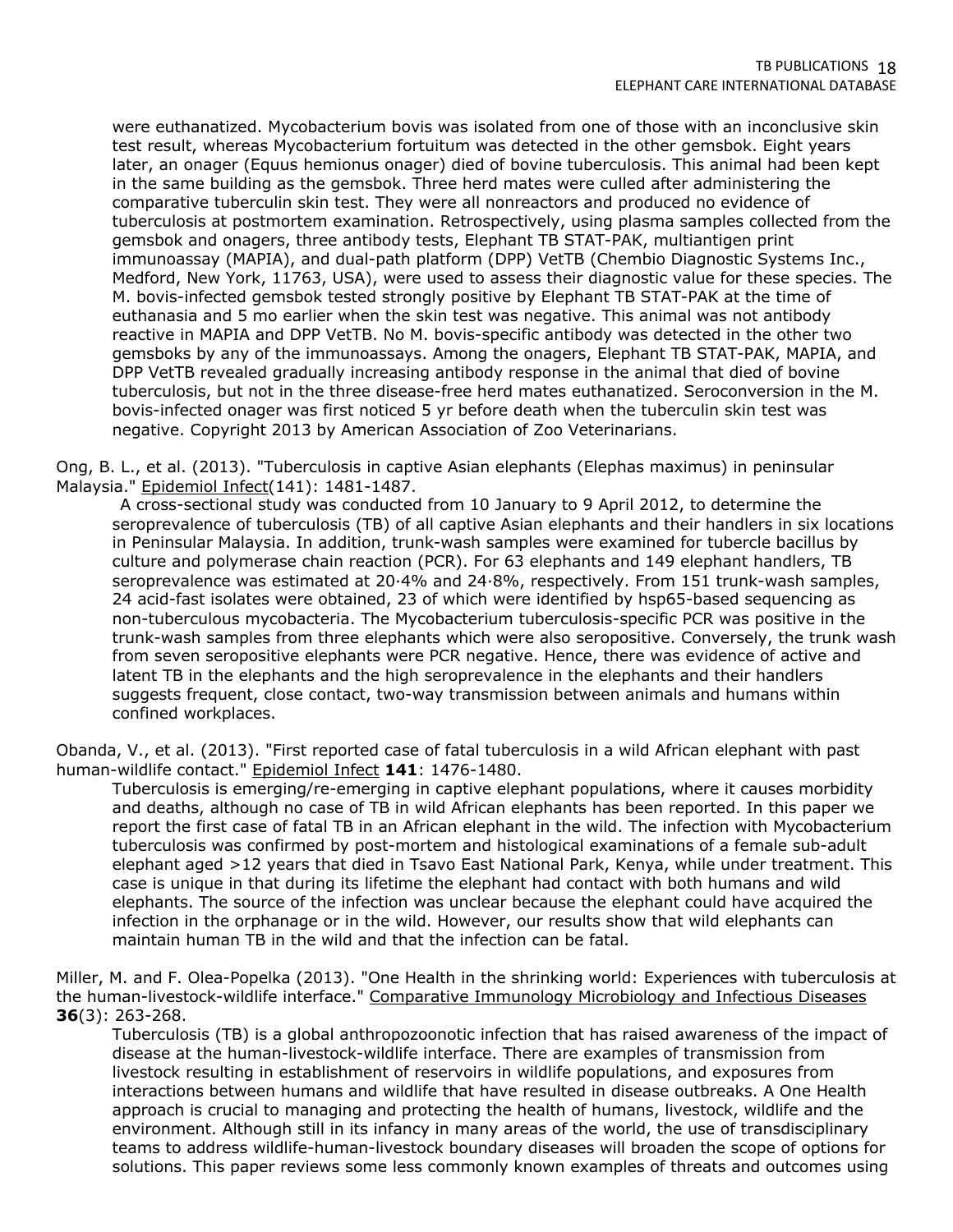lessons learned from tuberculosis. (C) 2012 Elsevier Ltd. All rights reserved.

Mikota, S. K., et al. (2013). Nepal elephant (Elephas maximus) Healthcare and Tuberculosis Surveillance Program Update. American Association of Zoo Veterinarians.

The Nepal Elephant Healthcare and Tuberculosis (TB) Surveillance Program was initiated by Elephant Care International in 2007 following the first comprehensive TB testing of Asian elephants in 2006. Previous reports have described the challenges that TB presents to wildlife, humans, and domestic livestock in Nepal 1-3 and a recent report has demonstrated the risk of transmission to the wild.4

- The program is based near Chitwan National Park where a field office and lab are staffed by a full-time veterinarian. Program goals are to 1) mitigate transmission of TB to wild elephants, rhinos and other ungulates by controlling TB at the captive-wild interface, 2) ensure the health of government elephants used for anti-poaching patrols, rhino censuses, and other conservation purposes, 3) safeguard tourism that supports the national parks, 4) build wildlife veterinary capacity, 5) encourage the development of elephant TB control programs other Asian elephant range countries, and 6) advance our knowledge of TB in elephants.
- Ninety-three percent of the captive population has been tested using the Elephant TB Stat-Pak® and / or DPP® Vet TB™ assays.a Over 20 elephants have been treated prophylactically or therapeutically for TB based on serology results, culture, and /or exposure history.
- The Program has facilitated multiple research projects, involving students and investigators from Tufts University, Michigan State University, Murdoch University, and the Institute of Agriculture and Animal Science (Nepal).
- In 2010 the Ministry of Forestry approved the Elephant Tuberculosis Control and Management Action Plan (2011-2015), the first such plan in Asia. The plan is on-line at www.elephantcare.org.

## ACKNOWLEDGMENTS

- The authors would like to acknowledge the support of the Department of National Parks and Wildlife Conservation of the Government of Nepal, Dr. I.P. Dhakal of the Institute of Agriculture and Animal Science for working with us to establish a fellowship for the first TB Program veterinarian, Dr. Shantraj Jnawali for help in transitioning the TB Program to the National Trust for Nature Conservation, Dr. Christy Williams of WWF-Nepal for construction of a segregation site and mahout TB testing, and Konstantin Lyashchenko of Chembio Diagnostics Systems Inc.a for technical support.
- We greatly acknowledge the financial support of the U.S Fish and Wildlife Services Asian Elephant Conservation Fund (Awards 98201-8-G571, 96200-9-G222, and 96200-0-G143), the Mazuri Fund, the Walter J. Ernst Memorial Fund, the Abraham Foundation, Buttonwood Park Zoo, Columbus Zoo, Oklahoma City Zoo, Phoenix Zoo, Busch Gardens Tamps, the Humane Society of the United States, and numerous private donors.

Products Mentioned in the Text: aChembio Diagnostic Systems, Inc, Medford, NY, USA 11763.

#### LITERATURE CITED

- 1. Mikota, S.K., G. Kaufman, I.P. Dhakal, and B.D.Pandey. 2009. Tuberculosis in Nepal: elephants, humans, livestock, and wildlife. Proc. Am. Assoc. Zoo Vet. Annual. Conf. Pp. 3-4.
- 2. Mikota, S.K., M. Miller, G. Dumonceaux, K. Giri, K. Gairhe, K. Hamilton, S. Paudel, K. Lyashchenko, R.S. Larsen, J. Payeur, R. Waters, M.D. Salman, and G. Kaufman, G. 2007. Comparison of four serologic assays and culture to determine tuberculosis infection in captive elephants in Nepal. Proc. Am. Assoc. Zoo Ve.t, Am. Assoc. Wildlife Vet, Am. Zoo and Aquarium Assoc Nutr Adv Group Joint Conf. Pp. 71-72.
- 3. Mikota, S.K., M. Miller, G. Dumonceaux, K. Giri, K. Gairhe, K. Hamilton, S. Paudel, and B. Vincent.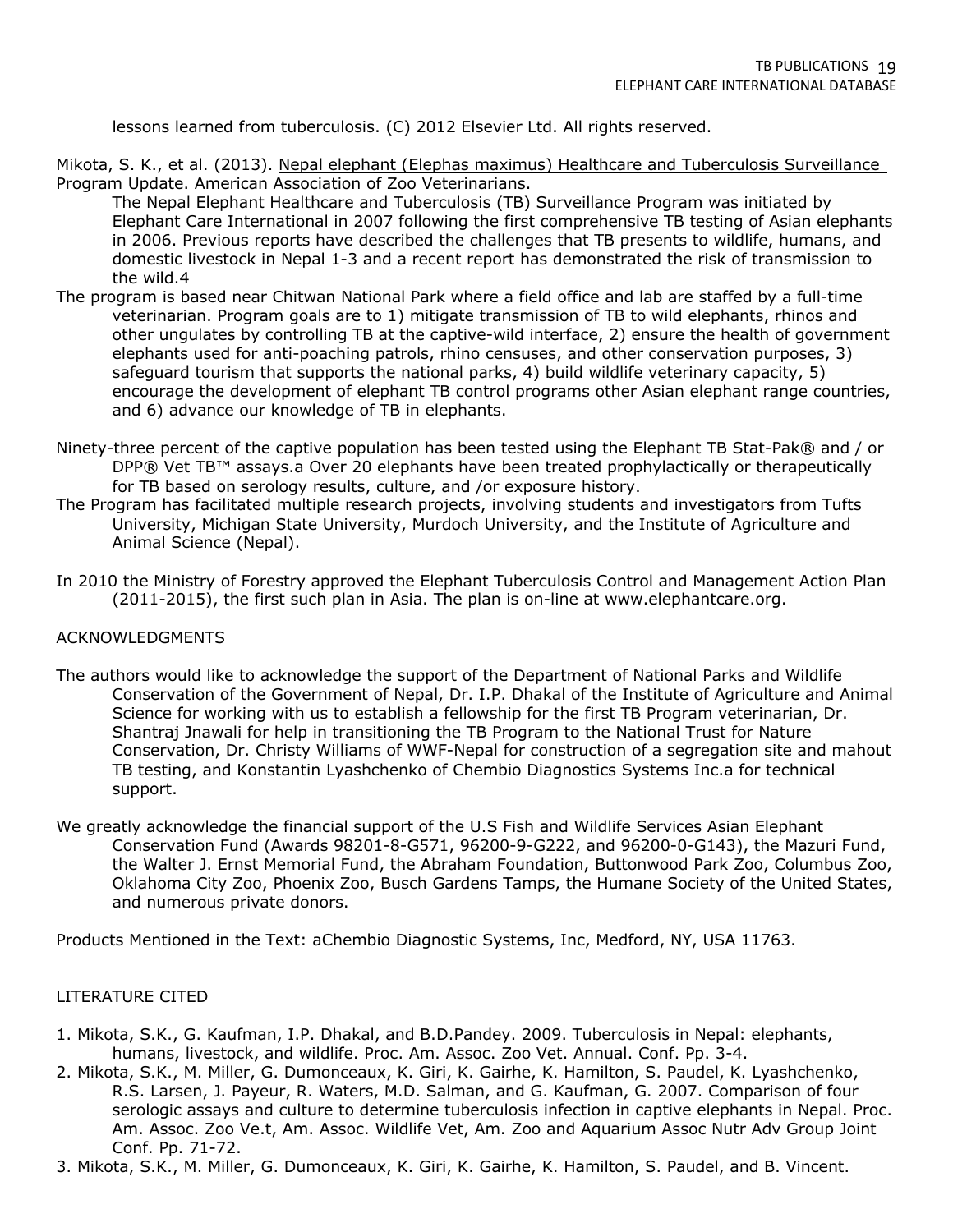2006. Elephant tuberculosis diagnosis: implications for elephant management in Asian range countries. Proc. Am. Assoc. Zoo Vet. Annual. Conf. Pp. 142-143.

4. Obanda, V., J. Poghon, M. Yongo, I. Mulei, M. Ngotho, K. Waititu, J. Makumi, F. Gakuya, P. Omondi, R.C. Soriguer, and S. Alasaad. 2013. First report of fatal tuberculosis in a wild African elephant with past human-wildlife contact. Epidemiol. Infect. Pp. 1-5.

Maas, M., et al. (2013). "Facts and dilemmas in diagnosis of tuberculosis in wildlife." Comparative Immunology, Microbiology and Infectious Diseases **36**(3): 269-285.

Mycobacterium bovis, causing bovine tuberculosis (BTB), has been recognized as a global threat at the wildlife-livestock-human interface, a clear "One Health" issue. Several wildlife species have been identified as maintenance hosts. Spillover of infection from these species to livestock or other wildlife species may have economic and conservation implications and infection of humans causes public health concerns, especially in developing countries. Most BTB management strategies rely on BTB testing, which can be performed for a range of purposes, from disease surveillance to diagnosing individual infected animals. New diagnostic assays are being developed for selected wildlife species. This review investigates the most frequent objectives and associated requirements for testing wildlife for tuberculosis at the level of individual animals as well as small and large populations. By aligning those with the available (immunological) ante mortem diagnostic assays, the practical challenges and limitations wildlife managers and researchers are currently faced with are highlighted. © 2012 Elsevier Ltd.

Ghodbane, R. and M. Drancourt (2013). "Non-human sources of Mycobacterium tuberculosis." Tuberculosis (Edinb) **93**(6): 589-595.

Mycobacterium tuberculosis is a successful pathogen responsible for the vast majority of deadly tuberculosis cases in humans. It rests in a dormant form in contaminated people who constitute the reservoir with airborne interhuman transmission during pulmonary tuberculosis. M. tuberculosis is therefore regarded majoritary as a human pathogen. Here, we review the evidence for anthroponotic M. tuberculosis infection in non-human primates, other mammals and psittacines. Some infected animals may be sources for zoonotic tuberculosis caused by M. tuberculosis, with wild life trade and zoos being amplifying factors. Moreover, living animals and cadavers can scatter M. tuberculosis in the environment where it could survive for extended periods of time in soil where amoebae could play a role. Although marginal in the epidemiology of human tuberculosis, these data indicate that M. tuberculosis is not uniquely adapted to humans.

Feldman, M., et al. (2013). "Point prevalence and incidence of Mycobacterium tuberculosis complex in captive elephants in the United States of America." Veterinary Quarterly **33**: 25-29.

Comas, I., et al. (2013). "Out-of-Africa migration and Neolithic coexpansion of Mycobacterium tuberculosis with modern humans." Nat Genet **45**(10): 1176-1182.

Tuberculosis caused 20% of all human deaths in the Western world between the seventeenth and nineteenth centuries and remains a cause of high mortality in developing countries. In analogy to other crowd diseases, the origin of human tuberculosis has been associated with the Neolithic Demographic Transition, but recent studies point to a much earlier origin. We analyzed the whole genomes of 259 M. Tuberculosis complex (MTBC) strains and used this data set to characterize global diversity and to reconstruct the evolutionary history of this pathogen. Coalescent analyses indicate that MTBC emerged about 70,000 years ago, accompanied migrations of anatomically modern humans out of Africa and expanded as a consequence of increases in human population density during the Neolithic period. This long coevolutionary history is consistent with MTBC displaying characteristics indicative of adaptation to both low and high host densities. © 2013 Nature America, Inc. All rights reserved.

Angkawanish, T., et al. (2013). "The elephant interferon gamma assay: a contribution to diagnosis of tuberculosis in elephants." Transbound Emerg Dis **60 Suppl 1**: 53-59.

Mycobacterium tuberculosis (M. tb) has been shown to be the main causative agent of tuberculosis in elephants worldwide. M. tb may be transmitted from infected humans to other species including elephants and vice versa, in case of prolonged intensive contact. An accurate diagnostic approach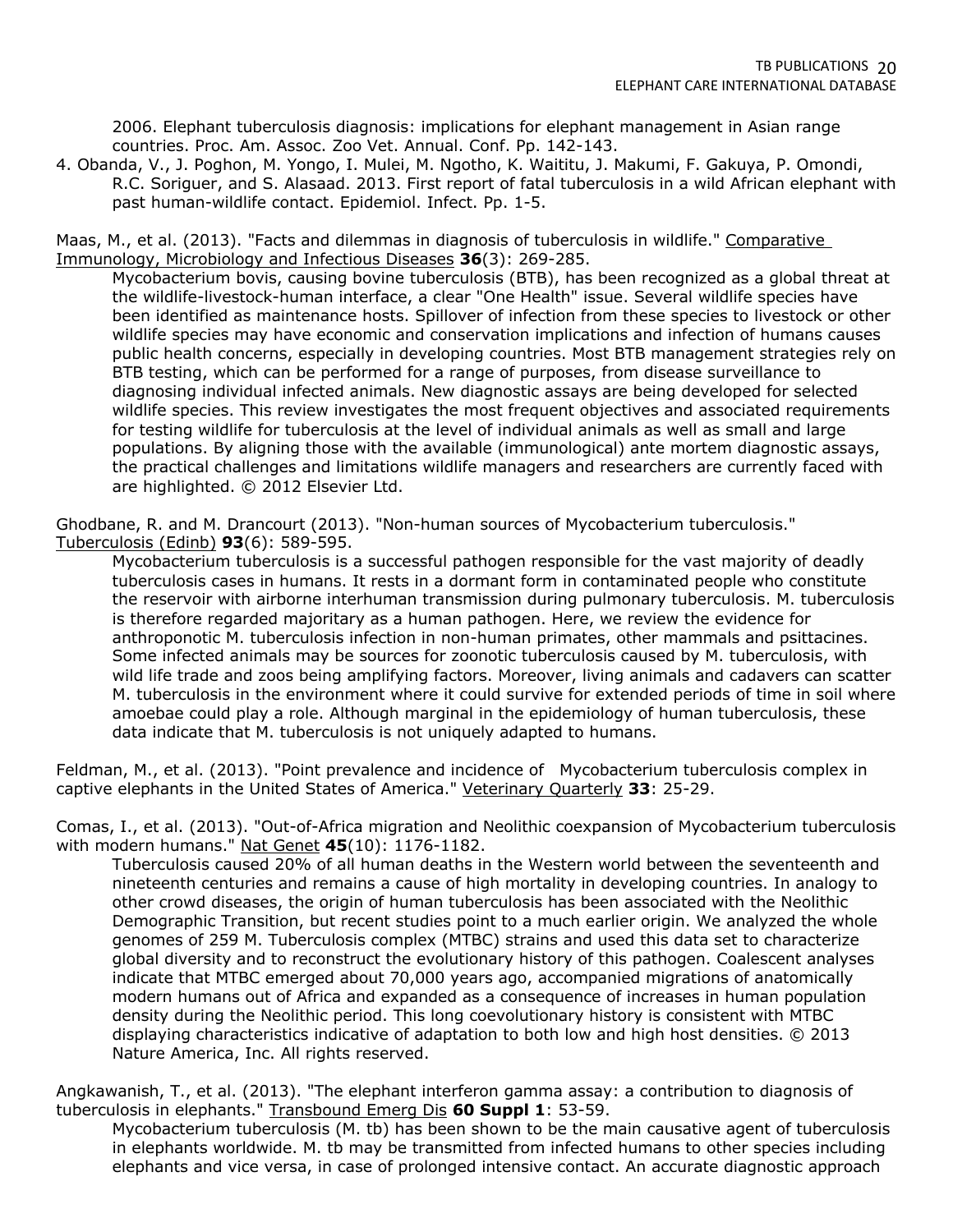covering all phases of the infection in elephants is required. As M. tb is an intracellular pathogen and cell-mediated immune (CMI) responses are elicited early after infection, the skin test is the CMI assay of choice in humans and cattle. However, this test is not applicable in elephants. The interferon gamma (IFN-gamma) assay is considered a good alternative for the skin test in general, validated for use in cattle and humans. This study was aimed at development of an IFN-gamma assay applicable for diagnosis of tuberculosis in elephants. Recombinant elephant IFN-gamma (rEpIFN-gamma) produced in eukaryotic cells was used to immunize mice and generate the monoclonal antibodies. Hybridomas were screened for IFN-gamma-specific monoclonal antibody production and subcloned, and antibodies were isotyped and affinity purified. Western blot confirmed recognition of the rEpIFN-gamma. The optimal combination of capture and detection antibodies selected was able to detect rEpIFN-gamma in concentrations as low as 1 pg/ml. The assay was shown to be able to detect the native elephant IFN-gamma, elicited in positive-control cultures (pokeweed mitogen (PWM), phorbol myristate acetate plus ionomycin (PMA/I)) of both Asian and African elephant whole-blood cultures (WBC). Preliminary data were generated using WBC from non-infected elephants, a M. tb infection-suspected elephant and a culture-confirmed M. tb-infected elephant. The latter showed measurable production of IFN-gamma after stimulation with ESAT6/CFP10 PPDB and PPDA in concentration ranges as elicited in WBC by Mycobacterium tuberculosis complex (MTBC)-specific antigens in other species. Hence, the IFN-gamma assay presented potential as a diagnostic tool for the detection of elephant tuberculosis. Validation of the assay will require its application in large populations of non-infected and infected elephants.

Verma-Kumar, S., et al. (2012). "Serodiagnosis of tuberculosis in Asian elephants (Elephas maximus) in southern India: a latent class analysis." PLoS ONE **7**(11): 1-8.

Lyashchenko, K. P., et al. (2012). "Field application of serodiagnostics to identify elephants with tuberculosis prior to case confirmation by culture." Clinical and Vaccine Immunology **19**(8): 1269-1275. Three serologic methods for antibody detection in elephant tuberculosis (TB), the multiantigen print immunoassay (MAPIA), ElephantTB STAT-PAK kit, and DPP VetTB test, were evaluated using serial serum samples from 14 captive elephants infected with Mycobacterium tuberculosis in 5 countries. In all cases, serological testing was performed prior to the diagnosis of TB by mycobacterial culture of trunk wash or tissue samples collected at necropsy. All elephants produced antibody responses to M.tuberculosis antigens, with 13/14 recognizing ESAT-6 and/or CFP10 proteins. The findings supported the high serodiagnostic test accuracy in detecting infections months to years before M. tuberculosis could be isolated from elephants. The MAPIA and/or DPP VetTB assay demonstrated the potential for monitoring antimycobacterial therapy and predicting TB relapse in treated elephants when continuously used in the posttreatment period. History of exposure to TB and past treatment information should be taken into consideration for proper interpretation of the antibody test results. Data suggest that the more frequent trunk wash culture testing of seropositive elephants may enhance the efficiency of the TB diagnostic algorithm, leading to earlier treatment with improved outcomes.

Gagneux, S. (2012). "Host-pathogen coevolution in human tuberculosis." Philosophical Transactions of the Royal Society B: Biological Sciences **367**(1590): 850-859.

Tuberculosis (TB) is a disease of antiquity. Yet TB today still causes more adult deaths than any other single infectious disease. Recent studies show that contrary to the common view postulating an animal origin for TB, Mycobacterium tuberculosis complex (MTBC), the causative agent of TB, emerged as a human pathogen in Africa and colonized the world accompanying the Out-of- Africa migrations of modern humans. More recently, evolutionarily 'modern' lineages of MTBC expanded as a consequence of the global human population increase, and spread throughout the world following waves of exploration, trade and conquest. While epidemiological data suggest that the different phylogenetic lineages of MTBC might have adapted to different human populations, overall, the phylogenetically 'modern' MTBC lineages are more successful in terms of their geographical spread compared with the 'ancient' lineages. Interestingly, the global success of 'modern' MTBC correlates with a hypo-inflammatory phenotype in macrophages, possibly reflecting higher virulence, and a shorter latency in humans. Finally, various human genetic variants have been associated with different MTBC lineages, suggesting an interaction between human genetic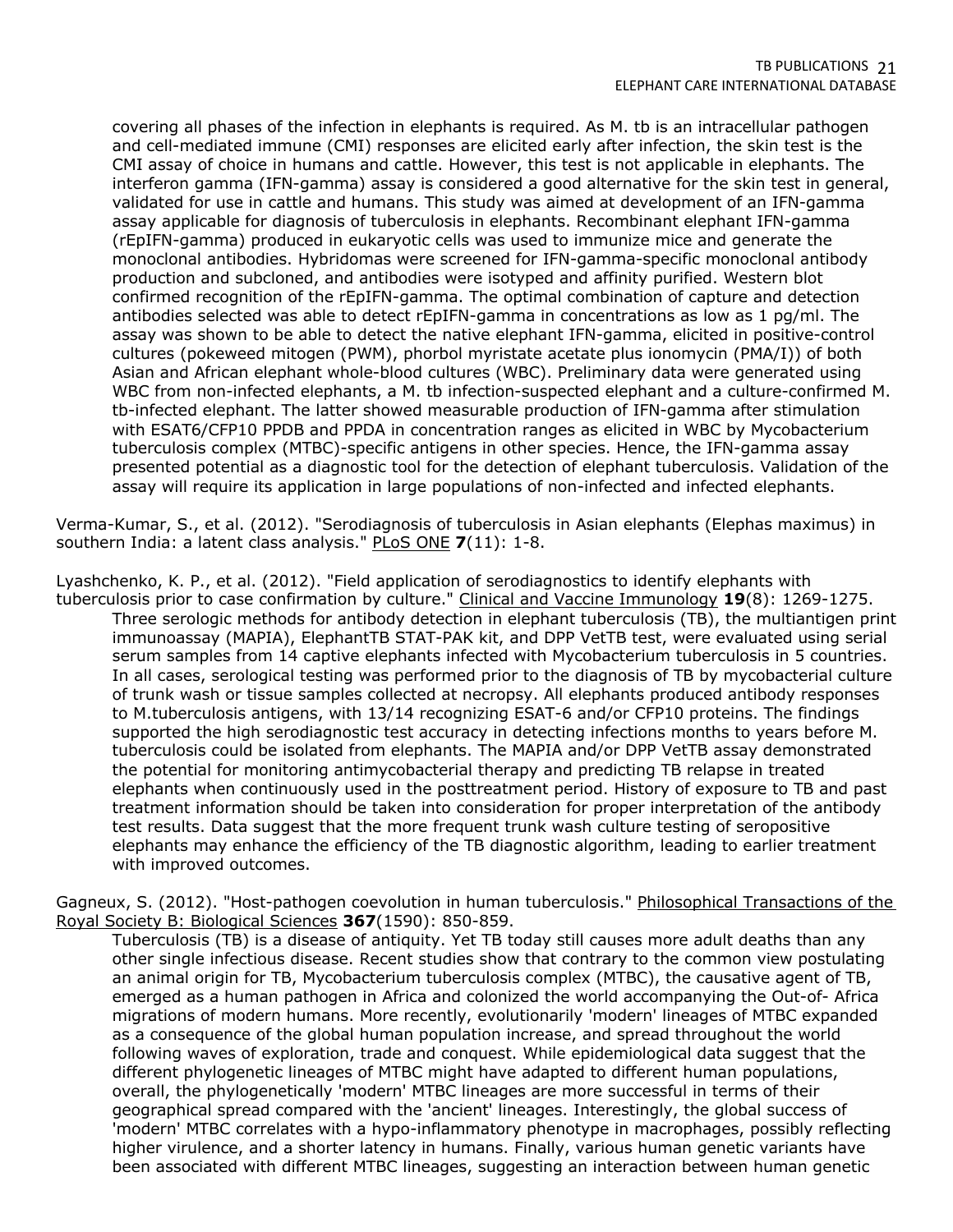diversity and MTBC variation. In summary, the biology and the epidemiology of human TB have been shaped by the long-standing association between MTBC and its human host.

Yong, H., et al. (2011). "Disseminated infection due to Mycobacterium avium subsp. avium in an Asian elephant (Elephas maximus." Journal of Zoo and Wildlife Medicine **42**(4): 743-746.

Witt, C. J., et al. (2011). "The AFHSC-Division of GEIS Operations Predictive Surveillance Program: a multidisciplinary approach for the early detection and response to disease outbreaks." BMC Public Health **11 Suppl 2**: S10.

The Armed Forces Health Surveillance Center, Division of Global Emerging Infections Surveillance and Response System Operations (AFHSC-GEIS) initiated a coordinated, multidisciplinary program to link data sets and information derived from eco-climatic remote sensing activities, ecologic niche modeling, arthropod vector, animal disease-host/reservoir, and human disease surveillance for febrile illnesses, into a predictive surveillance program that generates advisories and alerts on emerging infectious disease outbreaks. The program's ultimate goal is pro-active public health practice through pre-event preparedness, prevention and control, and response decision-making and prioritization. This multidisciplinary program is rooted in over 10 years experience in predictive surveillance for Rift Valley fever outbreaks in Eastern Africa. The AFHSC-GEIS Rift Valley fever project is based on the identification and use of disease-emergence critical detection points as reliable signals for increased outbreak risk. The AFHSC-GEIS predictive surveillance program has formalized the Rift Valley fever project into a structured template for extending predictive surveillance capability to other Department of Defense (DoD)-priority vector- and water-borne, and zoonotic diseases and geographic areas. These include leishmaniasis, malaria, and Crimea-Congo and other viral hemorrhagic fevers in Central Asia and Africa, dengue fever in Asia and the Americas, Japanese encephalitis (JE) and chikungunya fever in Asia, and rickettsial and other tickborne infections in the U.S., Africa and Asia.

Simons, S., et al. (2011). "Nontuberculous mycobacteria in respiratory tract infections, Eastern Asia." Emerging Infectious Diseases **17**(3): 343-349.

To characterize the distribution of nontuberculous mycobacteria (NTM) species isolated from pulmonary samples from persons in Asia and their association with pulmonary infections, we reviewed the literature. Mycobacterium avium complex bacteria were most frequently isolated (13%-81%) and were the most common cause of pulmonary NTM disease (43%-81%). Also pathogenic were rapidly growing mycobacteria (M. chelonae, M. fortuitum, M. abscessus). Among all NTM isolated from pulmonary samples, 31% (582/1,744) were considered clinically relevant according to American Thoracic Society diagnostic criteria. Most patients were male (79%) and had a history of tuberculosis (37%). In Asia, high prevalence of rapidly growing mycobacteria and a history of tuberculosis are distinct characteristics of pulmonary NTM disease. This geographic variation is not well reflected in the American Thoracic Society criteria for NTM infections and could be incorporated in future guidelines.

Orloski, K. (2011). Epidemiology of Tuberculosis in Elephants. Tuberculosis in Elephants: Science, Myth and Beyond, USDA, APHIS Center for Animal Welfare.

Murphree, R., et al. (2011). "Elephant-to-human transmission of tuberculosis, 2009." Emerg Infect Dis **17**(3): 366-371.

In 2009, the Tennessee Department of Health received reports of 5 tuberculin skin test (TST) conversions among employees of an elephant refuge and isolation of Mycobacterium tuberculosis from a resident elephant. To determine the extent of the outbreak and identify risk factors for TST conversion, we conducted a cohort study and onsite assessment. Risk for conversion was increased for elephant caregivers and administrative employees working in the barn housing the M. tuberculosis-infected elephant or in offices connected to the barn (risk ratio 20.3, 95% confidence interval 2.8-146.7). Indirect exposure to aerosolized M. tuberculosis and delayed or inadequate infection control practices likely contributed to transmission. The following factors are needed to reduce risk for M. tuberculosis transmission in the captive elephant industry: increased knowledge about M. tuberculosis infection in elephants, improved infection control practices, and specific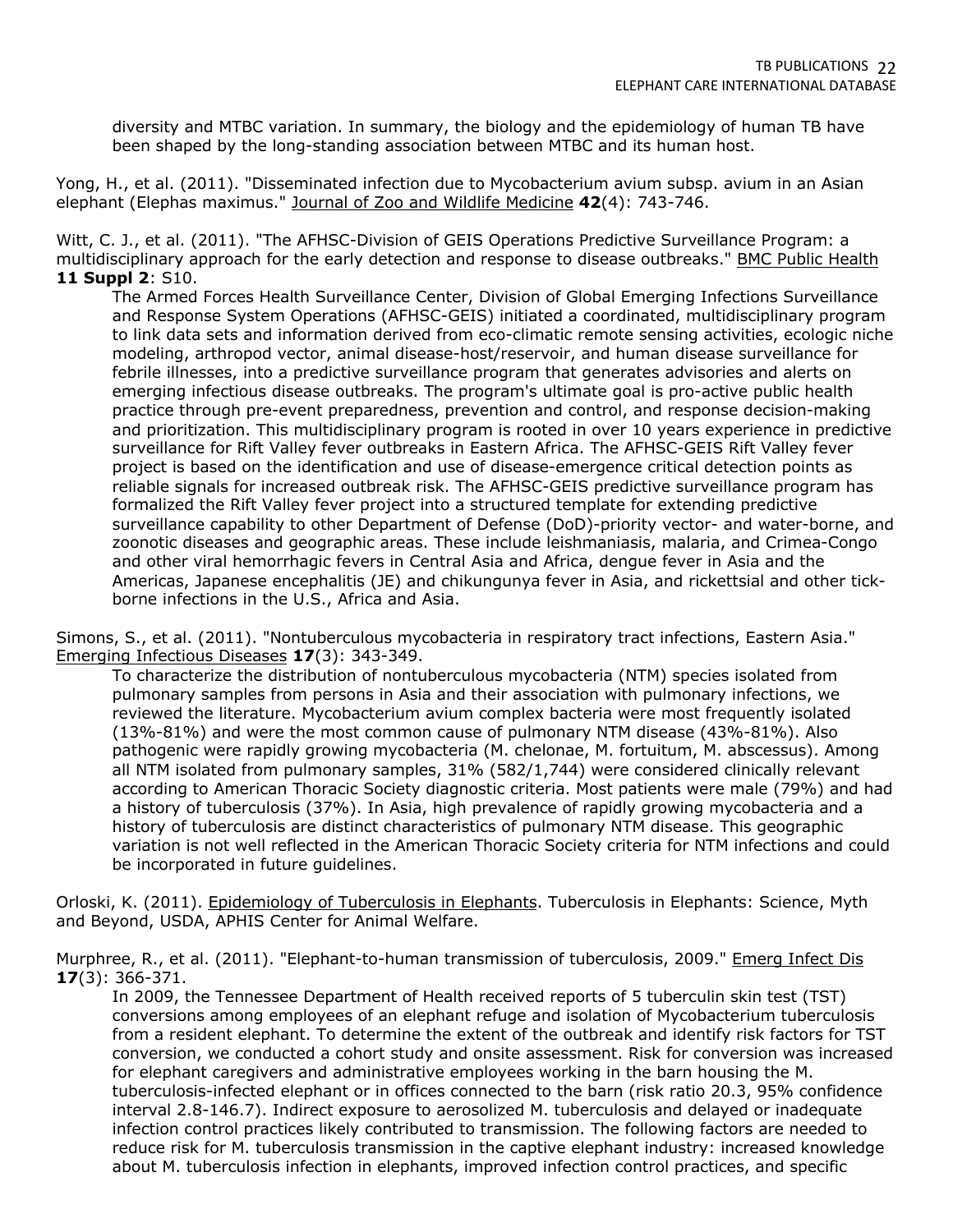occupational health programs.

Mikota, S. K. and J. N. Maslow (2011). "Tuberculosis at the human-animal interface: an emerging disease of elephants." Tuberculosis (Edinb) **91**(3): 208-211.

Over the past 15 years, cases of infection with organisms of the Mycobacterium tuberculosis complex have been diagnosed among captive elephants in the United States and worldwide. Outbreak investigations have documented that among staff employed at facilities housing infected animals, skin test conversion to purified protein derivative have been documented. Clonal spread among animals in close contact and even inter-species spread between elephant and human has been documented. Detection of actively infected animals relies on samples obtained by trunk wash. Diagnosis has been augmented by the development of a multi-antigen serologic assay with excellent specificity and sensitivity. Treatment regimens are still in development with efficacy largely unknown due to a paucity of both premortem follow-up and necropsy data of treated animals. The epidemiology, diagnosis and treatment of tuberculosis in elephants require additional careful study of clinical data.

McManamon, R. and S. Terrell (2011). Elephant Postmortem Examination. Tuberculosis in Elephants: Science, Myth and Beyond, USDA, APHIS Center for Animal Welfare.

Kay, M. K., et al. (2011). "Evaluation of DNA extraction techniques for detecting Mycobacterium tuberculosis complex organisms in Asian elephant trunk wash samples." J Clin Microbiol **49**(2): 618-623. Rapid and sensitive diagnostic assays for the detection of tuberculous mycobacteria in elephants are lacking. DNA extraction with PCR analysis is useful for tuberculosis screening in many species but has not been validated on elephant trunk wash samples. We estimated the analytical sensitivity and specificity of three DNA extraction methods to detect Mycobacterium tuberculosis complex organisms in trunk wash specimens. A ZR soil microbe DNA kit (ZR) and a traditional salt and ethanol precipitation (TSEP) approach were evaluated under three different treatment conditions: heat treatment, phenol treatment, and contamination with Mycobacterium avium. A third approach, using a column filtration method, was evaluated for samples contaminated with soil. Trunk wash samples from uninfected elephants were spiked with various concentrations of M. bovis cells and subjected to the described treatment conditions prior to DNA extraction. Extracted DNA was amplified using IS6110-targeted PCR analysis. The ZR and TSEP methods detected as low as 1 to 5 M. bovis cells and 10 M. bovis cells, respectively, per 1.5 ml of trunk wash under all three conditions. Depending on the amount of soil present, the column filtration method detected as low as 5 to 50 M. bovis cells per 1.5 ml of trunk wash. Analytical specificity was assessed by DNA extraction from species of nontuberculous mycobacteria and amplification using the same PCR technique. Only M. bovis DNA was amplified, indicating 100% analytical specificity of this PCR technique. Our results indicate that these DNA extraction techniques offer promise as useful tests for detection of M. tuberculosis complex organisms in elephant trunk wash specimens.

Dumonceaux, G. A., et al. (2011). "Genitourinary and pulmonary multidrug resistant Mycobacterium tuberculosis infection in an Asian elephant (Elephas maximus)." J Zoo Wildl Med **42**(4): 709-712. A female Asian elephant (Elephas maximus) developed vaginal and trunk discharge. Cultures were positive for pan-susceptible Mycobacterium tuberculosis. Isoniazid and pyrazinamide were given rectally and monitored by serum levels. After being trained at 10 mo to accept oral dosing, treatment was changed and rifampin was added. Oral medications were administered for another 10 mo. A year after completion of therapy, the vaginal discharge increased and cultures yielded M. tuberculosis, resistant to isoniazid and rifampin. Treatment with oral ethambutol, pyrazinamide, and enrofloxacin and intramuscular amikacin was initiated. Although followup cultures became negative, adverse reactions to medications precluded treatment completion. Due to public health concerns related to multidrug resistant M. tuberculosis (MDR-TB), the elephant was euthanized. Postmortem smears from the lung, peribronchial, and abdominal lymph nodes yielded acid-fast bacteria, although cultures were negative. This case highlights important considerations in the treatment of M. tuberculosis in animals and the need for a consistent approach to diagnosis, treatment, and follow-up.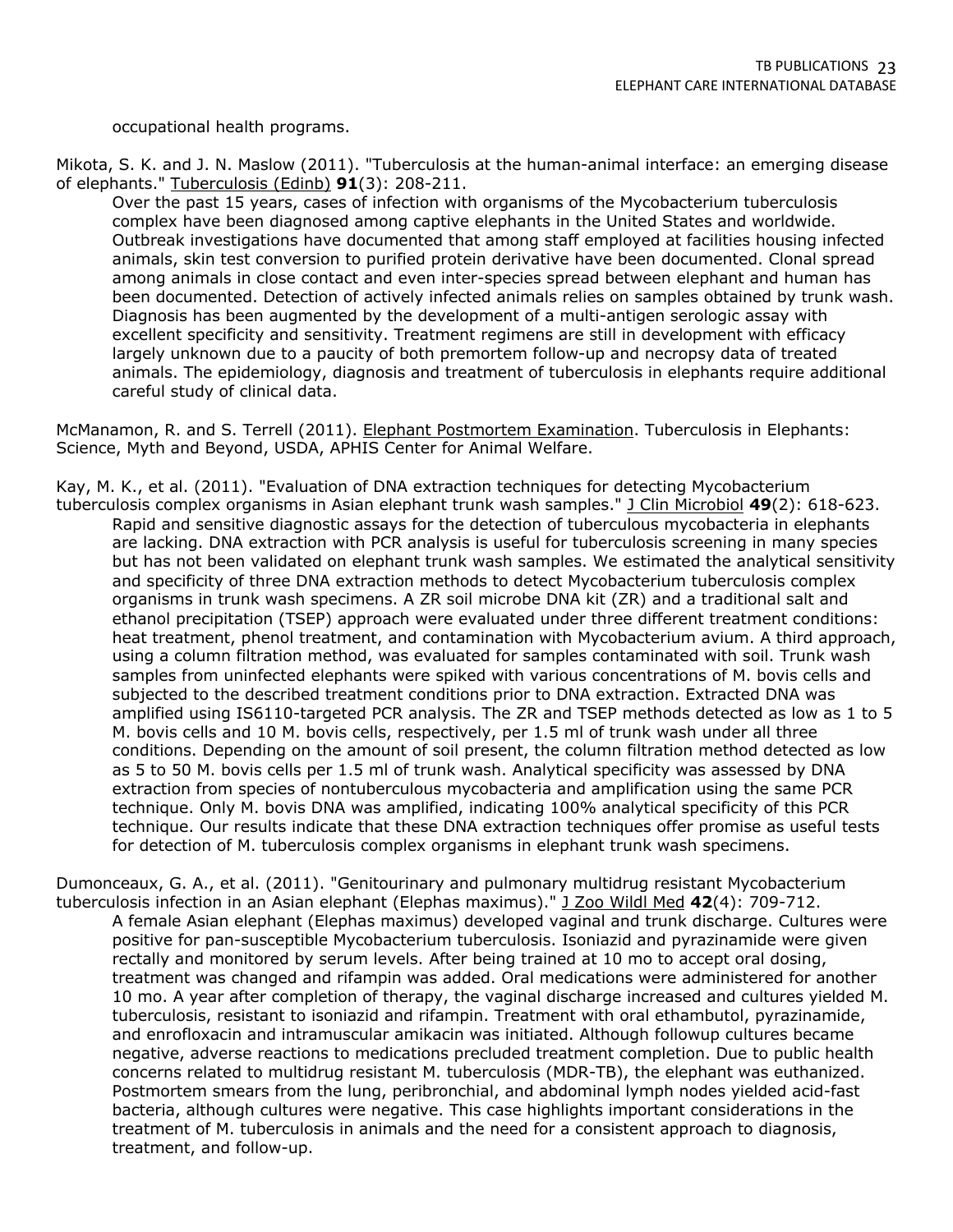Stanton, J. J., et al. (2010). "Detection of pathogenic elephant endotheliotropic herpesvirus in routine trunk washes from healthy adult Asian elephants (Elephas maximus) by use of a real-time quantitative polymerase chain reaction assay." Am J Vet Res **71**(8): 925-933.

OBJECTIVE: To investigate the pathogenesis and transmission of elephant endotheliotropic herpesvirus (EEHV1) by analyzing various elephant fluid samples with a novel EEHV1-specific realtime PCR assay. ANIMALS: 5 apparently healthy captive Asian elephants (Elephas maximus) from the same herd. PROCEDURES: A real-time PCR assay was developed that specifically detects EEHV1. The assay was used to evaluate paired whole blood and trunk-wash samples obtained from the 5 elephants during a 15-week period. Deoxyribonucleic acid sequencing and viral gene subtyping analysis were performed on trunk-wash DNA preparations that had positive results for EEHV1. Viral gene subtypes were compared with those associated with past fatal cases of herpesvirus-associated disease within the herd. RESULTS: The PCR assay detected viral DNA to a level of 1,200 copies/mL of whole blood. It was used to detect EEHV1 in trunk secretions of 3 of the 5 elephants surveyed during the 15-week period. Viral gene subtyping analysis identified 2 distinct elephant herpesviruses, 1 of which was identical to the virus associated with a previous fatal case of herpesvirus-associated disease within the herd. CONCLUSIONS AND CLINICAL RELEVANCE: EEHV1 was shed in the trunk secretions of healthy Asian elephants. Trunk secretions may provide a mode of transmission for this virus. Results of this study may be useful for the diagnosis, treatment, and management of EEHV1-associated disease and the overall management of captive elephant populations.

Sang, R., et al. (2010). "Rift Valley fever virus epidemic in Kenya, 2006/2007: the entomologic investigations." Am J Trop Med Hyg **83**(2 Suppl): 28-37.

In December 2006, Rift Valley fever (RVF) was diagnosed in humans in Garissa Hospital, Kenya and an outbreak reported affecting 11 districts. Entomologic surveillance was performed in four districts to determine the epidemic/epizootic vectors of RVF virus (RVFV). Approximately 297,000 mosquitoes were collected, 164,626 identified to species, 72,058 sorted into 3,003 pools and tested for RVFV by reverse transcription-polymerase chain reaction. Seventy-seven pools representing 10 species tested positive for RVFV, including Aedes mcintoshi/circumluteolus (26 pools), Aedes ochraceus (23 pools), Mansonia uniformis (15 pools); Culex poicilipes, Culex bitaeniorhynchus (3 pools each); Anopheles squamosus, Mansonia africana (2 pools each); Culex quinquefasciatus, Culex univittatus, Aedes pembaensis (1 pool each). Positive Ae. pembaensis, Cx. univittatus, and Cx. bitaeniorhynchus was a first time observation. Species composition, densities, and infection varied among districts supporting hypothesis that different mosquito species serve as epizootic/epidemic vectors of RVFV in diverse ecologies, creating a complex epidemiologic pattern in East Africa.

Michel, A. L., et al. (2010). "Mycobacterium bovis at the animal-human interface: A problem of not?" Veterinary Microbiology **140**: 371-381.

Mycobacterium bovis is a pathogen of significant importance in livestock and a wide range of wild animal species worldwide. It is also known to cause tuberculosis disease in humans, a fact which has raised renewed concerns regarding the zoonotic risk for humans, especially those living at the animal-human interface. This review consolidates recent reports in the literature mainly on animal and zoonotic tuberculosis with an emphasis on evolution, epidemiology, treatment and diagnosis. The information presented reveals thefundamental differences in the complexity and level at which the disease affects the economy, ecosystem and human population of regions where animal tuberculosis control is achieved and regions where little or no control is implemented. In conclusion the review suggests that bovine tuberculosis has essentially been reduced to a disease of economic importance in the developed world, while low-income countries are facing a multifaceted impact which potentially affects the health of livestock, humans and ecosystems and which is likely to increase in the presence of debilitating diseases such as HIV/AIDS and other factors which negatively affect human livelihoods.

Landolfi, J. A., et al. (2010). "Comparison of systemic cytokine levels in Mycobacterium spp seropositive and seronegative Asian elephants (Elephas maximus)." Journal of Zoo and Wildlife Medicine **41**(3): 445- 455.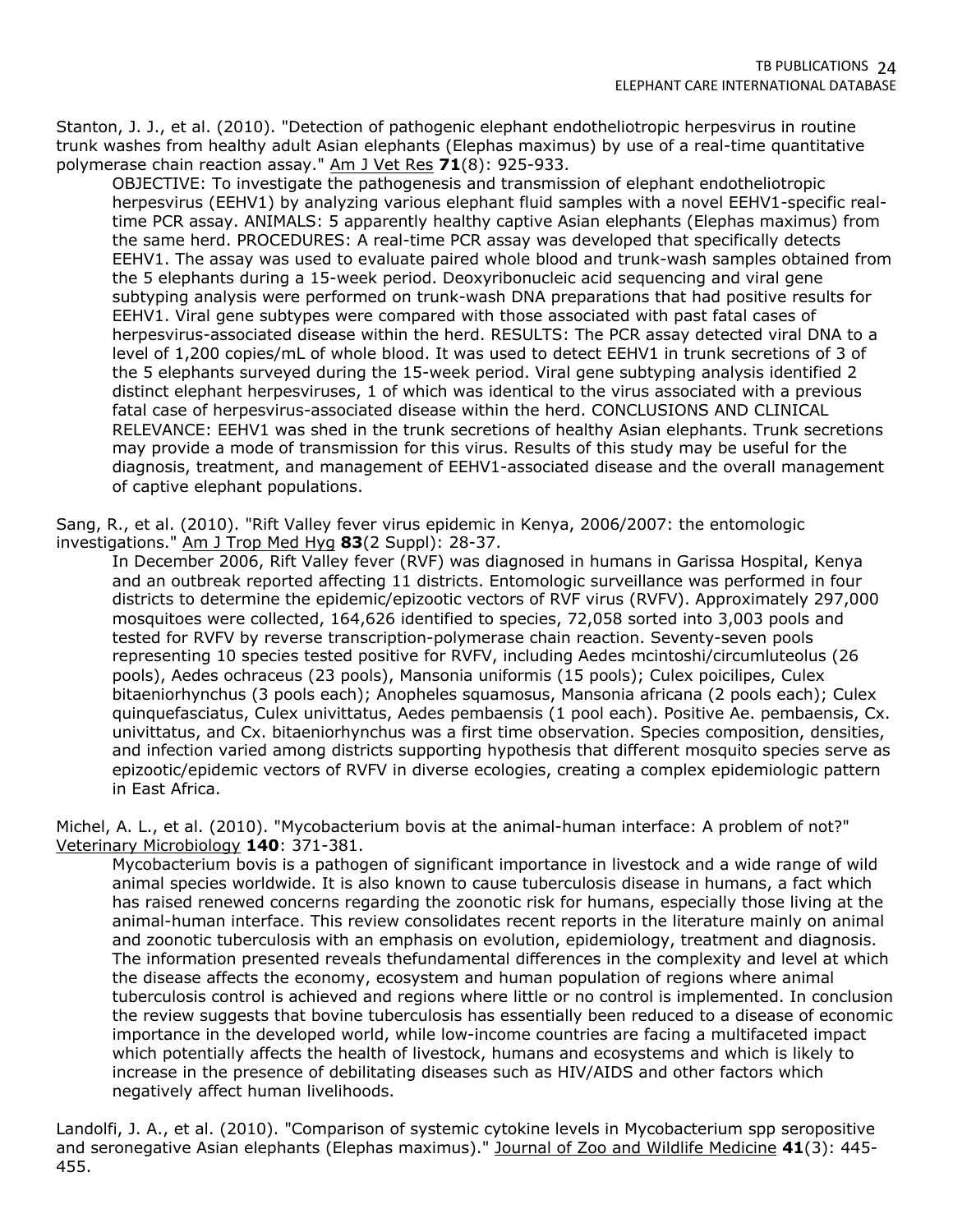Mycobacterium spp. infection is an important health concern for Asian elephant (Elephas maximus) populations worldwide. The disease is of particular concern considering its potential to affect not only the individual animal but also herd and public health. Although elephant tuberculosis susceptibility is poorly understood, immune function alterations are central to disease pathogenesis in other species and probably affect outcome of mycobacterial infections in elephants. Measurement of immune mediator (cytokine) levels within blood samples can provide information regarding immune function that may elucidate disease susceptibility. For this study, mRNA levels of interleukin (IL)-2, IL-4, IL-10, and IL-12; interferon (IFN)-c; tumor necrosis factor (TNF)-a; and transforming growth factor (TGF)-b were measured using elephant-specific, real-time reverse transcriptionpolymerase chain reaction (RT-PCR) assays in RNA-preserved whole blood samples from 106 Asian elephants, 15% of which were Mycobacterium tuberculosis complex seropositive. The Elephant TB STAT-PAKH (Chembio Diagnostics, Inc., Medford, New York 11763, USA), a novel lateral flow antibody detection assay developed for specific use in elephants, was used to determine serologic status for the study. Seropositive animals had higher levels of TNF-a and lower levels of TGF-b than seronegative animals; these differences between groups were statistically significant when levels were analyzed as categorical variables. Trends toward higher levels of IFN-c and IL-4 and slightly lower levels of IL-10 and IL-12 were noted in the seropositive group, although differences between groups were not statistically significant. Presence of other inflammatory conditions was found to be a significant confounding variable in the analysis of the relationship between tuberculosis status and TNF-a levels, necessitating its inclusion in statistical models. Age and sex were not found to significantly affect the relationship between tuberculosis status and any of the cytokines measured. Interleukin-2 levels were below the sensitivity of the realtime RT-PCR assay irrespective of tuberculosis status. These findings provide a foundation for future research intothe immunopathogenesis of elephant tuberculosis.

Angkawanish, T., et al. (2010). "Mycobacterium tuberculosis infection of domesticated Asian elephants, Thailand." Emerg Infect Dis **16**(12): 1949-1951.

Alexander, K. A., et al. (2010). "Novel mycobacterium tuberculosis complex pathogen, M. Mungi." Emerging Infectious Diseases **16**(8): 1296-1299.

Seven outbreaks involving increasing numbers of banded mongoose troops and high death rates have been documented. We identified a Mycobacterium tuberculosis complex pathogen, M. mungi sp. nov., as the causative agent among banded mongooses that live near humans in Chobe District, Botswana. Host spectrum and transmission dynamics remain unknown.

(2010). Guidelines for the control of tuberculosis in elephants 2010. Proceedings of  $114<sup>th</sup>$  Annual Meeting of the United States Animal Health Association. **114:** 578-639.

Steingart, K. R., et al. (2009). "Performance of purified antigens for serodiagnosis of pulmonary tuberculosis: A meta-analysis." Clinical and Vaccine Immunology **16**(2): 260-276.

Serological antibody detection tests for tuberculosis may offer the potential to improve diagnosis. Recent metaanalyses have shown that commercially available tests have variable accuracies and a limited clinical role. We reviewed the immunodiagnostic potential of antigens evaluated in research laboratories (in-house) for the serodi-agnosis of pulmonary tuberculosis and conducted a metaanalysis to evaluate the performance of comparable antigens. Selection criteria included the participation of at least 25 pulmonary tuberculosis patients and the use of purified antigens. Studies evaluating 38 kDa, MPT51, malate synthase, culture filtrate protein 10, TbF6, antigen 85B, αa-crystallin, 2,3-diacyltrehalose, 2,3,6-triacyltrehalose, 2,3,6,6'-tetraacyltrehalose 2'-sulfate, cord factor, and TbF6 plus DPEP (multiple antigen) were included in the meta-analysis. The results demonstrated that (i) in sputum smear-positive patients, sensitivities significantly ≥50% were provided for recombinant malate synthase (73%; 95% confidence interval [CI], 58 to 85) and TbF6 plus DPEP (75%; 95% CI, 50 to 91); (ii) protein antigens achieved high specificities; (iii) among the lipid antigens, cord factor had the best overall performance (sensitivity, 69% [95% CI, 28 to 94]; specificity, 91% [95% CI, 78 to 97]); (iv) compared with the sensitivities achieved with single antigens (median sensitivity, 53%; range, 2% to 100%), multiple antigens yielded higher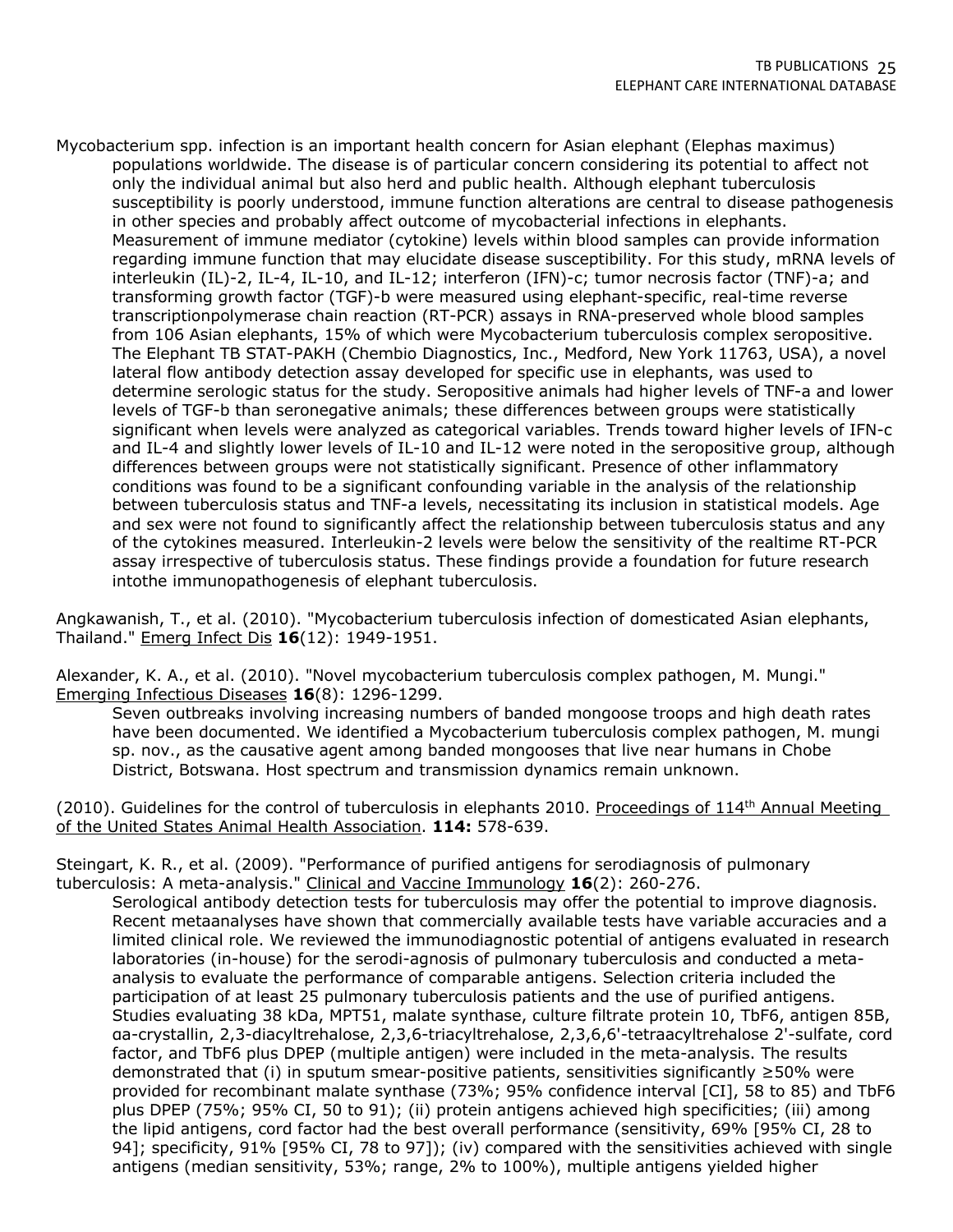sensitivities (median sensitivity, 76%; range, 16% to 96%); (v) in human immunodeficiency virus (HIV)-infected patients who are sputum smear positive, antibodies to several single and multiple antigens were detected; and (vi) data on seroreactivity to antigens in sputum smear-negative or pediatric patients were insufficient. Potential candidate antigens for an antibody detection test for pulmonary tuberculosis in HIV-infected and -uninfected patients have been identified, although no antigen achieves sufficient sensitivity to replace sputum smear microscopy. Combinations of select antigens provide higher sensitivities than single antigens. The use of a case-control design with healthy controls for the majority of studies was a limitation of the review. Efforts are needed to improve the methodological quality of tuberculosis diagnostic studies. Copyright © 2009, American Society for Microbiology. All Rights Reserved.

Mikota, S. K., et al. (2009). Tuberculosis in Nepal: Elephants, Humans, Livestock, and Wildlife. Proceedings of the American Association of Zoo Veterinarians.

Tuberculosis (TB) is endemic among humans in Nepal. Almost 50% of the > 28 million population are infected and up to 90,000 are active cases (http://www.who-int/infnew/tuber4.htm). Direct observed therapy short-course (DOTS) was instituted in 1996 and now reaches 75% of the population. Implementation of DOTS nation-wide is hampered by the logistics of reaching and servicing remote hill areas. Between 5,000 and 7,000 people die every

- year despite DOTS therapy; some of these deaths may be due to multidrug-resistant (MDR) or extensively drug- resistant (XDR) TB. Four drug resistance surveys have been carried out since 2005. MDR-TB rates of 2.9% (1.8%-3.2%) among new cases and 11.7% (7.1%-18.3%) among re-treatment cases were reported at the end of the fourth survey (http://www.searo.who.int/en/Section10/Section2097/Section2100\_14801.htm).
- Nepal has a mixed farming system, including over four million buffaloes and almost seven million cattle. Sporadic studies have identified a TB prevalence of 0-24% among cattle and 4.5 to 41% among buffalo. In a recent study *Mycobacterium bovis* (*M. bovis*) was isolated from 17% of buffalo and 16% of cattle positive on the single intradermal cervical test.1 There is no formal TB surveillance or control program for cattle or buffalo in Nepal. Although the World Health
- Organization recommends test and slaughter to eliminate bovine TB, Nepal is predominantly Hindu and the slaughter of cattle is forbidden.
- The prevalence of *M. bovis* (BTB) infection in humans is unknown as TB diagnostic laboratories in Nepal (as in many countries) report positive culture results as "*M. tuberculosis* complex" but do not speciate. Risks of TB / BTB transmission from livestock to people exist through direct contact by farmers and slaughterhouse workers and consumption of contaminated meat and unpasteurized milk. Buffalo meat comprises over 64% of the total meat consumed in Nepal. In one study, tuberculosis was diagnosed in 14% of slaughtered buffaloes.2 Intensive livestock production is rare, and human beings live in close association with their farm animals providing increased opportunities for exposure.
- Captive elephants in Nepal are cared for by humans, bred by wild elephant bulls, and graze with domestic livestock. Government-owned elephants patrol the Chitwan National Park (and other protected areas) and are essential for rhino counts and other conservation programs. Privately owned elephants used for safaris in the parks generate tourist dollars that support conservation and local businesses.
- TB has not yet been diagnosed in wild elephants, rhinos, or other wild mammals in Nepal but poses a significant threat. Controlling TB at the captive elephant interface may decrease transmission to the wild where it would be difficult if not impossible to control. An elephant TB surveillance program was initiated in Nepal in 2006 following the postmortem diagnosis of TB in several captive elephants. To date, 164 captive elephants (79% of the population) have been tested using the ElephantTB STAT-PAK Assay® (Chembio Diagnostic Systems, Inc., 3661 Horseblock Road, Medford, NY 11763, USA). Nineteen elephants are
- receiving treatment for TB; one elephant has completed treatment, and one old elephant is under permanent quarantine. Culture-confirmation of TB infection has been unrewarding due to 1)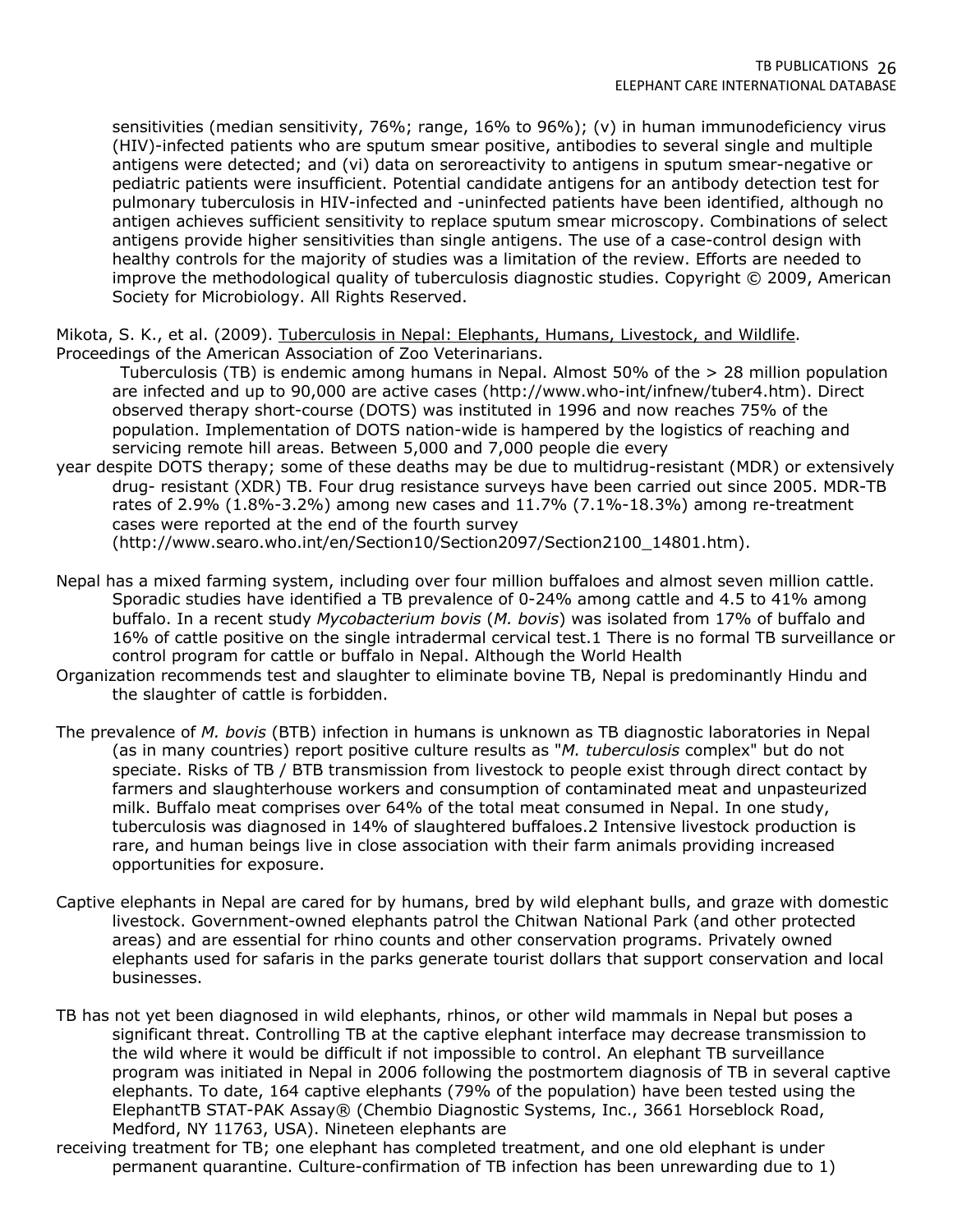difficulty in performing the trunk wash procedure, 2) sample contamination, and 3) limited laboratory capacity to process elephant samples. Investigation of alternative direct methods for diagnosis are being pursued.3 TB has not been detected in currently employed elephant caretakers tested by the public health system.

Tuberculosis will be a main focus of the newly established One Health-Nepal, spearheaded by the National Trust for Nature Conservation (a Nepal NGO) and the Zoological Society of London. Elephant Care International, the Cummings School of Veterinary Medicine at Tufts University, and the Institute of Agriculture and Animal Science are among the organizations that will collaborate to address crossspecies TB issues in Nepal.

## **ACKNOWLEDGMENTS**

The authors gratefully acknowledge the support of the Department of National Parks and Wildlife Conservation, Government of Nepal, and the following partners: National Trust for Nature Conservation, WWF-Nepal, and the Zoological Society of London.

## **LITERATURE CITED**

- 1. Chandra, V., Y. Morita, M. Dhakal, B. Besnet, T.Sato, A.Nagai, M. Kato, K. Kozawa, S. Yamamoto, and H. Kimura. 2007. Isolation of Mycobacterium spp. from milking buffaloes and cattle in Nepal. J. Vet. Med. Sci. 69(8): 819-825.
- 2. Joshi, D.D. 1986. Epidemiological situation of tuberculosis in Nepal. J. Inst. Med. 5: 115-128.
- 3. Wilson, T., D. Akiyoshi, S. Desai, M. Bhandar, S. Paudel, P. Manandhar, S. Manandhar, S. Mikota, J. Mukherjee, and G. Kaufman. 2008. Development of a PCR diagnostic technique for differentiation of Mycobacterium species in elephant trunk wash samples in Nepal. Poster AAZV Annual Conference, Los

Angeles, October 12-17, 2008

Mikota, S. K. (2009). Stress, Disease, and Tuberculosis in Elephants. An Elephant in the Room. D. L. Forthman, L. F. Kane, D. Hancocks and P. F. Waldau. North Grafton, Center for Animals and Publci Policy, Cummings School of Veterinary Medicine, Tufts University**:** 74-84.

Michel, A. L., et al. (2009). "Molecular epidemiology of Mycobacterium bovis isolates from free-ranging wildlife in South African game reserves." Vet Microbiol **133**: 335-343.

- Bovine tuberculosis is endemic in African buffalo and a number of other wildlife species in the Kruger National Park (KNP) and Hluhluwe-iMfolozi Park (HiP) in South Africa. It was thought that the infection had been introduced into the KNP ecosystem through direct contact between cattle and buffalo, a hypothesis which was confirmed in this study by IS6110 and PGRS restriction fragment length polymorphism (RFLP) typing. The molecular
- characterisation of 189 Mycobacterium bovis isolates from nine wildlife species in the HiP, including three smaller associated parks, and the Kruger National Park with adjacent areas showed that the respective epidemics were each caused by an infiltration of a single M.bovis genotype. The two M. bovis strains had different genetic profiles, as demonstrated by hybridisation with the IS6110 and PGRS RFLP probes, as well as with regard to evidence of
- evolutionary changes to the IS profile. While the M. bovis type in HiP was transmitted between buffaloes and to at least baboon, bushpig and lion without obvious genetic changes in the RFLP patterns, in the KNP a dominant strain was represented in 73% of the M. bovis isolates, whilst the remaining 27% were variants of this strain. No species-specific variants were observed, except for one IS6110 type which was found only in a group of five epidemiologically related greater kudu. This finding was attributed to species-specific behaviour patterns rather than an advanced hostpathogen interaction.

Greenwald, R., et al. (2009). "Highly accurate antibody assays for early and rapid detection of tuberculosis in African and Asian elephants." Clin Vaccine Immunol **16**(5): 605-612.

Tuberculosis (TB) in elephants is a reemerging zoonotic disease caused primarily by Mycobacterium tuberculosis. Current methods for screening and diagnosis rely on trunk wash culture, which has serious limitations due to low test sensitivity, slow turnaround time, and variable sample quality.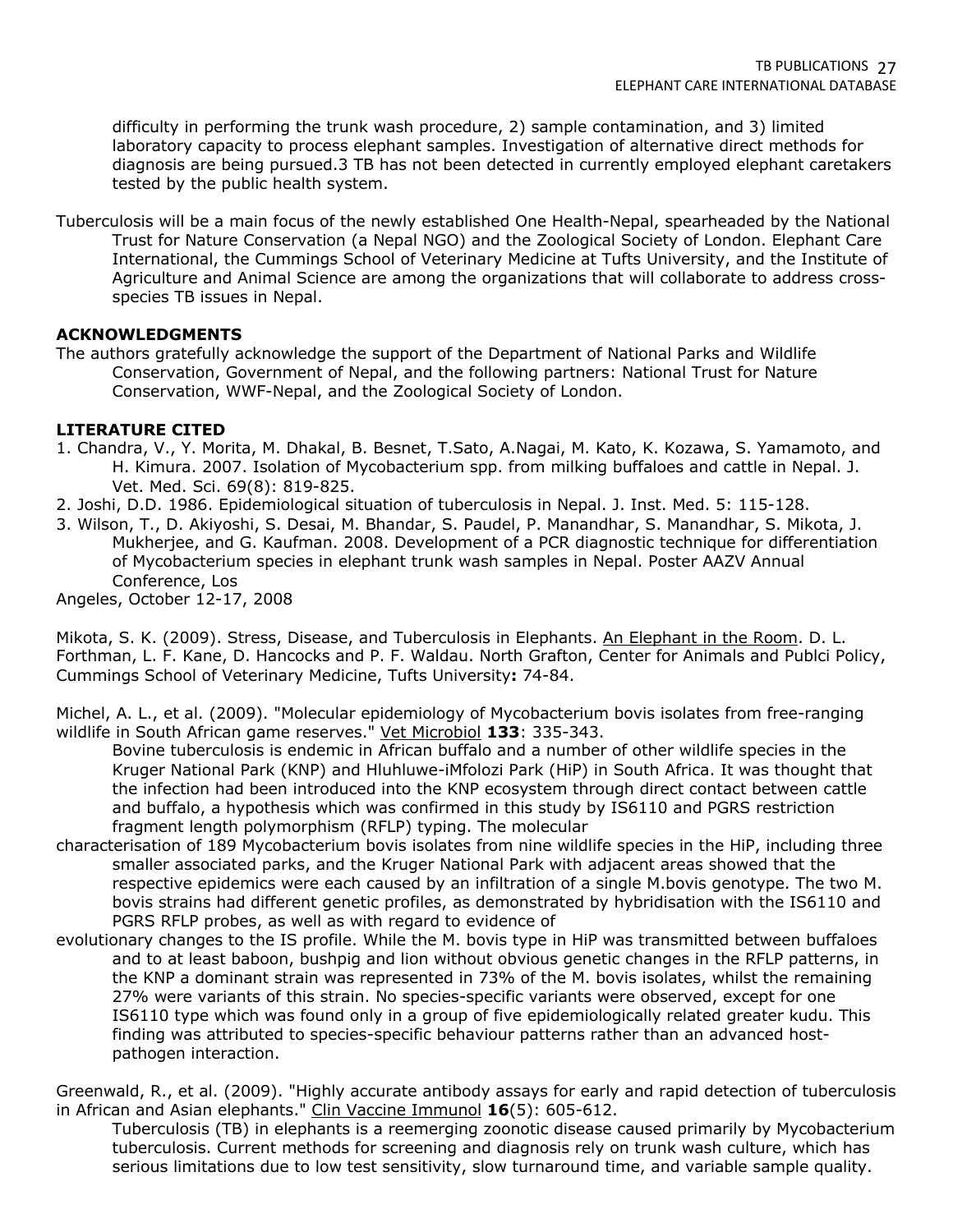Innovative and more efficient diagnostic tools are urgently needed. We describe three novel serologic techniques, the ElephantTB Stat-Pak kit, multiantigen print immunoassay, and dual-path platform VetTB test, for rapid antibody detection in elephants. The study was performed with serum samples from 236 captive African and Asian elephants from 53 different locations in the United States and Europe. The elephants were divided into three groups based on disease status and history of exposure: (i) 26 animals with culture-confirmed TB due to M. tuberculosis or Mycobacterium bovis, (ii) 63 exposed elephants from known-infected herds that had never produced a culture-positive result from trunk wash samples, and (iii) 147 elephants without clinical symptoms suggestive of TB, with consistently negative trunk wash culture results, and with no history of potential exposure to TB in the past 5 years. Elephants with culture-confirmed TB and a proportion of exposed but trunk wash culture-negative elephants produced robust antibody responses to multiple antigens of M. tuberculosis, with seroconversions detectable years before TBpositive cultures were obtained from trunk wash specimens. ESAT-6 and CFP10 proteins were immunodominant antigens recognized by elephant antibodies during disease. The serologic assays demonstrated 100% sensitivity and 95 to 100% specificity. Rapid and accurate antibody tests to identify infected elephants will likely allow earlier and more efficient treatment, thus limiting transmission of infection to other susceptible animals and to humans

Esple, I. W., et al. (2009). "Pulmonary infection due to mycobacterium bovis in a black rhinoceros (Diceros bicomis minor) in South Africa." Journal of Wildlife Diseases **45**(4): 1187-1193.

We report a case of tuberculosis due to infection with Mycobacterium bovis in an elderly male black rhinoceros (Diceros bicornis minor) from the Limpopo Province in South Africa. The animal was euthanized due to very poor condition, old age, and dental attrition. Necropsy examination revealed two small nonencapsulated granulomas (∼40-mm diameter) in the dorsocaudal lobe of the left lung. Sequencing of isolated crude lung tissue PCR product and boiled lung culture samples confirmed that the causative organism was M. bovis. Genotyping revealed limited similarities with M. bovis strains isolated thus far from South African cattle or wildlife. The source of the infection could not be determined. This case illustrates that M. bovis could impact conservation of freeranging rare and endangered species. Effective diagnostics are urgently needed for different animal species, such as white or black rhinoceroses, to certify with a reasonable degree of certainty that these animals are free of tuberculosis in natural habitats. © Wildlife Disease Association 2009.

Duncan, A. E., et al. (2009). "Application of elephant TB stat-pak assay and mapia (Multi-Antigen Print Immunoassay) for detection of tuberculosis and monitoring of treatment in black rhinoceros (Diceros bicornis)." Journal of Zoo and Wildlife Medicine **40**(4): 781-785.

Many wildlife species including rhinos are susceptible to infection with Mycobacterium tuberculosis or M. bovis. Antemortem diagnostic testing in large exotic hoof stock species has been limited by challenges associated with test administration, sample collection, and interpretation. Hence, a simple, rapid, blood-based test is needed. Two confirmed M. tuberculosis-infected black rhinoceros and one exposed suspect were evaluated for antibody responses using a lateral-flow rapid test (ElephantTB STAT-PAK) and multi-antigen print immunoassay (MAPIA). All three animals were seropositive by both tests. MAPIA detected antibodies to ESAT-6, CFP10, and MPB83 antigens. When the rhinos were treated with antitubercular therapeutics, their antibody responses gradually declined. One rhinoceros died approximately 9 mo after initiation of treatment and showed an increase in antibody titer shortly before death. The other two rhinoceros, which were treated for 1 and 2 yr, respectively, had no clinical signs or positive culture for M. tuberculosis at the time of necropsy performed 2 or 6 yr later for unrelated reasons. The antibody levels in these rhinos continued to be significantly decreased. The findings suggest that the ElephantTB STAT-PAK and MAPIA may be useful tools to detect M. tuberculosis infection and monitor treatment in black rhinoceros. © 2009 American Association of Zoo Veterinarians.

Chambers, M. A. (2009). "Review of the diagnosis and study of tuberculosis in non-bovine wildlife species using immunological methods." Transboundary and Emerging Diseases **56**: 215-227.

Mikota, S. K. (2008). "Review of tuberculosis in captive elephants and implications for wild populations." Gajah **28**: 8-18.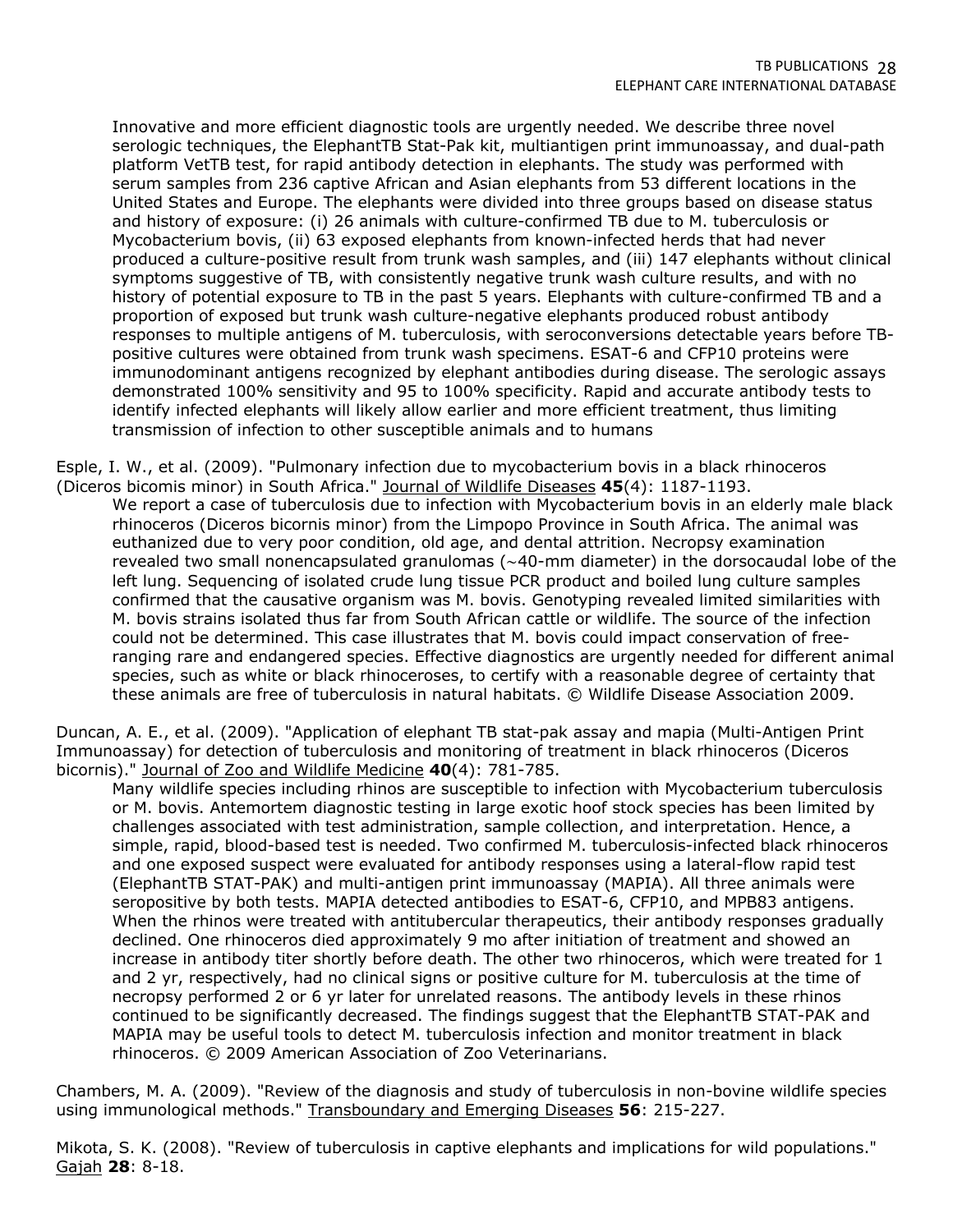Meyers, D. A., et al. (2008). Evaluation of acute phase proteins for diagnosis of inflammation in Asian elephants (Elephas maximus). Proc American Associaton of Zoo Veterinarians and Assoc of Reptile and Amphibian Veterinarians.

In many domestic species, routine hematology assays are useful diagnostic tools to diagnose inflammatory conditions. Unlike other species, these hematologic tests apparently are insensitive indicators of inflammation in elephants.1 We studied a novel group of blood proteins, called acute phase proteins, which increase during inflammatory conditions, for their usefulness in diagnosing elephants with inflammatory diseases. Although these proteins currently are useful in humans and domestic animals, each species has a different set of important proteins that must be individually investigated.2 We tested several acute phase proteins (C-reactive protein, alpha-1 glycoprotein, alpha-1 antitrypsin, serum amyloid A, haptoglobin, fibrinogen, ceruloplasmin, and albumin) as well as complete blood counts, chemistry panels, serum protein electrophoresis, and 3-D gel electrophoresis to determine their usefulness for diagnosing different types of inflammatory conditions in Asian elephants (*Elephas maximus*). Animals with inflammatory conditions were classified as those individuals with known illnesses such as mycobacteriosis, arthritis, nail bed abscesses, and malignant tumors. Control animals were thoseanimals that were suspected to not have any inflammation and be healthy at the time of testing as determined by physical examination and obtaining a thorough medical history.

## **LITERATURE CITED**

1. Lyashchenko, K., R. Greenwald, J. Esfandiari, J. Olsen, R. Ball, G. Dumonceaux, F. Dunker, C. Buckley, M.

Richard, S. Murray, J.B. Payeur, P. Anderson, J.M. Pollock, S. Mikota, M. Miller, D. Sofranko, and W.R. Waters. 2006. Tuberculosis in Elephants: Antibody responses to defined antigens of *Mycobacterium tuberculosis*, potential for early diagnosis, and monitoring of treatment. Clin. Vacc. Immunol. 13: 722- 732.

2. Murata H., N. Shimada, M. Yoshioka. 2004. Current research on acute phase proteins in veterinary diagnosis:

an overview. Vet J. 168: 28-40.

Abraham, D. and J. Davis (2008). "Revised trunk wash collection procedure for captive elephants in a range country setting." Gajah **28**: 53-54.

(2008) Guidelines for the control of tuberculosis in elephants.

Une, Y. and T. Mori (2007). "Tuberculosis as a zoonosis from a veterinary perspective." Comp Immunol Microbiol Infect Dis **30**: 415-425.

Tuberculosis is an important disease among many zoonoses, because both Mycobacterium tuberculosis and Mycobacterium bovis, which are the major causes of tuberculosis, are highly pathogenic, infect many animal species and thus are likely to be the source of infection in humans. In particular, monkeys are highly susceptible to these bacteria and are important spreaders. Recently, two outbreaks of M. tuberculosis occurred in four different kinds of monkeys and humans were also infected with the disease in Japan. In zoos, tuberculosis was reported not only in monkeys, but also in several different kinds of animals, including elephants. Pets such as dogs and cats are believed to be generally less susceptible to M. tuberculosis, but in this article we introduce a case of infection from man to dog by close contact. Japan is one of the few countries that have been able to control M. bovis infection. In other countries, however, cases of bovine tuberculosis and human M. bovis infection have been reported, and thus further attention is still required in the future.

Sreekumar, E., et al. (2007). "Molecular characterization and expression of Interferon-γ of Asian elephant (Elephas maximus)." Veterinary Immunology and Immunopathology **118**(1-2): 75-83.

Tuberculosis (TB) caused by Mycobacterial organisms has emerged as one of the major diseases in captive elephants. In vitro Interferon-gamma (IFN-γ) assay is being used as an ancillary test for early detection of TB in domestic and captive wild animals. In the present study, basic sequence information and immunological cross-reactivity of this major cytokine of Asian elephants were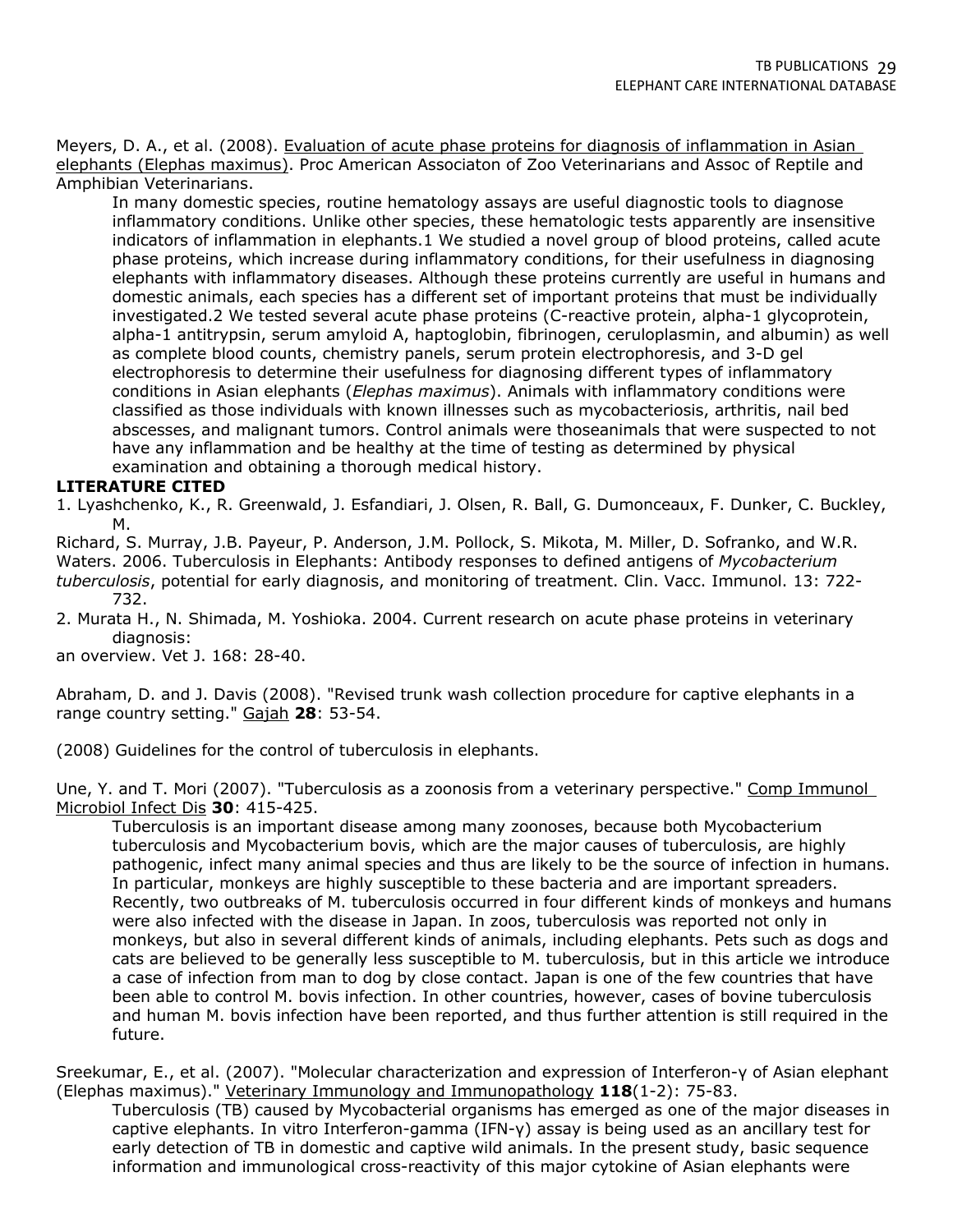explored. At predicted amino acid level, IFN-γ of Asian elephant showed maximum identity to that of horse (73%). Other IFN-γ amino acid sequences that showed high level identity were that of giant panda (72%), dog (71%), nine-banded armadillo (69%), cattle (63%) and human (62%). IFN-γ promoter sequences of Asian elephant, human, cattle and mouse showed high level conservation of the putative transcription factor binding sites, TATA box and transcriptional start site. The functionally important human IFN-γ promoter elements, such as AP-2IRE-BE, YY1-γIFN-BED, ATFCS and AP-1yINF binding sites, were absolutely conserved in the corresponding elephant sequence. There was only a single nucleotide variation in the other two important elements, NFATγINF and IFN-γPE, indicating the highly conserved regulation of IFN-γ expression across different species. Phylogenetic analysis based on IFN-γ protein sequences revealed a closer relation of Asian elephants and nine-banded armadillo. This shows a closer evolution of these members of Afrotheria and Xenarthra, respectively; and supports the previous reports based on mitochondrial DNA studies. In Western blot analysis, IFN-γ of Asian elephant expressed in Escherichia coli was detected using an anti-bovine IFN-γ monoclonal antibody, indicating immunological crossreactivity. © 2007 Elsevier B.V. All rights reserved.

Renwick, A. R., et al. (2007). "Bovine tuberculosis in southern African wildlife: A multi-species hostpathogen system." Epidemiology and Infection **135**(4): 529-540.

This review examines the current situation of bovine tuberculosis (bTB) in southern African savannah systems, and uses theory on multi-species host-pathogen systems to suggest possible options for future research and management. In southern Africa, the buffalo (Syncerus caffer) and the Kafue lechwe [Marsh antelope] (Kobus leche) have been found to be maintenance hosts for this disease, but the importance of other host species is becoming apparent. The role of other host species in the maintenance and spread of the disease varies, depending on the spatial distribution and resource utilization patterns of the species, disease susceptibility, transmission modes and the ecology of both host(s) and vector(s). Future research needs to identify the pathogenicity of bTB in each of the host species, and the mechanisms and rates of inter- and intra-specific transmission among different species, in order to develop multi-host models to understand the development and spread of the disease. © 2006 Cambridge University Press.

Mikota, S. K., et al. (2007). Comparison of four serological tests and culture to determine tuberculosis infection in captive elephants in Nepal. Proceedings AAZV,AAWV,AZA/NAG Joint Conference.

Lacasse, C., et al. (2007). "Two cases of atypical mycobacteriosis caused by Mycobacterium szulgai associated with mortality in captive African elephants (Loxodonta africana)." J. Zoo. Wildl. Med **38**(1): 101-107.

Mycobacterium szulgai was associated with mortality in two captive African elephants (Loxodonta africana) housed at Lincoln Park Zoo. The first elephant presented with severe, acute lameness of the left rear limb. Despite extensive treatments, the animal collapsed and died 13 mo after initial presentation. Necropsy revealed osteomyelitis with loss of the femoral head and acetabulum and pulmonary granulomas with intralesional M. szulgai. The second elephant collapsed during transport to another institution with no premonitory clinical signs. This animal was euthanized because of prolonged recumbency. Granulomatous pneumonia with intralesional M. szulgai was found at necropsy. Two novel immunoassays performed on banked serum samples detected antibody responses to mycobacterial antigens in both infected elephants. It was not possible to determine when the infection was established or how the elephants were infected. When reviewing the epidemiology of this organism in humans, however, transmission between elephants seemed unlikely because human-to-human transmission of this organism has never been reported and a third elephant in the herd was not affected. In addition to Mycobacterium bovis and Mycobacterium tuberculosis, atypical mycobacterial organisms need to be considered potentially pathogenic in elephants.

Hamilton, K., et al. (2007). Evaluation of blood chemistry values for possible relationship to tuberculosis infection status in captive elephants in (Elephas maximus) Nepal. Proceedings AAZV,AAWV,AZA/NAG Joint Conference.

One hundred fifteen captive elephants (*Elephas maximus*) were examined in Nepal as part of a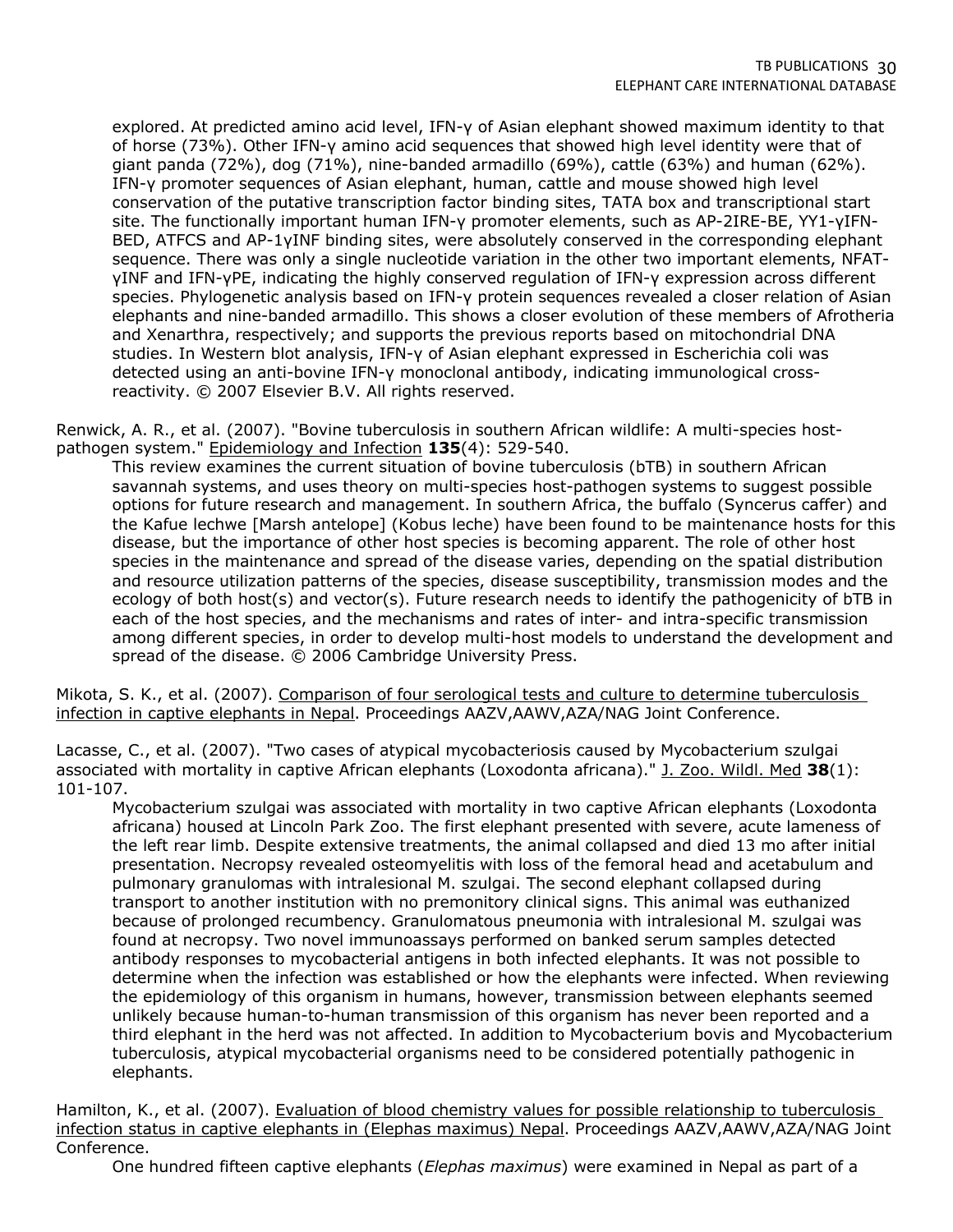tuberculosis (TB) survey in January 2006. Blood chemistry analysis was performed at Disney's Animal Kingdom laboratory (USA). Trunk wash cultures were performed both in Nepal and in the USA, and serologic TB tests were performed in the USA. Based on culture and serology results, the elephants were grouped as follows: Group 1 (high risk, suggestive or confirmatory for TB infection) and Group 2 (low risk, equivocal or negative for TB infection). Within these groups, subgroups were created based on specific tests results. Blood chemistry results were analyzed to reveal any relationships between these values and TB infection status. Student t-tests were performed on each value between Groups 1 and 2. The only significant difference was a higher BUN/creatinine ratio ( $p=0.047$ ) in Group 1. ANOVA analysis was performed on each value between the various groups. Significant differences were found in the albumin level  $(p=0.015)$  within the Group 1 subgroups and in the albumin level ( $p=0.002$ ), alpha globulin 1 level ( $p=0.030$ ), and A/G ratio (p=0.012) within the Group 2 subgroups.

This study did not reveal an association between certain chemistry values and TB infection. However, this may be due to a variety of age, reproductive statuses, stages of infections, and other possible medical conditions. Future testing of this population will help better define the TB infection status of elephants and may provide additional information to more precisely determine any association between blood chemistry values and tuberculosis infection in Nepal elephants.

## **ACKNOWLEDGMENTS**

The authors gratefully acknowledge the cooperation of the Nepal Department of National Parks and Wildlife Conservation, support from the Abraham Foundation, the Mazuri Fund, the Walter J. Ernst Memorial Fund, the American Veterinary Medical Foundation, and the Dodge Foundation, and research contributions from Konstantin Lyashchenko, Dr. Scott Larsen, Dr. Janet Payeur, and Dr. Ray Waters.

Rothschild, B. M. and L. D. Martin (2006). "Did ice-age bovids spread tuberculosis?" Naturwissenschaften **93**: 565-569.

Pathognomonic metacarpal undermining is a skeletal pathology that has been associated with Mycobacterium tuberculosis in bovids. Postcranial artiodactyl, perissodactyl, and carnivore skeletons were examined in major university and museum collections of North America and Europe for evidence of this and other pathology potentially attributable to tuberculosis. Among nonproboscidean mammals from pre-Holocene North America, bone lesions indicative of tuberculosis were restricted to immigrant bovids from Eurasia. No bone lesions compatible

- with diagnosis of tuberculosis were found in large samples of other pre-Holocene (164 Oligocene, 397 Miocene, and 1,041 Plio-Pleistocene) North American mammals, including
- 114 antilocaprids. Given the unchanged frequency of bovid tubercular disease during the Pleistocene, it appears that most did not die from the disease but actually reached an
- accommodation with it (as did the mastodon) (Rothschild and Laub 2006). Thus, they were sufficiently long-lived to assure greater spread of the disease. The relationships of the
- proboscidean examples need further study, but present evidence suggests a Holarctic spread of tuberculosis during the Pleistocene, with bovids acting as vectors. While the role of other animals in the transmission of tuberculosis could be considered, the unique accommodation achieved by bovids and mastodons makes them the likely "culprits" in its spread.

Rothschild, B. M. and R. Laub (2006). "Hyperdisease in the late Pleistocene:validation of an early 20th century hypothesis." Naturwissenschaften **93**: 557-564.

Peloquin, C. A., et al. (2006). "Dose selection and pharmacokinetics of rifampin in elephants for the treatment of tuberculosis." Journal of Veterinary Pharmacology and Therapeutics **29**(6): 581-585.

Moller, T., et al. (2006). "The elephant Rapid Test (RT) the future diagnostic test for TB (M. tuberculosis) in elephants? Call for a validation study in Europe." Proceedings International Elephant Conservation and Research Symposium: 119-124.

Mikota, S. K., et al. (2006). Elephant tuberculosis diagnosis: implications for elephant management in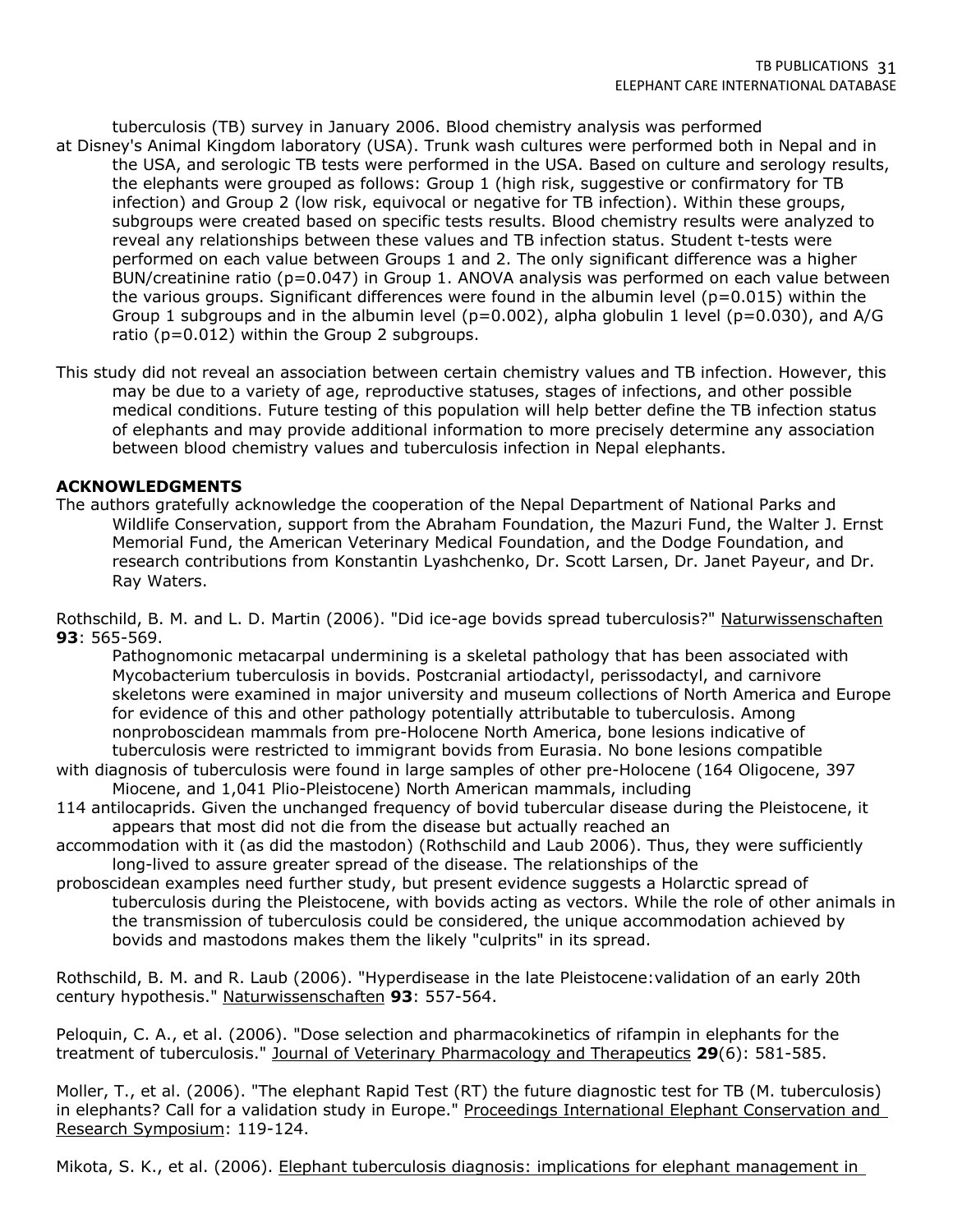Asian range countries. 2006 Proceedings American Association of Zoo Veterinarians.

Serologic tests including the ELISA, MAPIA (Multi-Antigen Print Immunoassay), and a rapid test, VetTB StatPak® (Chembio Diagnostic Systems, Inc., Medford, New York 11763 USA) have recently been developed and show great promise for the diagnosis of tuberculosis (TB) in elephants. These serologic tests detect antibodies to antigens of Mycobacterium tuberculosis complex organisms and in some cases have detected infection years in advance of active disease and mycobacterial shedding. The diagnosis of active TB (by culture) or serologic conversion presents management challenges for captive elephants in Asian range countries. Of the 2 billion humans world-wide infected with TB, fewer than 10% will develop active disease. This figure is unknown for elephants. The identification and management of infected elephants has ramifications for elephants and humans alike and issues such as public health and tourism may be impacted. TB is endemic among humans in Asia and where there is intermingling of elephants and humans, both species may act as reservoirs for disease transmission. The various situations in which elephants are kept in Asia (government-owned, privately-owned, festivals, temples, zoos, etc.) make it difficult to develop a management strategy that will address all circumstances. Other concerns are the cost of treatment for an elephant ( $\sim$  \$50,000 USD) and appropriate monitoring in resource-poor countries. The authors have recently undertaken the screening of 120 elephants in Nepal to further evaluate the above-mentioned (and other) diagnostic tests. To our knowledge, this is the first organized, large-scale initiative to screen Asian elephants within a range country. Preliminary discussions regarding the management of both culture and serologically positive government-owned and privately-owned elephants in Nepal have been initiated and may serve as a starting point for other countries as more elephants are screened within Asia. Basic options for active (culturepositive) cases include (1) treatment, (2) segregation or (3) euthanasia. Options for latent disease (culture-negative, serologically positive) cases include (1) treatment, (2) segregation and monitoring for active disease and (3) euthanasia. The particular ownership/husbandry system, available resources and cultural constraints may dictate final management choices in range countries.

Mikota, S. K., et al. (2006). "Tuberculosis in elephants: An update on diagnosis and treatment; implications for control in range countries." Proceedings International Elephant Conservation and Research Symposium: 109-118.

Michel, A. L., et al. (2006). "Wildlife tuberculosis in South African conservation areas:Implications and challenges." Veterinary Microbiology **112**: 91-100.

Tuberculosis, caused by Mycobacterium bovis, was first diagnosed in African buffalo in South Africa's Kruger National Park in 1990. Over the past 15 years the disease has spread northwards leaving only the most northern buffalo herds unaffected. Evidence suggests that 10 other small and large mammalian species, including large predators, are spillover hosts. Wildlife tuberculosis has also been diagnosed in several adjacent private game reserves and in the Hluhluwe-iMfolozi Park, the third largest game reserve in South Africa. The tuberculosis epidemic has a number of implications, for which the full effect of some might only be seen in the longterm. Potential negative long-term effects on the population dynamics of certain social animal species and the direct threat for the survival of endangered species pose particular problems for wildlife conservationists. On the other hand, the risk of spillover infection to neighboring communal cattle raises concerns about human health at the wildlife-livestock-human interface, not only along the western boundary of Kruger National Park, but also with regards to the joint development of the Greater Limpopo Transfrontier Conservation Area with Zimbabwe and Mozambique. From an economic point of view, wildlife tuberculosis has resulted in national and international trade restrictions for affected species. The lack of diagnostic tools for most species and the absence of an effective vaccine make it currently impossible to contain and control this disease within an infected free-ranging ecosystem. Veterinary researchers and policy-makers have recognized the need to intensify research on this disease and the need to develop tools for control, initially targeting buffalo and lion.

Lyashchenko, K. P., et al. (2006). "Tuberculosis in elephants: antibody responses to defined antigens of Mycobacterium tuberculosis, potential for early diagnosis, and monitoring of treatment." Clin. Vaccine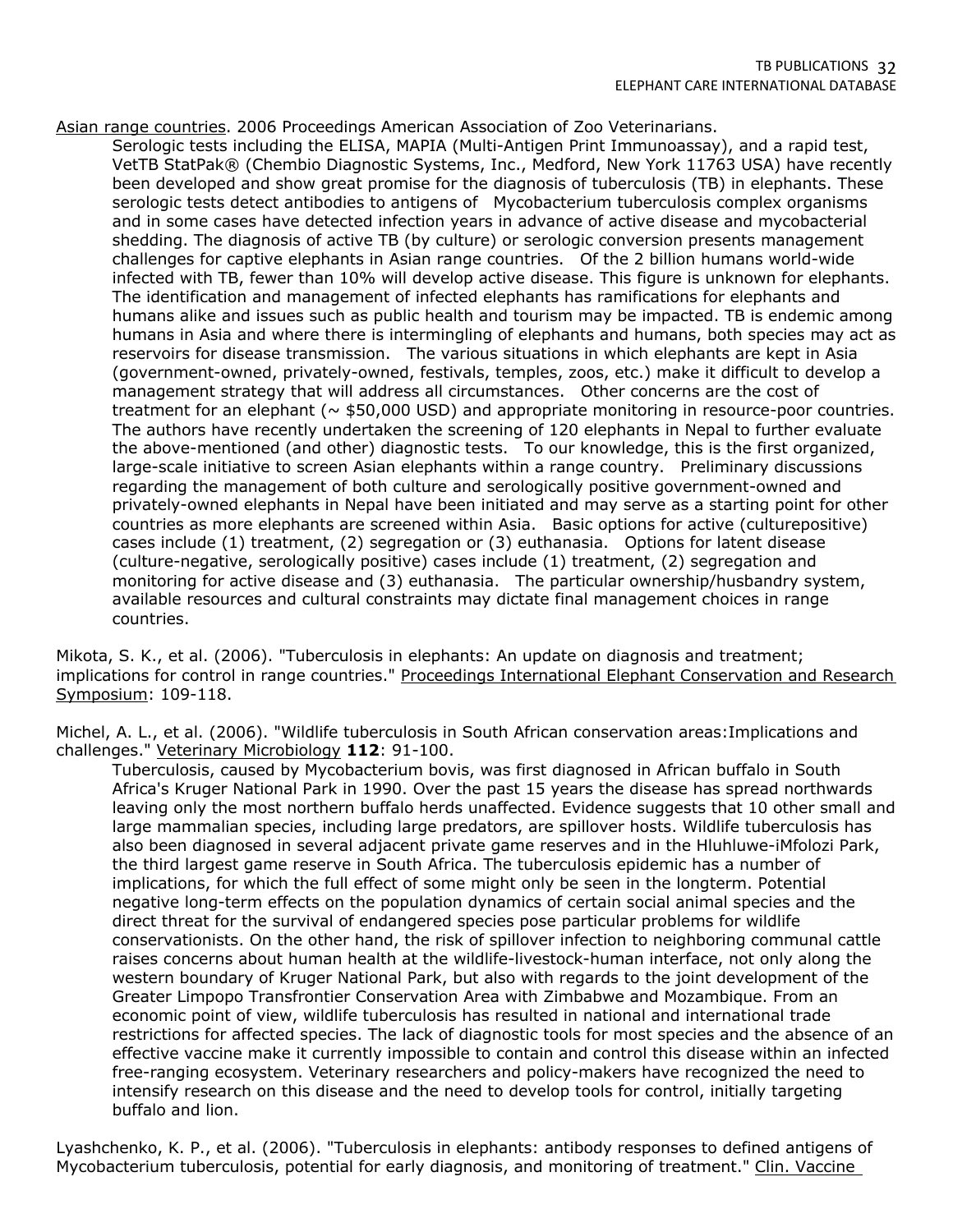## Immunol **13**(7): 722-732.

Tuberculosis (TB) in elephants is a re-emerging zoonotic disease caused primarily by Mycobacterium tuberculosis. Current diagnosis relies on trunk wash culture, the only officially recognized test, which has serious limitations. Innovative and efficient diagnostic methods are urgently needed. Rapid identification of infected animals is a crucial prerequisite for more effective control of TB, as early diagnosis allows timely initiation of chemotherapy. Serology has diagnostic potential, although key antigens have not been identified and optimal immunoassay formats are not established. To characterize the humoral responses in elephant TB, we tested 143 serum samples collected from 15 elephants over time. These included 48 samples from five cultureconfirmed TB cases, of which four were in Asian elephants infected with M. tuberculosis and one was in an African elephant with Mycobacterium bovis. Multiantigen print immunoassay (MAPIA) employing a panel of 12 defined antigens was used to identify serologic correlates of active disease. ESAT-6 was the immunodominant antigen recognized in elephant TB. Serum immunoglobulin G antibodies to ESAT-6 and other proteins were detected up to 3.5 years prior to culture of M. tuberculosis from trunk washes. Antibody levels to certain antigens gradually decreased in response to antitubercular therapy, suggesting the possibility of treatment monitoring. In addition to MAPIA, serum samples were evaluated with a recently developed rapid test (RT) based on lateral flow technology (ElephantTB STAT-PAK). Similarly to MAPIA, infected elephants were identified using the RT up to 4 years prior to positive culture. These findings demonstrate the potential for TB surveillance and treatment monitoring using the RT and MAPIA, respectively

Lutze-Wallace, C. and C. Turcotte (2006). "Laboratory diagnosis of bovine tuberculosis in Canada for calendar year 2005

401." Can. Vet. J **47**(9): 871-873.

Dumonceaux, G. and S. Mikota (2006). "Tuberculosis treatment protocols and complications for elephants." Proceedings International Elephant Conservation and Research Symposium: 84-85.

Ball, R. L., et al. (2006). Comparison of trunk wash results matched to multiantigen print immunoassay (MAPIA) in a group of captive Asian elephants (Elephas maximus). 2006 Proceedings American Association of Zoo Veterinarians.

Introduction: Between 1994 and June 2005, there were 34 confirmed cases of tuberculosis in elephants in the U.S. population. Thirty-one Asian (Elephas maximus) and three African (Loxodonta africana) elephants were affected. Mycobacterium tuberculosis was the etiologic agent in 33 cases and M. bovis in one case. Cases of tuberculosis caused by an unusual nontuberculous mycobacteria, M. szulgai have recently occurred as well. Currently, TB in elephants remains a diagnostic dilemma. The sensitivity of trunk wash culture, the currently recommended test for diagnosis, is unknown. False negatives have been documented (trunk wash negative elephants that were subsequently found to be culture positive at necropsy). Other non-culture techniques for TB diagnosis include ELISA, and PCR. A novel technology, MultiAntigen Print ImmunoAssay (MAPIA) and lateral-flow technology (Rapid Test) has been evaluated and used to diagnose tuberculosis in captive elephants with encouraging results. One concern with this serologic testing is the possibility of Mycobacterium other than tuberculosis (MOTT) cross-reacting with the antigen used in the Rapid Test or the MAPIA and leading to a false positive. With numerous MOTT routinely cultured from trunk washes, this is a valid concern. Methods and Materials: A retrospective analysis was done at Busch Gardens Tampa Bay and Chembio, Inc. that matched trunk wash results to serum samples. All serum was collected within 7 days of the trunk wash and analyzed with the Rapid Test and MAPIA. Four Asian elephants with a total of 18 samples met this criteria and had serum submitted for testing. Results and Discussion: Table 1 lists the results and the organisms cultured. While the sampling is limited in this pilot project, it appears that MOTT does not evoke a response when assayed with the Rapid Test or MAPIA. The recent cases of M. szulgai do demonstrate the potential usefulness for this test when a disease develops from MOTT. The usefulness of this new technology, taken in conjunction with other clinical data including trunk washes when indicated, is a valuable tool in the healthcare of captive elephants.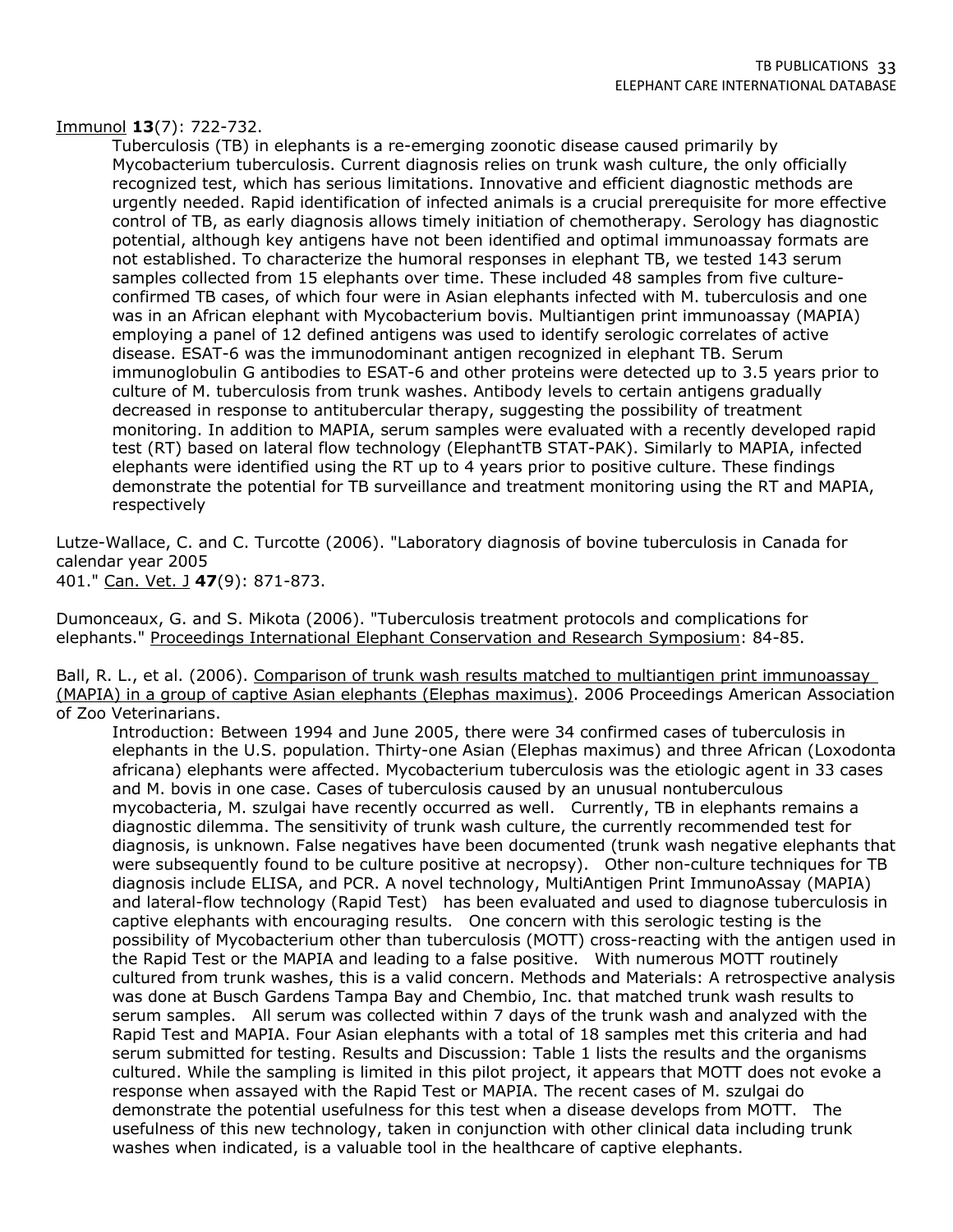## **LITERATURE CITED**

- 1 Lacasse, C., K.C. Gamble, K. Terio, L.L. Farina, D.A. Travis, and M.Miller. 2005. Mycobacterium szulgai osteroarthritis and pneumonia in an African elephant (Loxdonta africana). Proc. Am. Assoc. Zoo Vet. Ann. Meet. Pp. 170-172.
- 2 Larsen, R.S., M.D. Salman, S.K. Mikota, R. Isaza, R.J. Montali, and J. Triantis. 2000. Evaluation of a multiple-antigen enzyme-linked immunosorbent assay for detection of Mycobacterium tuberculosis infection in captive elephants. J. Zoo Wildl. Med. 31:291-302.
- 3 Lyashchenko, K., et al. 2000. A multiantigen print immunoassay for the serological diagnosis of infectious diseases. J. Immunol. Methods 242:91-100
- 4 Lyashchenko, K., M. Miller, and W.R. Waters. 2005. Application of multiple antigen print immunoassay and rapid lateral flow technology for tuberculosis testing of elephants. Proc. Am. Assoc. Zoo Vet. Ann. Meet. Pp. 64-65

Zhu, M., et al. (2005). "Population pharmacokinetics of pyrazinamide in elephants." J. Vet. Pharmacol. Ther **28**(5): 403-409.

This study was undertaken to characterize the population pharmacokinetics (PK), therapeutic dose, and preferred route of administration for pyrazinamide (PZA) in elephants. Twenty-three African (Loxodonta africana) and Asian (Elephas maximus) elephants infected with or in contact with others culture positive for Mycobacterium tuberculosis were dosed under treatment conditions. PZA was dosed daily at 20-30 mg/kg via oral (fasting or nonfasting state) or rectal (enema or suppository) administration. Blood samples were collected 0-24 h postdose. Population PK was estimated using nonlinear mixed effect modeling. Drug absorption was rapid with T(max) at or before 2 h regardless of the method of drug administration. C(max) at a mean dose of 25.6 (+/- 4.6) mg/kg was 19.6 (+/-9.5 microg/mL) for PZA given orally under fasting conditions. Under nonfasting conditions at a mean dose of 26.1 +/- 4.2 mg/kg, C(max) was 25% (4.87 +/- 4.89 microg/mL) and area under concentration curve (AUC) was 30% of the values observed under fasting conditions. Mean rectal dose of  $32.6 +/- 15.2$  mg/kg yielded C(max) of  $12.3 +/- 6.3$ microg/mL, but comparable AUC to PZA administered orally while fasting. Both oral and rectal administration of PZA appeared to be acceptable and oral dosing is preferred because of the higher C(max) and lower inter-subject variability. A starting dose of 30 mg/kg is recommended with drug monitoring between 1 and 2 h postdose. Higher doses may be required if the achieved C(max) values are below the recommended 20-50 microg/mL range

Waters, W. R., et al. (2005). "Antibody responses in reindeer (*Rangifer tarandus*) infected with *Mycobacterium bovis.*" Clinical and Diagnostic Laboratory Immunology **12**(6): 727-735.

Despite having a very low incidence of disease, reindeer (*Rangifer tarandus*) are subject to tuberculosis (TB) testing requirements for interstate shipment and herd accreditation in the United States. Improved TB tests are desperately needed, as many reindeer are falsely classified as reactors by current testing procedures. Sera collected sequentially from 11 (experimentally) *Mycobacterium bovis*-infected reindeer and 4 noninfected reindeer were evaluated by enzymelinked immunosorbent assay (ELISA), immunoblotting, and multiantigen print immunoassay (MAPIA) for antibody specific to *M. bovis* antigens. Specific antibody was detected as early as 4 weeks after challenge with *M. bovis*. By MAPIA, sera were tested with 12 native and recombinant antigens, which were used to coat nitrocellulose. All *M. bovis*-infected reindeer developed responses to MPB83 and a fusion protein, Acr1/MPB83, and 9/11 had responses to MPB70. Other antigens less commonly recognized included MPB59, ESAT-6, and CFP10. Administration of purified protein derivatives for skin testing boosted serum antibody responses, as detected by each of the assays. Of the noninfected reindeer, 2/4 had responses that were detectable immediately following skin testing, which correlated with pathological findings (i.e., presence of granulomatous lesions yet the absence of acid-fast bacteria). The levels of specific antibody produced by infected reindeer appeared to be associated with disease progression but not with cell-mediated immunity. These findings indicate that *M. bovis* infection of reindeer elicits an antibody response to multiple antigens that can be boosted by skin testing. Serological tests using carefully selected specific antigens have potential for early detection of infections in reindeer.

Pandey, R. and G. K. Khuller (2005). "Antitubercular inhaled therapy: opportunities, progress and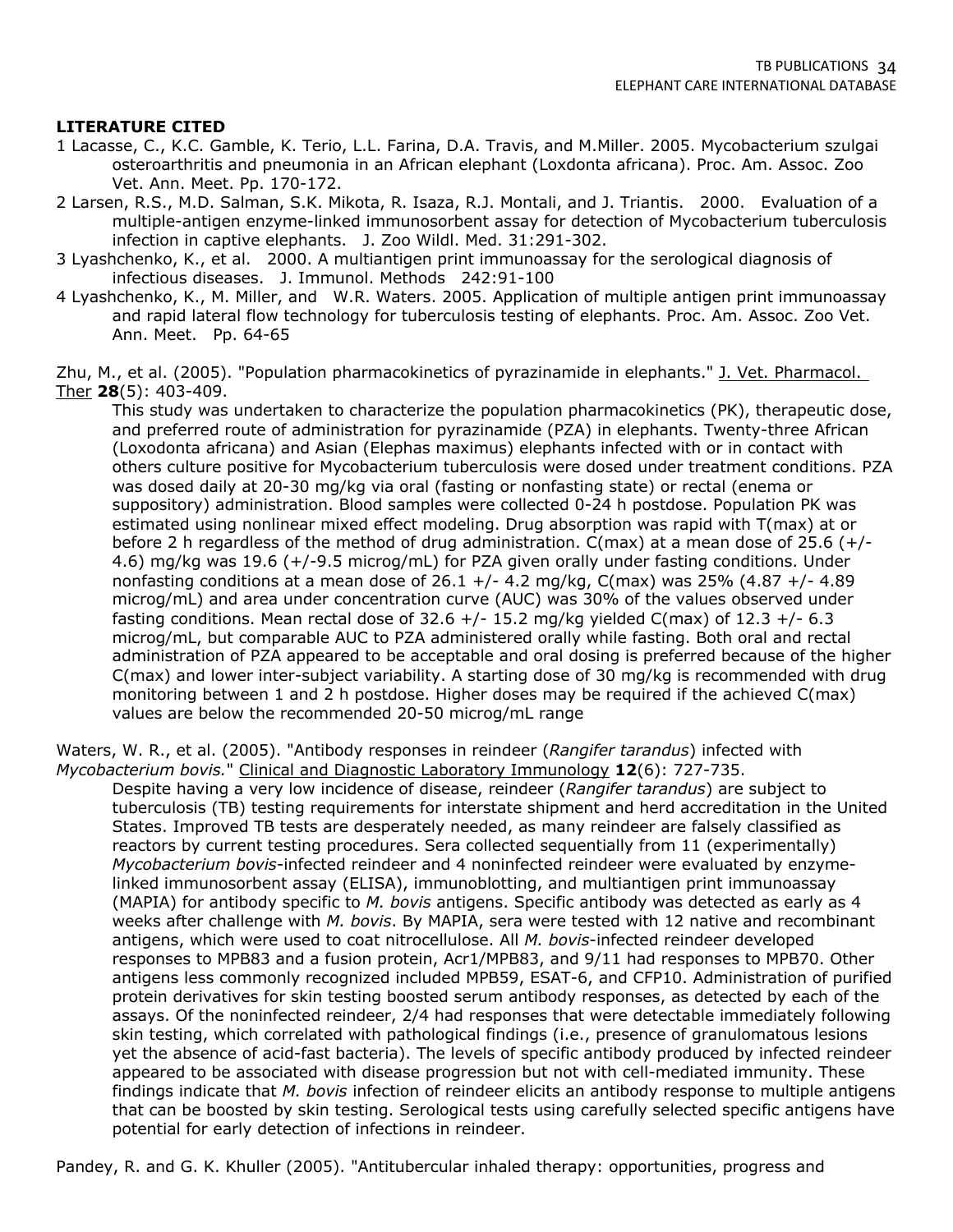challenges." Journal of Antimicrobial Therapy **55**: 430-435.

Naz, R. K., et al. (2005). "Recent advances in contraceptive vaccine development: a mini-review." Hum. Reprod **20**(12): 3271-3283.

Contraceptive vaccines (CV) may provide viable and valuable alternatives to the presently available methods of contraception. The molecules that are being explored for CV development either target gamete production [luteinizing hormone-releasing hormone (LHRH)/GnRH, FSH], gamete function [sperm antigens and oocyte zona pellucida (ZP)], and gamete outcome (HCG). CV targeting gamete production have shown varied degrees of efficacy; however, they either affect sex steroids causing impotency and/or show only a partial rather than a complete effect in inhibiting gametogenesis. However, vaccines based on LHRH/GnRH are being developed by several pharmaceutical companies as substitutes for castration of domestic pets, farm and wild animals, and for therapeutic anticancer purposes such as in prostatic hypertrophy and carcinoma. These vaccines may also find applications in clinical situations that require the inhibition of increased secretions of sex steroids, such as in uterine fibroids, polycystic ovary syndrome, endometriosis and precocious puberty. CV targeting molecules involved in gamete function such as sperm antigens and ZP proteins are exciting choices. Sperm constitute the most promising and exciting target for CV. Several sperm-specific antigens have been delineated in several laboratories and are being actively explored for CV development. Studies are focused on delineating appropriate spermspecific epitopes, and increasing the immunogenicity (specifically in the local genital tract) and efficacy on the vaccines. Anti-sperm antibody (ASA)-mediated immunoinfertility provides a naturally occurring model to indicate how a vaccine might work in humans. Vaccines based on ZP proteins are quite efficacious in producing contraceptive effects, but may induce oophoritis, affecting sex steroids. They are being successfully tested to control feral populations of dogs, deer, horses and elephants, and populations of several species of zoo animals. The current research for human applicability is focused on delineating infertility-related epitopes (B-cell epitopes) from oophoritis-inducing epitopes (T-cell epitopes). Vaccines targeting gamete outcome primarily focus on the HCG molecule. The HCG vaccine is the first vaccine to undergo Phase I and II clinical trials in humans. Both efficacy and lack of immunopathology have been reasonably well demonstrated for this vaccine. At the present time, studies are focused on increasing the immunogenicity and efficacy of the birth control vaccine, and examining its clinical applications in various HCGproducing cancers. The present article will focus on the current status of the anti-sperm, anti-ZP, anti-LHRH/GnRH and anti-HCG vaccines

Moller, T., et al. (2005). Preliminary results of a new serological test for detection of TB-infection (*Mycobacterium tuberculosis*) in elephants (*Elephas maximus* and *Loxodonta africanum*) - Swedish Case studies. Verh.ber.Erkrg.Zootiere.

Maslow, J. N., et al. (2005). "Pharmacokinetics of ethambutol (EMB) in elephants." J Vet Pharmacol Ther **28**(3): 321-323.

Maslow, J. N., et al. (2005). "Population pharmacokinetics of isoniazid in the treatment of Mycobacterium tuberculosis among Asian and African elephants (Elephas maximus and Loxodonta africana)." J. Vet. Pharmacol. Ther **28**(1): 21-27.

We recently described the clinical presentation and treatment of 18 elephants from six herds infected with TB. Treatment protocols and methods varied between herds to include both oral and rectal dosing using multiple drug doses and formulations. In this paper we present information regarding the pharmacokinetics (PK) of isoniazid (INH) in elephants and provide suggestions regarding initial treatment regimens. Forty-one elephants received INH daily by either oral or rectal administration with different formulations. Population PK analysis was performed using Non-linear Mixed Effect Modeling (NONMEM). Results of oral administration indicated that compared with premixed INH solution, the drug exposure was highest with a suspension prepared freshly with INH powder. When INH was concomitantly given as an admixture over food, Tmax was delayed and variability in drug absorption was significantly increased. Compared with oral administration, similar drug exposures were found when INH was dosed rectally. The data generated suggest that a starting dose of 7.5 mg/kg of INH is appropriate for initial TB treatment in elephants when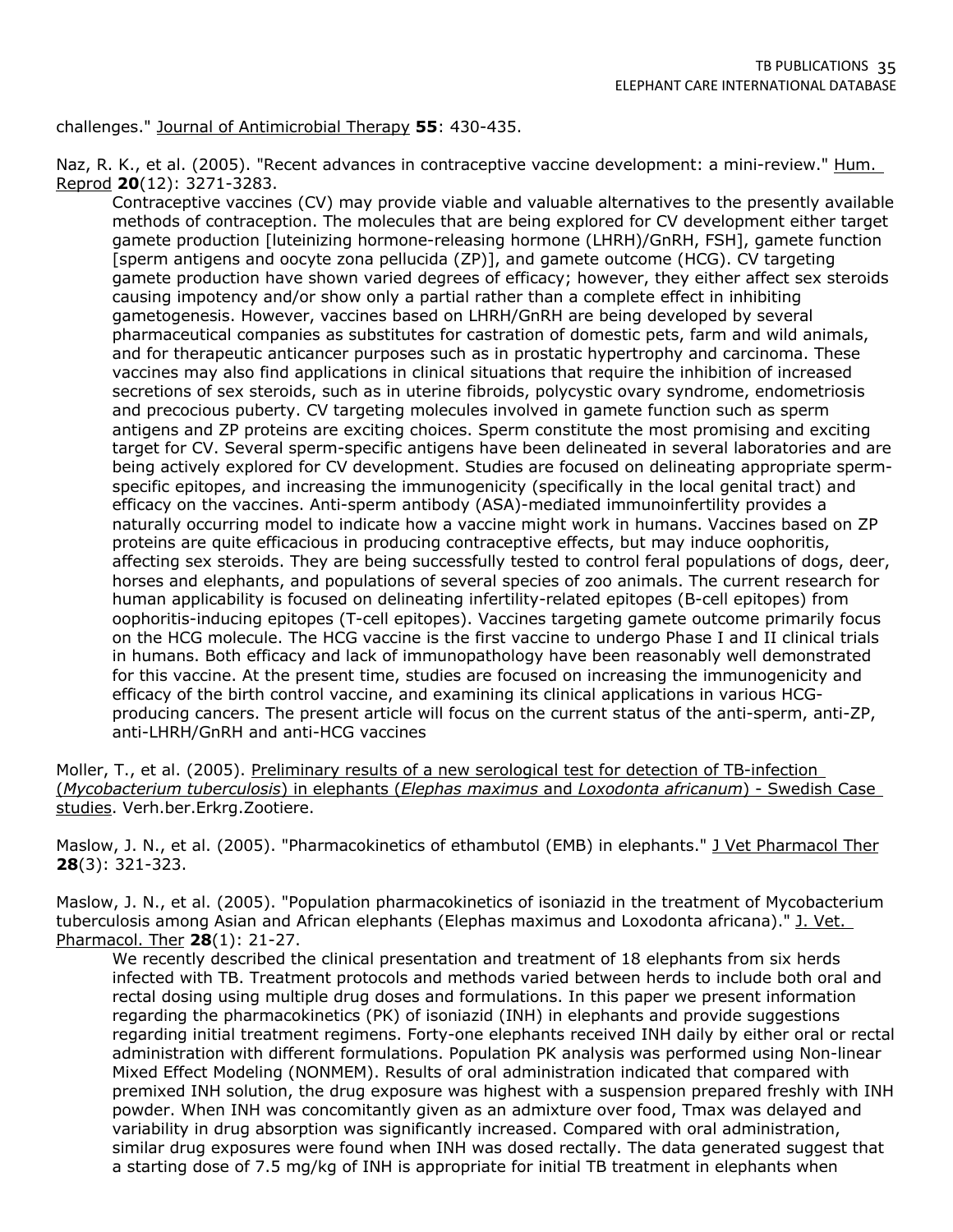premixed solution is administered directly into the oropharynx or rectal vault and 4 mg/kg are when INH is administered following immediate suspension from powdered form

Lyashchenko, K., et al. (2005). Application of MAPIA (Multiple antigen print immunoassay) and rapid lateral flow technology for tuberculosis testing of elephants. 2005 Proceedings AAZV, AAWV, AZA Nutrition Advisory Group.

Tuberculosis (TB) remains a serious re-emerging disease in wildlife and zoo animals*. Mycobacterium tuberculosis* has been isolated from 30 captive Asian elephant (*Elephas maximus*  within 14 herds in the United States (1994-2004) and *Mycobacterium bovis* has been isolated from one African elephant (*Loxodonta africana*) (Mikota, pers. comm.).3 There are several challenges with elephant TB diagnosis. Culture of trunk wash has relatively poor sensitivity and is subject to contamination. Skin test is not validated in elephants and there is little reliability in these results.4 Serologic tests are appealing because samples can be stored for future analysis, archived samples can be analyzed, various assay platforms can be directly compared, and these assays are amenable to serial analysis (e.g., to monitor therapy). There is currently a multiple antigen ELISA test available for experimental use in elephants.1

- To improve tuberculosis control, new diagnostic tools should be rapid, accurate, and host speciesindependent. Two novel serologic methods, MultiAntigen Print ImmunoAssay (MAPIA) and lateralflow technology (Rapid Test), have been adapted for use in white-tailed deer, European badger, cattle, and Asian and African elephants for the detection of TB-specific antibody. Serologic markers of diagnostic importance have been identified for each host tested so far. With MAPIA, a machine prints specific antigens horizontally on a nitrocellulose membrane which can be cut into strips and used in Western blot.2 Strips are incubated with test serum samples, then an anti-Ig conjugate and color developer. Using this assay, an antibody response to multiple mycobacterial antigens has been observed in sera from *M. tb*-infected elephants. No antibody response was detected to any antigens in non-infected elephant sera. Additionally, the kinetics of antibody responses by elephants undergoing antibiotic therapy indicates that the MAPIA could be used for monitoring treatment and to determine recrudescence of infection.
- Using selected antigens, a lateral-flow test was developed for rapid antibody detection that can be used in multiple species. The Rapid Test can use serum, plasma, or whole blood and provides results within 15 min. These tests are similar to in-clinic tests for FIV/FeLV detection (snap test, IDDEX). If a band is present in the test strip, it indicates a positive reaction (antibody present).
- A panel of sera from healthy and TB infected elephants showed good correlation between the MAPIA and the rapid test (Table 1).
- In summary, it appears that TB-infected elephants produce a robust antibody response that can be detected in serologic assays. Of special significance is the kinetics of the response, which may permit earlier detection of infection than current diagnostic methods. While initial results are promising, additional studies are required to validate these two assays. A relatively small set of serum samples from documented infected and non-infected elephants was used, and more samples are needed to further validate the tests. MAPIA has been used to optimize antigen selection in order to make the most sensitive and specific Rapid Test. This strategy may also allow for identification of "treatment-sensitive" antigens that could be used in the MAPIA format to monitor TB therapy. While elephants will be used as an initial "proof of concept" species for test development, additional samples from other species will also be evaluated to determine applicability to other species (i.e., a host species-independent test), thus benefiting other groups such as primates, rhinos, cervids, etc.

#### **ACKNOWLEDGMENTS**

The authors thank the zoos and individuals that have provided samples and assistance with this research, including Ray Ball, Carol Buckley, Jenifer Chatfield, Genny Dumonceaux, Javan Esfandiary, Rena Greenwald, Scott Larsen, Susan Mikota, Torsten Moller, Dick Montali, Mike Richards, Heidi Riddle, Mo Salman, Scott Terrell, and many others. This research was supported by Chembio Diagnostics, Inc.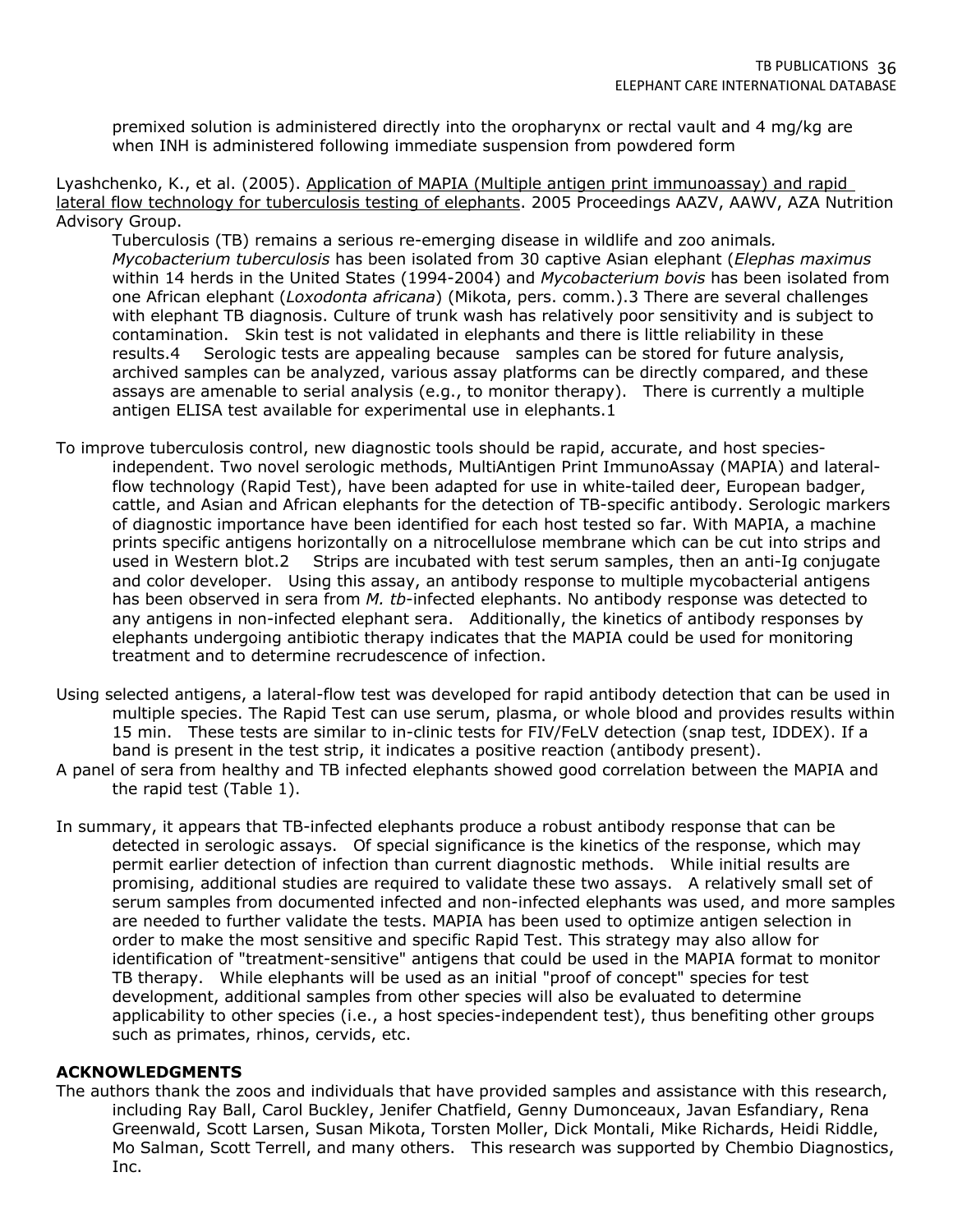## **LITERATURE CITED**

- 1 Larsen, R.S., M.D. Salman, S.K. Mikota, R. Isaza, R.J. Montali, and J. Triantis. 2000. Evaluation of a multiple-antigen enzyme-linked immunosorbent assay for detection of *Mycobacterium tuberculosis* infection in captive elephants. J. Zoo Wildl. Med. 31:291-302.
- 2 Lyashchenko, K., et al. 2000. A multiantigen print immunoassay for the serological diagnosis of infectious diseases. J. Immunol. Methods 242:91-100.
- 3 Mikota, S.K., and J. Maslow. 2002. Epidemiology and treatment of tuberculosis in elephants: 2002. Proc. Am. Assoc. Zoo Vet. Annu. Meet. Pp. 384-387.

Lewerin, S. S., et al. (2005). "Outbreak of Mycobacterium tuberculosis infection among captive Asian elephants in a Swedish zoo." Vet. Rec **156**(6): 171-175.

Between 2001 and 2003, there was an outbreak of tuberculosis in a Swedish zoo which involved elephants, giraffes, rhinoceroses and buffaloes. Cultures of trunk lavages were used to detect infected elephants, tuberculin testing was used in the giraffes and buffaloes, and tracheal lavage and tuberculin testing were used in the rhinoceroses. The bacteria isolated were investigated by spoligotyping and restriction fragment length polymorphism. Five elephants and one giraffe were found to have been infected by four different strains of Mycobacterium tuberculosis.

#### Larsen, R. S., et al. (2005). Update on serological detection of *Mycobacterium tuberculosis* infection in Asian elephants. 2005 Proceedings AAZV, AAWV, AZA Nutrition Advisory Group.

- Tuberculosis has become an important disease in captive elephants, particularly Asian elephants (Elephas maximus). Diagnosing tuberculosis in elephants has been problematic as many tests have inadequate sensitivity or specificity.2-4 A multiple-antigen enzyme-linked immunosorbent assay (ELISA) was previously investigated for detecting infection in Asian elephants and African elephants (Loxodonta africana); this test had excellent sensitivity and specificity, but needed further evaluation.1 Modifications to the multiple-antigen ELISA panel have since been made. Valuable antigens were retained, other antigens were removed, and new ones were added. This modified ELISA was re-evaluated, using serum from 68 Asian elephants. Sixteen had M. tuberculosis positive trunk cultures, while 52 were either culture negative at necropsy or had a history of negative trunk cultures and no contact with infected elephants. Seven elephants were evaluated over time. The test was 100% (95% CI; 95-100%) specific and 94% (95% CI; 79-100%) sensitive using two of the six antigens (M. bovis strain AN5 culture filtrate and M. tuberculosis early secretory antigenic target 6). "Effectively-treated" elephants had decreasing seroreactivity, but those that were culture-positive post-treatment were more consistently seroreactive. Although "effectivelytreated" elephants had declining seroreactivity, they still usually had higher values than animals that had never been infected. Serology continues to show great promise in detecting tuberculosis in elephants, often detecting infection months-to-years sooner than trunk wash culture. Advances in techniques may soon make serology even more practical. While serology should not replace trunk-wash culture, it is a useful adjunct for early detection of infection in elephants and for monitoring treatment.
- ACKNOLWEDGMENTS We thank the many veterinarians, owners, caretakers, and managers of elephantowning institutions that participated in this investigation, as well as Drs. Michele Miller and Susan Mikota for helping to coordinate sample collection. We also thank Kimberly Deines and other laboratory personnel who processed ELISA samples. The study was partially funded by a grant from USDA, CSREES to Colorado State University Program of Economically Important Infectious Animal Diseases.

#### LITERATURE CITED

- 1.Larsen, R.S., M.D. Salman, S.K. Mikota, R. Isaza, R.J. Montali, and J. Triantis. 2000. Evaluation of a multiple-antigen enzyme-linked immunosorbent assay for detection of Mycobacterium tuberculosis in captive elephants. J. Zoo Wildl. Med. 31: 291-302.
- 2. Mikota, S.K., L. Peddie, J. Peddie, R. Isaza, F. Dunker, G. West, W. Lindsay, R.S. Larsen, M.D. Salman, D. Chatterjee, J. Payeur, D. Whipple, C. Thoen, D.S. Davis, R.J. Montali and J. Maslow. 2001. Epidemiology and diagnosis of Mycobacterium tuberculosis in six groups of elephants. J. Zoo Wildl. Med. 32: 1-16.
- 3. Mikota, S.K., R.S. Larsen, and R.J. Montali. 2000. Tuberculosis in elephants in North America. Zoo Biol. 19: 393-403.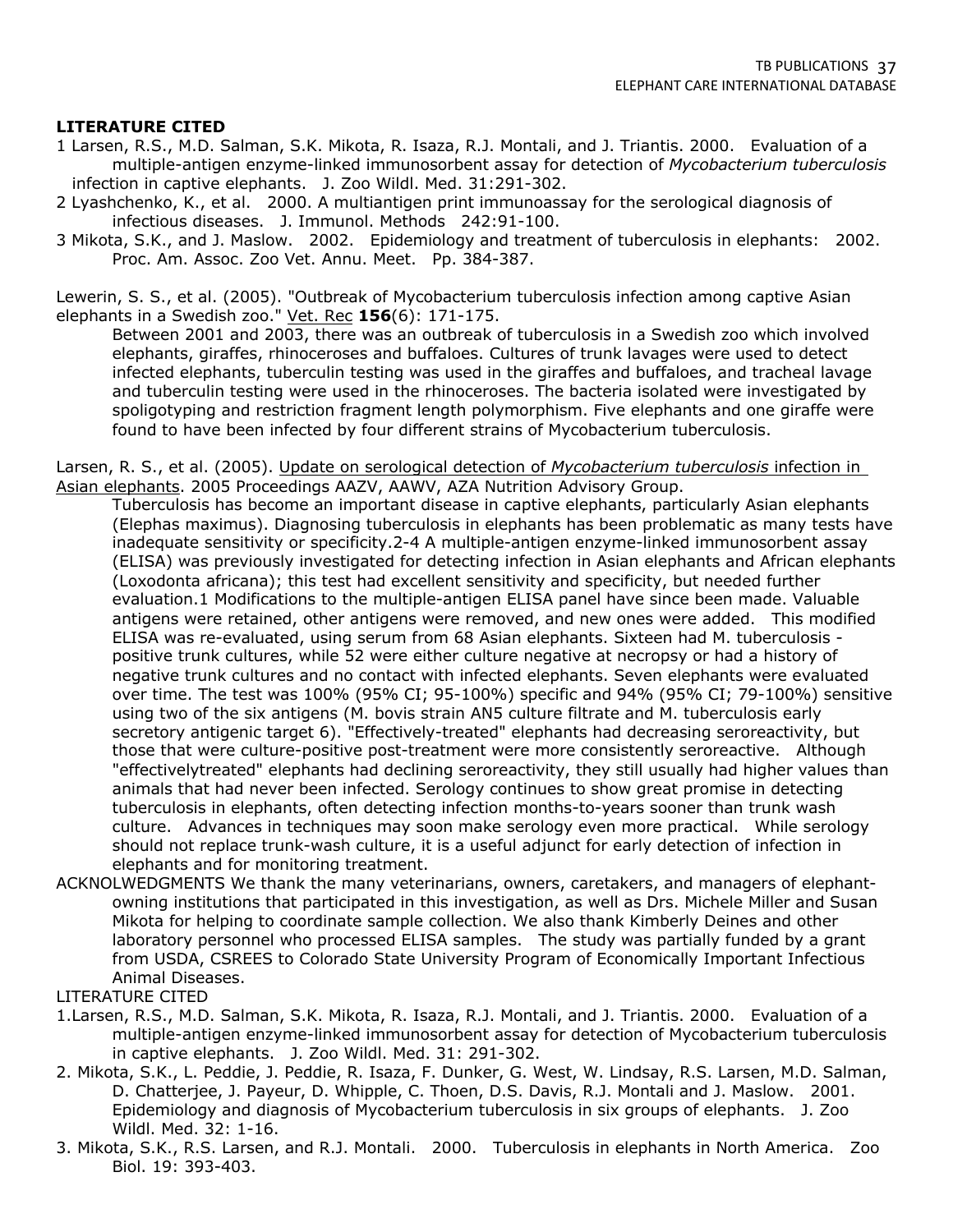4. U.S. Department of Agriculture. 2003. Guidelines for the control of tuberculosis in elephants. Animal and Plant Health Inspection Service; Animal Care. Washington, D.C. http://www.aphis.usda.gov/ac/TBGuidelines2003.pdf.

Lacasse, C., et al. (2005). *Mycobacterium szulgai* osteoarthritis and pneumonia in an African elephant (*Loxodonta Africana*). 2005 Proceedings AAZV, AAWV, AZA Nutrition Advisory Group.

Tuberculosis, particularly *Mycobacterium bovis* and *M. tuberculosis*, is an important health issue in zoological collections. Zoos are a particular public health concern because of the close contact between tuberculosis-susceptible animals and humans, specifically animal handlers and visitors.<sup>16</sup> Evidence of *M. tuberculosis* transmission between humans and elephants, confirmed by DNA fingerprinting, has been reported.13 Between 1994 and 2001, *M. tuberculosis* was isolated from trunk washes of captive elephants from 11 herds in the United States.<sup>17</sup> To date, most reported cases of tuberculosis have occurred in captive Asian elephants (*Elephas maximus*).14 In 1997, the National Tuberculosis Working Group for Zoo and Wildlife Species partnered with the USDA to formulate the "Guidelines for the Control of Tuberculosis in Elephants." 15 This document outlines criteria for the testing, surveillance, and treatment of tuberculosis in elephants. The guidelines recommend annual monitoring of elephants by mycobacterial culture of three direct trunk washes collected over 1 wk. Isolation of *Mycobacterium avium* and non-tuberculous mycobacteria from elephant trunk wash samples is common, but these organisms have not been associated with clinical disease.14,18 This case report details clinical disease with fatal complications of an atypical mycobacterial infection in an African elephant (*Loxodonta africana*). In September 2003, an African elephant presented with acute, severe lameness of the left rear limb with subsequent swelling of the stifle. Diagnostic procedures included aspiration cytology of the swelling, radiographs, and thermographic imaging. The exact location of the injury could not be detected, but a lesion to the stifle or coxofemoral articulation was suspected. After 13 mo of treatment, including pulse therapy with a variety of nonsteroidal anti-inflammatory drugs (NSAIDs), weekly to biweekly injections of polysulfated glycosaminoglycan, and intensive foot care efforts to treat secondary pedal lesions of both rearlimbs, the animal died acutely. Gross necropsy revealed granulomatous osteomyelitis with necrosis/loss of the femoral head and acetabulum and pulmonary granulomas. Both of these lesions contained acid-fast bacteria on cytology. While awaiting confirmatory culture results, quarantine procedures were established for the elephant facility and a program was established to screen all zoo personnel in close contact with the elephant or who participated in the necropsy. All personnel were tested by the Chicago Department of Public Health without documented conversion. *Mycobacterium szulgai* was ultimately cultured from both coxofemoral and pulmonary lesions. *Mycobacterium szulgai* is an uncommon nontuberculous mycobacterium that is usually isolated from pathologic lesions in humans.<sup>21</sup> This bacterial species was first identified in 1972.<sup>11</sup> The lungs are the main locality for pathologic manifestation in humans and several cases have been in patients with acquired immunodeficiency syndrome.<sup>9,20,21</sup> Infection due to *M. szulgai* most frequently produces thin-walled cavities in lungs resembling tuberculosis.4 Other documented sites of infection include the skin, bone, and tendon sheath (causing a carpal tunnel syndrome).2,9,10,12,19,20 Intra-operative contamination from ice water has led to *M. szulgai* keratitis after laser-assisted ophthalmic surgeries.<sup>6</sup> A case of disseminated disease in a previously healthy young human has been reported.<sup>5</sup> No evidence of human-to-human transmission of this organism has been documented and human cases are believed to originate from environmental sources.<sup>12</sup> The natural habitat of the organism is unknown, but previous reports suggest an association of the bacteria with water of swimming pools and fish tanks.<sup>1,21</sup> The organism has been cultured from a snail and tropical fish.1,3 No standard recommendation for the treatment of *M. szulgai* infection currently exists. In general, triple antibiotic therapies used in standard mycobacterial treatments are reported with a low rate of relapses and sterilization of sputum cultures within a mean of 3 mo.3 Pulmonary lesions in this elephant were chronic; it was not possible to determine when initial infection occurred. Infection could have occurred in captivity or in the wild prior to captivity. Three trunk washes over the past year had been negative for mycobacterial culture. Osteomyelitis in the hip may have developed secondary to hematogenous spread from the lungs with the acute lameness resulting from a pathologic fracture associated with this infection. Alternatively, though considered less likely, a traumatic fracture of the hip could have occurred, with bacterial inoculation and secondary osteomyelitis as a result of increased blood flow to the site. The source of infection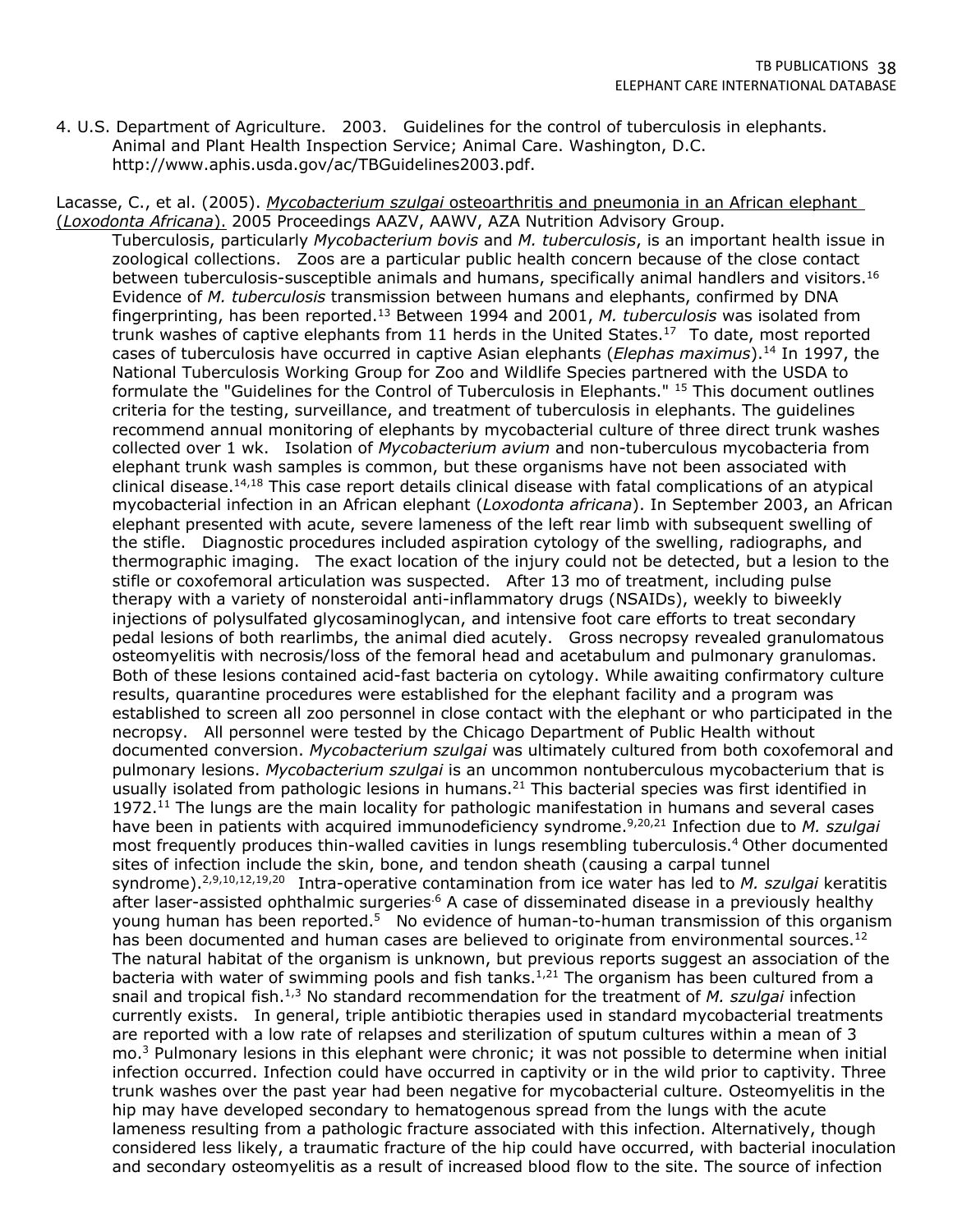for this elephant remains unknown. Prevalence of this organism in the natural habitat or captive environment of the elephants has not been previously documented.

## **LITERATURE CITED**

- 1 Abalain-Colloc, M.L., D. Guillerm, M. Salaun, S. Gouriou, V. Vincent, and B. Picard. 2003. *Mycobacterium szulgai* isolated from a patient, a tropical fish, and aquarium water. Eur. J. Clin. Microbiol. Infect. Dis. 22: 768-769.
- 2.Cross, G.M., M. Guill, and J.K. Aton. 1985. Cutaneous *Mycobacterium szulgai* infection. Arch. Dermatol. 121: 247-249.
- 3. Davidson, P.T. 1976. *Mycobacterium szulgai*: a new pathogen causing infection of the lung. Chest 69: 799- 801.
- 4. Dylewski, J.S., H.M. Zackon, A.H. Latour, and G.R. Berry. 1987. *Mycobacterium szulgai*: an unusual pathogen. Rev. Infect. Dis. 9: 578-580.
- 5. Gur, H., S. Porat, H. Haas, Y. Naparstek, and M. Eliakim. 1984. Disseminated mycobacterial disease caused by *Mycobacterium szulgai*. Arch. Intern. Med. 144: 1861-1863.
- 6.Holmes, G.P., G. Bond, R.C. Fader, and S.F. Fulcher. 2002. A cluster of cases of *Mycobacterium szulgai*  keratitis that occurred after laser-assisted in situ keratomileusis. Clin. Infect. Dis. 34: 1039-1046.
- 7.Horusitzky, A., X. Puechal, D. Dumont, T. Begue, M. Robineau, and M. Boissier. 2000. Carpal tunnel syndrome caused by *Mycobacterium szulgai*. J. Rheumatol 27: 1299-1302.
- 8.Hurr, H., and T. Sorg. 1998. *Mycobacterium szulgai* osteomyelitis. J. Infect. 37: 191-192.
- 9.Luque, A.E., D. Kaminski, R. Reichman, and D. Hardy. 1998. *Mycobacterium szulgai* osteomyelitis in an AIDS patient. Scand. J. Infect. Dis. 30: 88-91.
- 10.Maloney, J.M., C.R. Gregg, D.S. Stephens, F.A. Manian, and D. Rimland. 1987. Infections caused by *Mycobacterium szulgai* in humans. Rev. Infect. Dis. 9: 1120-1126.
- 11.Marks, J., P.A. Jenkins, and M. Tsukamura. 1972. *Mycobacterium szulgai*: a new pathogen. Tubercle 53: 210.
- 12.Merlet, C., S. Aberrane, F. Chilot, and J. Laroche. 2000. Carpal tunnel syndrome complicating hand flexor tenosynovitis due to *Mycobacterium szulgai*. Joint Bone Spine 67: 247-248.
- 13.Michalak, K., C. Austin, S. Diesel, J.M. Bacon, P. Zimmerman, and J. N. Maslow. 1998. *Mycobacterium tuberculosis* infection as a zoonotic disease: transmission between humans and elephants. Emerg. Infect. Dis. 4: 283-287.
- 14.Mikota, S.K., R.S. Larsen, and R.J. Montali. 2000. Tuberculosis in elephants in North America. Zoo Biol. 19: 393-403.
- 15.National Tuberculosis Working Group for Zoo and Wildlife Species. 2000. Guidelines for the control of tuberculosis in elephants. USDA Animal and Plant Health Inspection Services.
- 16.Oh, P., R. Granich, J. Scott, B. Sun, M. Joseph, C. Stringfield, S. Thisdell, J. Staley, D. Workman-Malcolm, L. Borenstein, E. Lehnkering, P. Ryan, J. Soukup, A. Nitta, and J. Flood. 2002. Human exposure following *Mycobacterium tuberculosis* infection of multiple animal species in a metropolitan zoo. Emerg. Infect. Dis. 8: 1290-1293.
- 17.Payeur, J.B., J.L. Jarnagin, J.G. Marquardt, and D.L. Whipple. 2002. Mycobacterial isolations in captive elephants in the United States. Ann. N.Y. Acad. Sci. 969: 256-258.
- 18.Shojaei, H., J.G. Magee, R. Freeman, M. Yates, N.U. Horadagoda, and M. Goodfellow. 2000. *Mycobacterium elephantis* sp. nov., a rapidly growing non-chromogenic *Mycobacterium* isolated from an elephant. Int. J. Syst. Evol. Microbiol. 50: 1817-1820.
- 19.Stratton, C.W., D.B. Phelps, and L.B. Reller. 1978. Tuberculoid tenosynovitis and carpal tunnel syndrome caused by *Mycobacterium szulgai*. Am. J. Med. 65: 349-351.
- 20.Tappe, D., P. Langmann, M. Zilly, H. Klinker, B. Schmausser, and M. Frosch. 2004. Osteomyelitis and skin ulcers caused by *Mycobacterium szulgai* in an AIDS patient. Scand. J. Infect. Dis. 36: 883-885.
- 21.Tortoli, E., G. Besozzi, C. Lacchini, V. Penati, M.T. Simonetti, and S. Emler. 1998. Pulmonary infection due to *Mycobacterium szulgai*, case report and review of the literature. Eur. Respir. J. 11: 975-977.

Cousins, D. V. and N. Florisson (2005). "A review of tests available for use in the diagnosis of tuberculosis in non-bovine species." Rev Sci Tech Off Int Epiz **24**(3): 1039-1059.

Bovine tuberculosis is an important disease that has impacts on regional and international trade. The disease can affect both social and economic stability and have a deleterious affect on species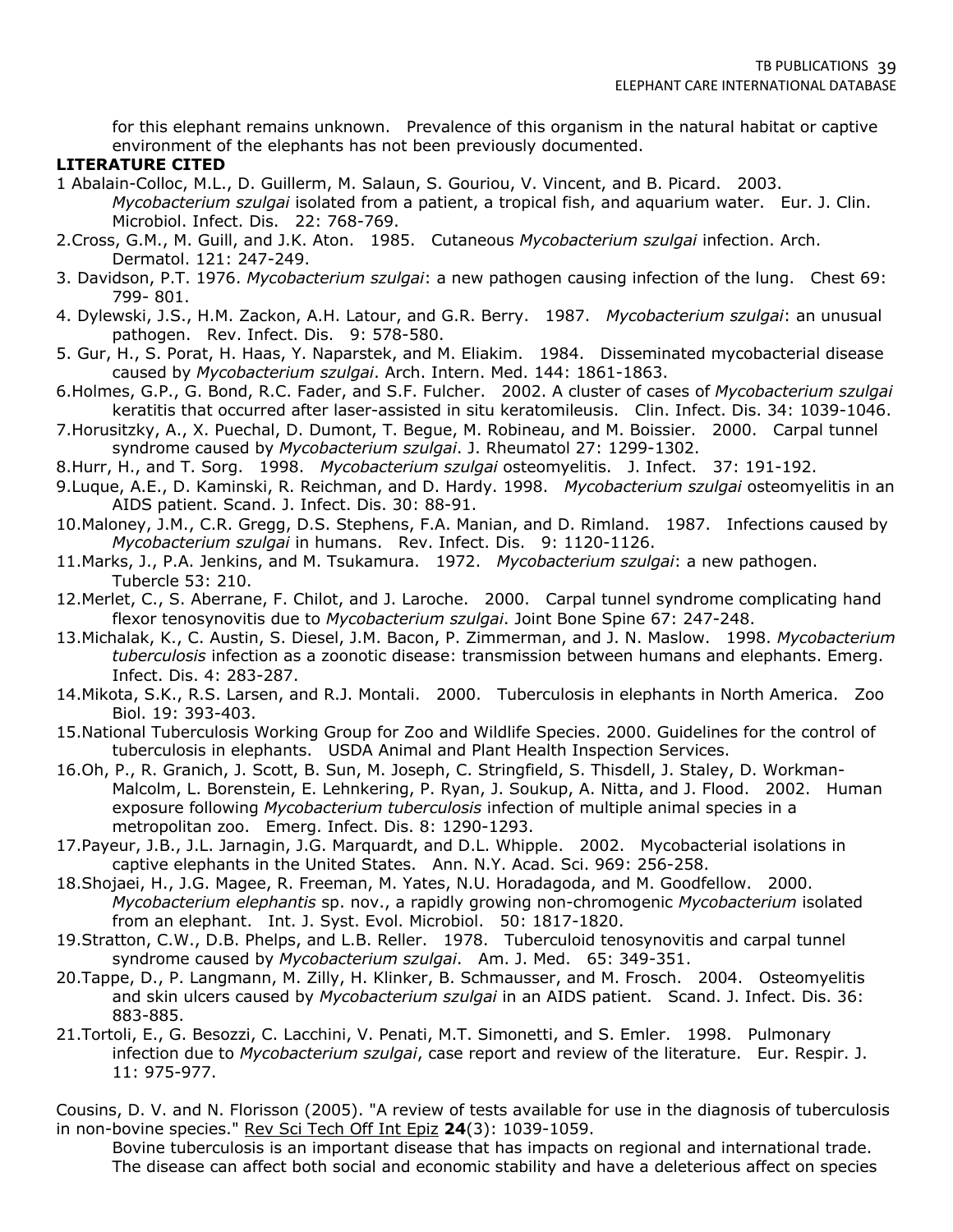diversity. The intradermal tuberculin test has been in use for almost a century and, despite the technological advances of the last two decades, is still the only prescribed test for the

diagnosis of tuberculosis in cattle. Many other species of animal, including humans, can be infected with Mycobacterium bovis. This paper reviews the various tests that have been used by researchers for detecting infection with M. bovis in a variety of animal species, and attempts to prioritise or comment on the importance of having appropriately validated diagnostics for the different species. The difficulties of test validation using small numbers of animals, especially when tuberculosis occurs in only a few instances or the species of animal affected is rare and/or valuable, are discussed.

Ceylan, E., et al. (2005). "A new parameter in the detection of tuberculosis activity: Reactive oxygen metabolites." Respiration **72**(2): 156-159.

Background and Objectives: In countries with a high frequency of tuberculosis, there are problems not only with active lung tuberculosis but also with past lung tuberculosis. Cases with sequel tuberculosis very frequently present with complaints like tuberculosis, and it is very hard to determine whether it is a sequel tuberculosis complication or reactivation of tuberculosis. In this study, we measured the serum reactive oxygen metabolite (ROM) levels of patients with active pulmonary tuberculosis and healthy controls, and investigated if these metabolites can be used as a criterion for differentiation between active pulmonary tuberculosis and sequel pulmonary tuberculosis. Methods: 40 patients with active tuberculosis, 35 patients with sequel pulmonary tuberculosis and 30 healthy control subjects with a similar age range and sex distribution were included in the study. Serum total ROM levels were detected in the patients and control group. Results: Mean serum ROM values were 994  $\pm$  236, 551  $\pm$  135 and 236  $\pm$  59 U/l among active lung tuberculosis cases, sequel lung tuberculosis cases and the healthy control group, respectively. As a result of these findings, serum ROM levels of active lung tuberculosis cases and sequel lung tuberculosis cases were significantly higher than those of the control group (both  $p < 0.001$ ). The serum ROM levels of active lung tuberculosis cases were also significantly higher than those of sequel lung tuberculosis cases ( $p < 0.001$ ). Conclusions: In the light of our findings, it may be assumed that serum total ROM values can be used as an activity criterion in the differentiation of active lung tuberculosis and sequel lung tuberculosis. Copyright © 2005 S. Karger AG.

Stringfield, C. E., et al. (2004). Epidemiologic investigation of a *Mycobacterium tuberculosi*s infection of multiple animal species in a metropolitan zoo**.** 2004 PROCEEDINGS AAZV, AAWV, WDA JOINT CONFERENCE.

From 1997 to 2000, six cases of *Mycobacterium tuberculosis* (TB) infection were diagnosed in three species of animals at, or recently originating from, the Los Angeles Zoo. Restriction fragment length polymorphism (RFLP) analysis showed that five of six animal isolates shared an identical IS6110 pattern, with the sixth differing only by one additional band. A multiinstitutional epidemiologic investigation was conducted to identify and interrupt possible transmission among the animal cases, and to screen personnel for active TB infection and TB skin-test conversion.

## **Animal Cases**

In April and October of 1994, Asian elephant (*Elephas maximus*) #1 and Asian elephant #2 arrived at the Los Angeles Zoo from a private elephant facility where they had lived together. They were housed together at the zoo until November of 1996 when elephant #2 was returned to the facility for several months before transfer to another zoo. In the spring of 1997, Elephant #1 (30 yr old) died of salmonellosis, with *M. tuberculosis* found in granulomatous lymph node lesions from the thoracic and abdominal cavities, and Elephant #2 (30 yr old) was found to have a positive trunk wash culture for *M. tuberculosis*. In July of 1998, one of a closed herd of three Rocky Mountain goats (*Oreamnos americanus*) consisting of a sire and two offspring, died of pulmonary *M. tuberculosis* at 6 yr of age. The goat's asymptomatic herdmates were screened and had negative chest radiographs and tracheal wash cultures, but one of the two goats was positive on tuberculin skintest. In October of 1998, a clinically normal Black rhinocerus (*Diceros bicornis*) was diagnosed with *Mycobacerium tuberculosis* after a positive skin test and nasal wash culture. In the winter of 1998, the two remaining goats were evaluated again with negative chest radiographs and tracheal wash cultures. However, 1 yr later, both were humanely euthanatized at 8 and 12 yr of age due to clinical evidence of tuberculosis on chest radiographs (both animals), and active clinical signs in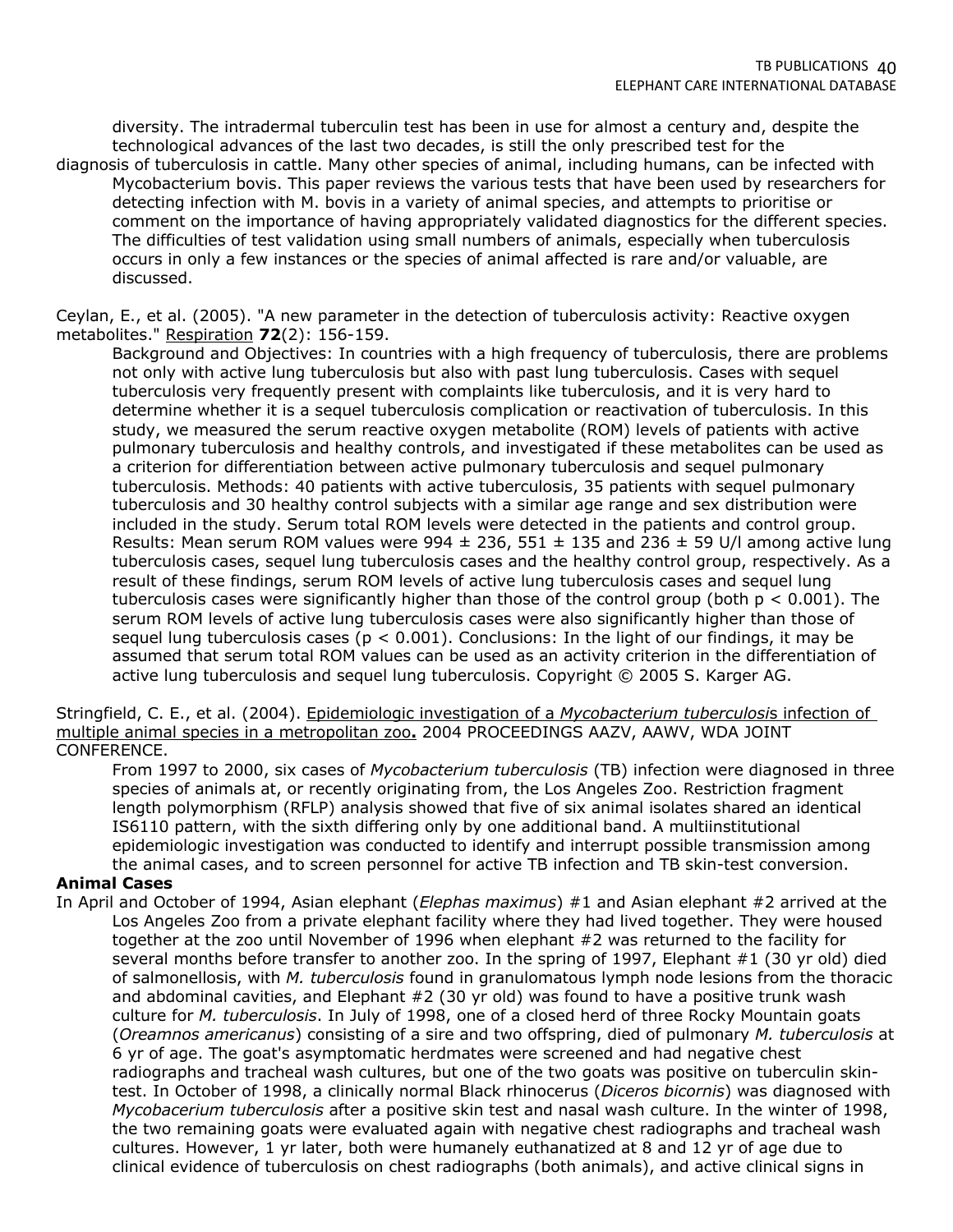one (neither were able to be orally treated). In January of 2001, a rhino was humanely euthanatized after a protracted illness that was nonresponsive to aggressive treatment. The rhino was found to have severe multifocal hemosiderosis and atypical mycobacterial infection in her lungs, with no *M. tuberculosis* cultured. This animal had been treated with oral Isoniazid and Rifampin for 1 yr, cultured routinely, and was never culture positive again.

# **Epidemiologic Investigation**

Investigators examined medical and location histories of the affected animals, animal handling practices, health-care procedures, and performed an infection control assessment of the animal compounds and health-care facilities (including measuring air flow in the compounds by smoke testing). We conducted a review of zoo employee medical records for evidence of TB symptoms, tuberculin skintest results, and chest radiograph information. A list of current and former employees was crossmatched with reported TB cases in the California state registry from 1985 to 2000. As part of the annual occupational health screening in June of 2000, zoo employees underwent questioning regarding TB symptoms, received tuberculin skin tests, and completed a questionnaire on medical history, job type, and history of contact with the infected animals.

## **Epidemiologic Findings**

- No common cross-species contact outside the animal compounds and no contact with an infectious human were found. The distance at which the public was kept from the animals and the distance of the compounds from each other (the elephant compound was 27 meters from the rhino compound and the goat compound was 90 m from both) suggests that direct transmission was unlikely. No active TB cases in humans were found, and no matches were found in the database of reporte d cases. The RFLP analysis of this strain of *M. tuberculosis* matched that of three elephants with which #1 and #2 were housed at a private elephant facility from September of 1993-February of 1994.1 We hypothesize that elephants  $#1$  and  $#2$  were infected at the private facility and were shipped with latent M. tuberculosis infection in 1994, subsequently infecting the black rhino and Mountain goats at the Los Angeles Zoo.
- Of interest, animal caretaking and animal contact were not associated with a positive tuberculin skin-test, while groundskeepers were found to have an increased risk of tuberculin skin-test conversion compared with other job categories. Employees attending the elephant necropsy and employees who trained elephants were more likely to have tuberculin skin-test conversion than those who did not.

## **Conclusion**

This is the first documented human and veterinary epidemiologic investigation of *Mycobacterium tuberculosis* affecting multiple species in a zoo. 2 No evidence of transmission from humans to animals or active infections in humans were found. Genotyping evidence strongly suggests transmission from one species to another, although no evidence of transmission was discovered. Human tuberculin skin-test conversions associated with the elephants were most likely due to lack of respiratory protection for these employees when the risk of TB infection was not known. The finding that groundskeepers and not animal handlers were associated with a higher risk of tuberculin skin-test conversion was surprising, and we hypothesized that this may have to do with groundskeepers as a group being more likely to have

been born outside of the United States.

Control measures to eliminate the spread of disease to people and animals were undertaken immediately and throughout this outbreak, and no further cases of *M. tuberculosis* have been diagnosed at the zoo in the past 3 yr despite ongoing surveillance. Four elephants and three rhinos that had direct contact with the infected animals remain TB negative by trunk and nasal wash culture methods as outlined by the USDA for elephant TB surveillance. Methods of indirect transmission in mammalian zoo species and causes of variability in infection and morbidity within and among species warrant further investigation. Ongoing vigilance, occupational health programs and infection control measures in potentially exposed animals are recommended to prevent ongoing transmission of *M. tuberculosis* in zoo settings.

# **Acknowledgments**

The authors thank the Animal Care and Animal Health staff of the Los Angeles Zoo who cared so well for these animals, and the veterinarians (including consulting pathologists), technicians, and medical records staff who collected, analyzed, and organized the clinical data. We could not have performed this evaluation without Sue Thisdell, Safety Officer at the Los Angeles Zoo; Jothan Staley and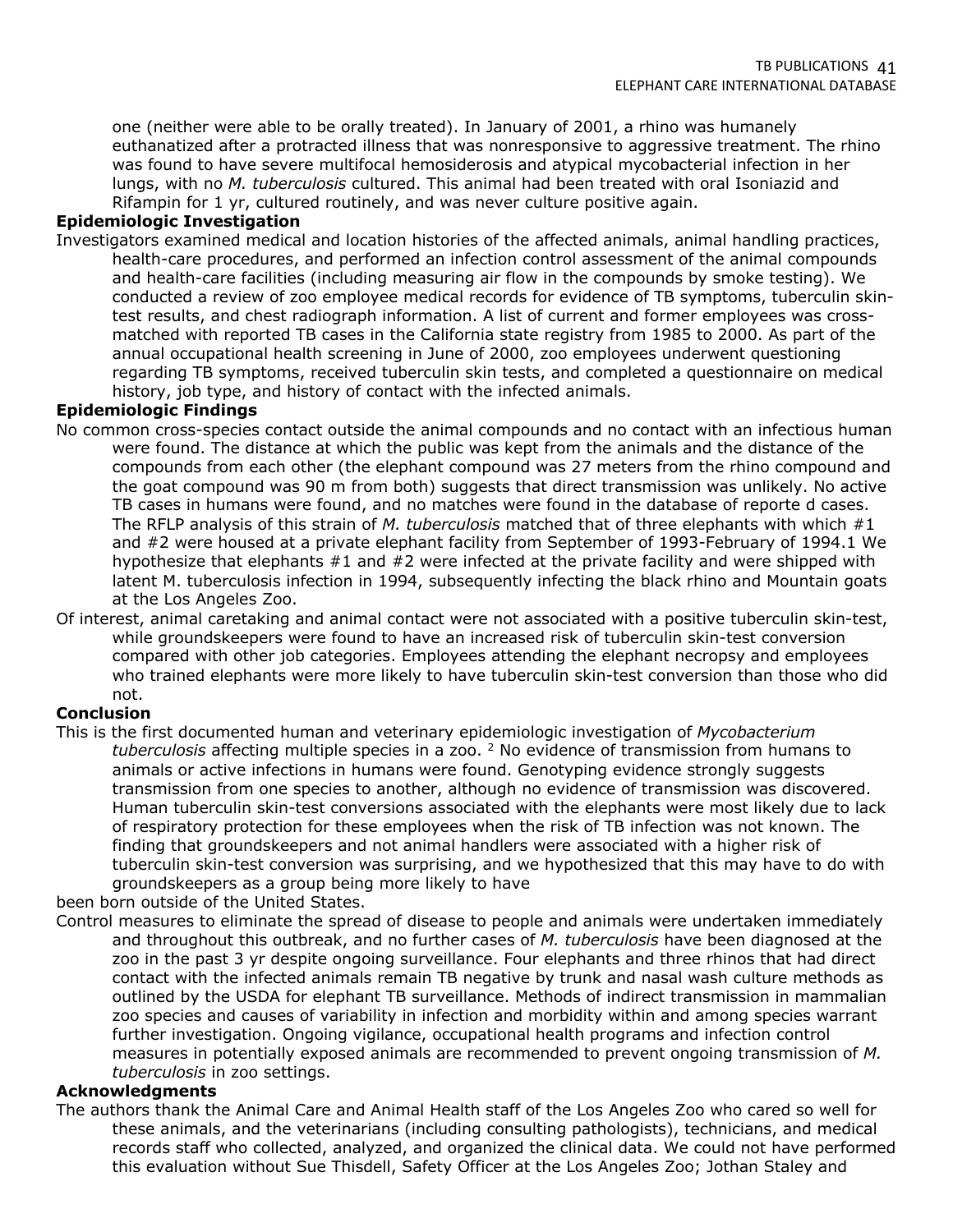Donna Workman-Malcom of the City of Los Angeles Occupational Health Services Division; Lee Borenstein, Elenor Lehnkering, Patrick Ryan, Jeanne Soukup, and Annette Nita of the Los Angeles County Department of Health Services; and Diana Whipple for her RFLP expertise.

### **LITERATURE CITED**

- 1. Mikota, S.K., L. Peddie, J. Peddie, R. Isaza, F. Dunker, G. West, W. Lindsay, R.S.Larsen, M. D. Salman, D. Chatterjee, J. Payeur, D. Whipple, C. Thoen, D. Davis, C. Sedgwick, R.J. Montali, M. Ziccardi, J. Maslow. 2001. Epidemiology and diagnosis of *Mycobacterium tuberculosis* in captive asian elephants (*Elephas maximus*). J. Zoo Wildl. Med. 32: 1-16.
- 2. Oh, P., R. Granich, J. Scott, B. Sun, M. Joseph, C. Stringfield, S. Thisdell, J. Staley, D. Workman-Malcolm, L. Borenstein, E. Lehnkering, P. Ryan, J. Soukup, A.Nitta, J. Flood. 2002. Human exposure following *Mycobacterium tuberculosis* infection of multiple animal species in a metropolitan zoo. Emerging Infectious Diseases. 8 (11): 1290-1293.orte

Kaneene, J. B. and C. Thoen (2004). "Tuberculosis." JAVMA **224**(5): 685-691.

Janssen, D. L., et al. (2004). Field technique: A method for obtaining trunk wash mycobacterial cultures in anesthetized free-ranging African elephants (*Loxodonta africana*)**.** 2004 PROCEEDINGS AAZV, AAWV, WDA JOINT CONFERENCE.

The *Guidelines for the Control of Tuberculosis in Elephants* 2003 (*Guidelines*) of the National tuberculosis Working Group for Zoo and Wildlife Species were written to protect the health and safety of captive elephants together with their handlers and the viewing public.1 The *Guidelines*  specifically address the display and transport of captive elephants but do not address the unique situation of free-living elephants being imported and subsequently displayed to the public.

- Although the *Guidelines* describe a technique for collecting and handling a trunk wash in a trained, standing, non-anesthetized elephant, it does not describe a similar technique for anesthetized elephants in lateral recumbency. In an attempt to detect active mycobacterial infection in a group of 3 male and 8 female free-ranging African elephants scheduled for import into the United States, a technique was developed for collecting trunk washes in recumbent, anesthetized elephants for mycobacterial culture.
- A South African game-capture crew, experienced in translocating elephants, anesthetized elephants in groups via remote drug delivery and from a helicopter. The ground crew accomplished multiple simultaneous procedures including anesthesia maintenance and monitoring, physical and reproductive examinations, collection of general diagnostic and investigative samples, and trunk washes for mycobacterial cultures. This was accomplished while the capture crew was preparing animals for loading into specially designed trailers for transport to a holding boma. Little time was available for any one of procedure with multiple

animals being attended to at one time.

Once an elephant was stable in lateral recumbency, a 3-m foal stomach tube, prepackaged and sterilized, was inserted into the dependent side of the trunk tip. It was then gently fed up the trunk approximately 2.5 m. A 50-ml sample suction trap was attached to the end of the foal tube.The suction trap was then attached to a battery powered, portable aspirator pump designed for emergency medical care. The aspiration pump was activated to collect secretions from the most proximal portion of the trunk. If little or no secretions were collected by this means, the system was disconnected between the sample trap and the foal tube. Then, 100 ml of sterile saline was placed into raised end of the foal tube allowing it to drain toward the tip through gravity. The suction trap and aspiration pump were reattached to collect a sample in the sample trap. Then, the sample trap was replaced with a new trap, and the foal tube was inserted into the oral pharynx for collection of a separate oropharyngeal sample. This same procedure was repeated with each elephant.

### **ACKNOWLEDGMENTS**

So African veterinarians, Mike Bester, Larry Killmar, Janet Payeur, ARC/OVI, Thomas Hildebrant, Eric Zeehandelar, Kevin Reily, Denise SoFranko.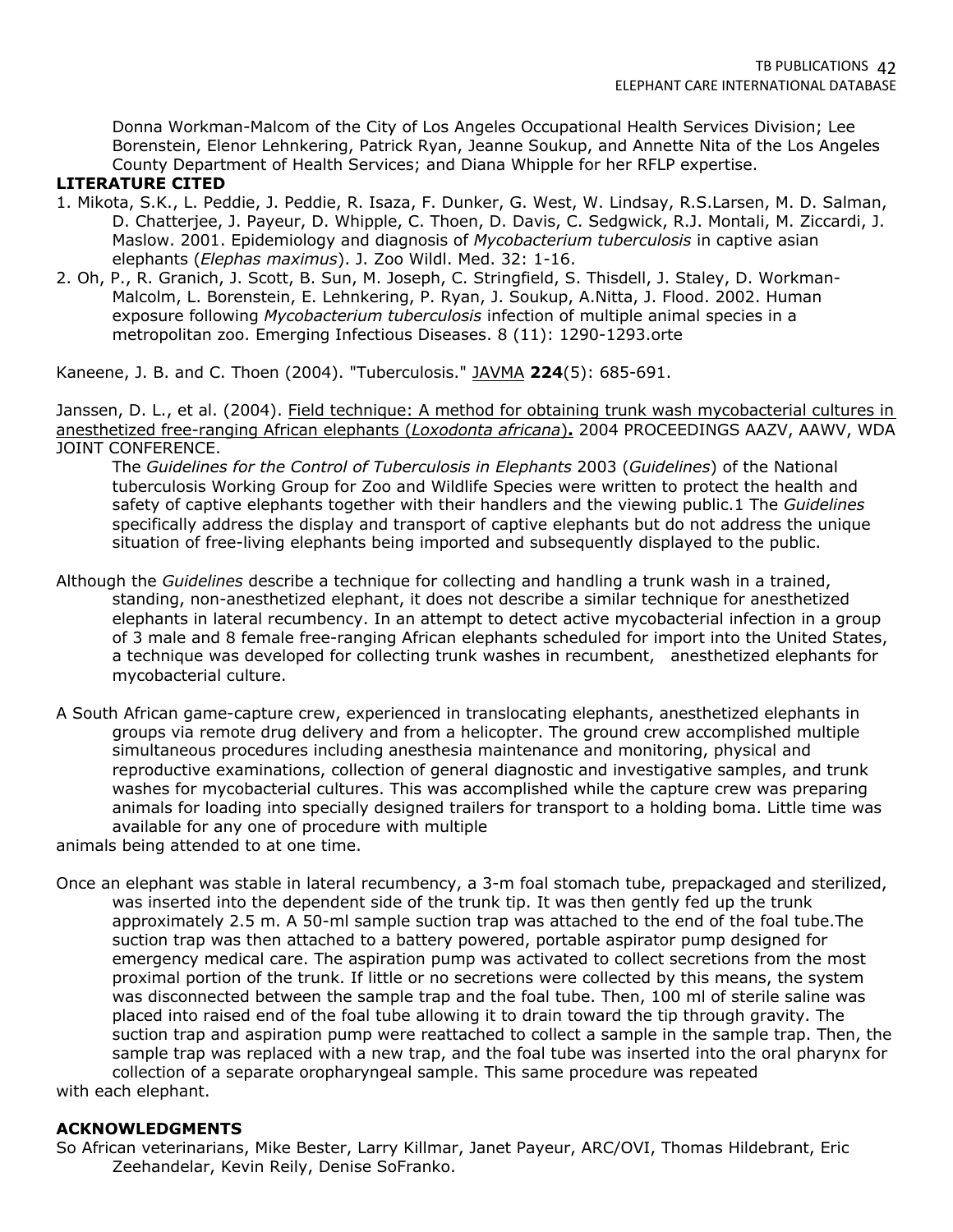## **LITERATURE CITED**

1. National tuberculosis Working Group for Zoo and Wildlife Species. 2003. Guidelines for the Control of Tuberculosis in Elephants 2003. USDA-APHIS: http://www.aphis.usda.gov/ac/TBGuidelines2003.pdf

Hirsch, D. C. and E. L. Biberstein (2004). Mycobacterium. Veterinary Microbiology. D. C. Hirsch, N. J. MacLachlan and R. L. Walker. Ames, Iowa, Blackwell**:** 223-234.

Ziccardi, M., et al. (2003). Further optimization and validation of the antigen 85 immunoassay for diagnosing mycobacteriosis in wildlife. Proc Amer Assoc Zoo Vet.

Mycobacteriosis caused by *Mycobacterium bovis*, *M. tuberculosis* and *M. avium* has been a welldocumented health problem for zoological collections as long ago as the late 19th century. Prevalence estimation in these captive wildlife populations, however, has been hampered by diagnostic test methods that are oftentimes difficult or impossible to conduct and/or interpret (due to the requirement for multiple immobilizations for measurement of response), the occurrence of non-specific results with methods such as the intradermal skin test, and/or the near-total lack of validation, optimization and standardization of any of the available test methods in the species of interest. Additionally, because intradermal skin testing is the primary screening method for many of these species, the ability to compare exposure in captive wildlife with exposure in free-ranging populations has been limited due to the difficulty with follow-up in free-ranging populations. Lastly, unlike testing methods that use serological techniques, skin testing precludes retrospective studies of banked samples to determine onset of reactivity.

Recently, human tuberculosis researchers working with tuberculosis in humans have developed an immunoassay that detects a serum protein complex (the antigen 85, or Ag85, complex) produced by mycobacteria in the early stages of mycobacterial infections<sup>1</sup>. Previous work has shown that this method is a promising diagnostic tool in the evaluation of tuberculosis exposure in some primate (including orangutan (*Pongo pygmaeus*), a species known for non-specific tuberculin responses)<sup>2</sup> and captive hoofstock species<sup>3</sup>. In order to determine the feasibility and applicability of a widespread use of this method for captive and free-ranging wildlife species, we have undertaken a number of pilot studies on different populations of interest, with the goals of optimizing and validating the immunoassay through analysis of serum from known infected and non-infected individuals and through comparisons with other diagnostic methods. Thus far, we have begun evaluating the applicability of the antigen 85 immunoassay in various avian, primate, rhinoceros and hoofstock species for detecting tuberculosis and/or paratuberculosis (Johne's disease) infections. Preliminary results, a summary of which will be presented, indicate that this method may be a valuable adjunct to other testing methods (including gamma interferon and multiple-antigen ELISA) to allow a better evaluation of true mycobacterial status in these species.

## LITERATURE CITED

- 1.Bentley-Hibbert, S. I., X. Quan, T. G. Newman, K. Huygen and H. P. Godfrey. 1999. Pathophysiology of Antigen 85 in patients with active tuberculosis. Infect Immun. 67(2):581-8.
- 2.Kilbourn, A. M., H. P. Godfrey, R. A. Cook, P. P. Calle, E. J. Bosi, S. I. Bentley-Hibbert, K. Huygen, M. Andau, M. Ziccardi and W. B. Karesh. 2001. Serum Antigen 85 levels in adjunct testing for active mycobacterial infections in orangutans. J. Wildl. Dis. 37(1): 65-71.
- 3.Mangold, B. J., R. A. Cook, M. R. Cranfield, K. Huygen, and H. P. Godfrey. 1999. Detection of elevated levels of circulating antigen 85 by dot immunobinding assay in captive wild animals with tuberculosis. J. Zoo Wildl. Med. 30(4): 477-483.

Rahman, T. (2003). Infectious and non-infectious disease of elephants. Healthcare, Breeding and Management of Asian Elephants. D. Das. New Delhi, Project Elephant. Govt. of India**:** 108-118.

Potters, D., et al. (2003). "Recovery of *Mycobacterium elephantis* from sputum of a patient in belgium." Journal of Clinical Microbiology **41**(3): 1344-1344.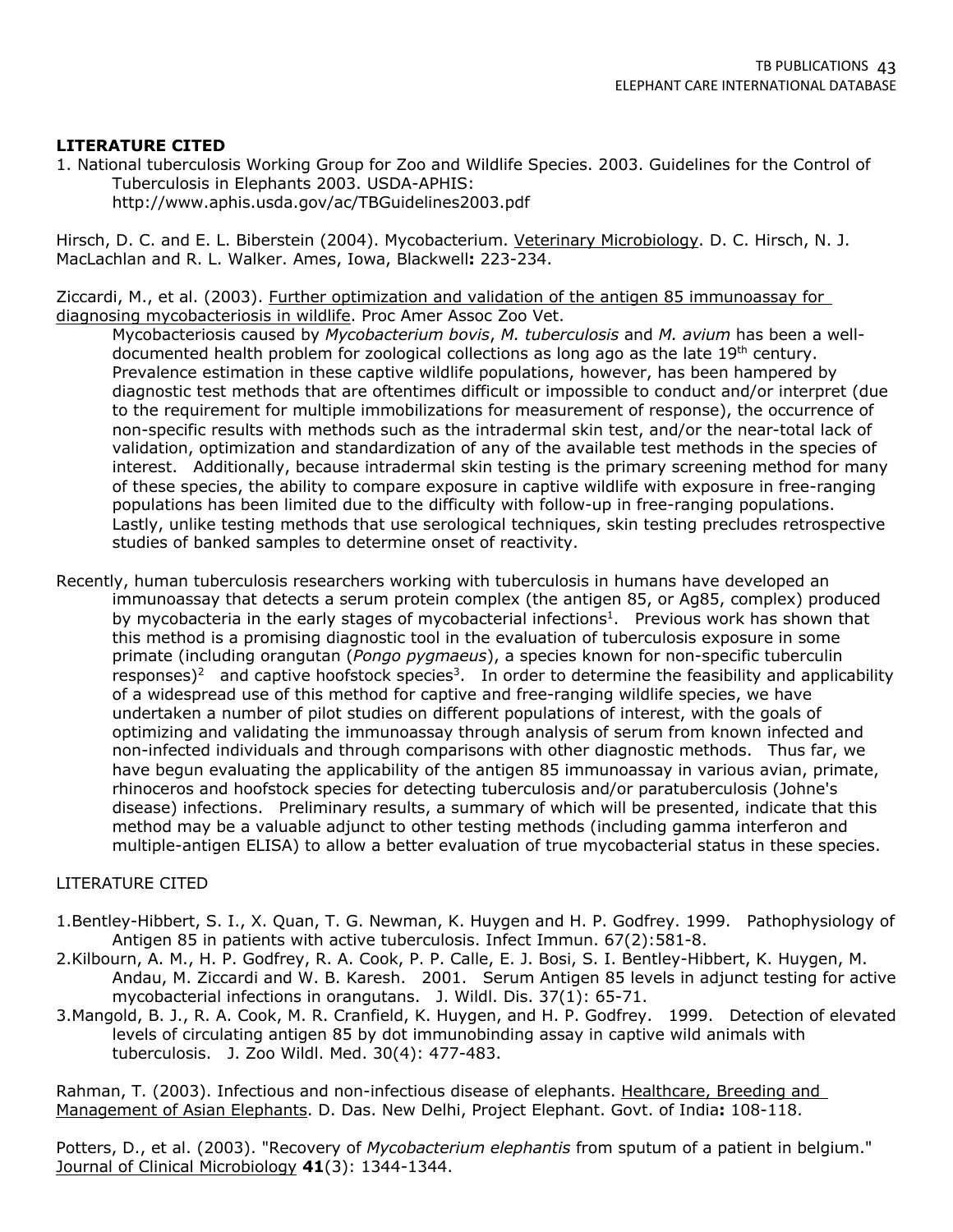*Mycobacterium elephantis* was isolated from a human respiratory specimen in April 1999, demonstrating its presence in Europe. The biochemical reaction results, antimicrobial susceptibility pattern, and sequence data for this strain are all in agreement with those of *M*. *elephantis* strains isolated previously from other continents.

Pavlik, I., et al. (2003). "Mycobacterium tuberculosis in animal and human populations in six Central European countries during 1990-1999." Veterinarni Medicina **48**(4): 83-89.

Results of Mycobacterium tuberculosis detection in animals from six Central European countries (Croatia, the Czech Republic, Hungary, Poland, Slovakia and Slovenia) spreading over 610402 km2 with a population of 11.8 million heads of cattle were analysed. In the monitoring period between 1990 and 1999, M. tuberculosis from animals was isolated only in two countries (Poland and Slovak Republic) from 16 animals with tuberculous lesions. These comprise 9 cattle (Bos taurus), 4 domestic pigs (Sus scrofa f. domestica) and three wild animals, an African elephant (Loxodonta africana), agouti (Dasyprocta aguti) and terrestrial tapir (Tapirus terrestris) from a zoological garden Gdansk in Poland. A steady decrease in the incidence of tuberculosis in humans was recorded during the monitoring period in all countries. The human population of the study countries was 68.03 million. In the period monitored, infection caused by M. tuberculosis was identified in a total of 241040 patients with a decreasing incidence of tuberculosis found in all countries. The lowest relative bacteriologically confirmed disease was found in the Czech Republic, Slovak Republic and Slovenia. Given the low number of infected domestic and wild animals, the epidemiological and epizootiological situation may be considered auspicious.

Michel, A. L., et al. (2003). "*Mycobacterium tuberculosis* infections in eight species at the National Zoological Gardens of South Africa, 1991-2001." Journal of Zoo and Wildlife Medicine **34**(4): 364-370. Between 1991 and 2001 a total of 12 cases of *Mycobacterium tuberculosis* infection in eight different species were recorded in the National Zoological Gardens of South Africa in Pretoria (Tshwane). The genetic relatedness between seven of the *M. tuberculosis* isolates was determined by IS6110 restriction fragment length polymorphism analysis. For the majority of the isolates that were analyzed, a high degree of polymorphism suggested different sources of infection. Evidence of *M. tuberculosis* transmission between animals is reported in two chimpanzees (*Pan troglodytes)* housed together, from which samples were collected for analysis 29 mo apart.

Chakraborty, A. (2003). "Diseases of elephants (*Elephas maximus*) in India-A Review." Indian Wildlife Year Book **2**: 74-82.

(2003) Guidelines for the control of tuberculosis in elephants.

Turenne, C., et al. (2002). "Phenotypic and molecular characterization of clinical isolates of *Mycobacterium elephantis* from human specimens." J Clin Microbiol **40**(4): 1230-1236.

Eleven strains of a rapidly growing mycobacterium were isolated from patient specimens originating from various regions of the province of Ontario, Canada, over a 2-year period. Unique high-performance liquid chromatography (HPLC) and PCR-restriction enzyme pattern analysis (PRA) profiles initially suggested a new Mycobacterium species, while sequencing of the 16S rRNA gene revealed a sequence match with Mycobacterium sp. strain MCRO 17 (GenBank accession no. X93028), an isolate determined to be unique which is to date uncharacterized, and also a close similarity to M. elephantis (GenBank accession no. AJ010747), with six base pair variations. A complete biochemical profile of these isolates revealed

a species of mycobacteria with phenotypic characteristics similar to those of M. flavescens. HPLC, PRA, and 16S rRNA sequencing of strain M. elephantis DSM 44368(T) and result comparisons with the clinical isolates revealed that these strains were in fact M. elephantis, a newly described species isolated from an elephant. All strains were isolated from human samples, 10 from sputum and 1from an axillary lymph node.

Peloquin, C. (2002). "Therapeutic drug monitoring in the treatment of tuberculosis." Drugs **62**(15): 2169- 2183.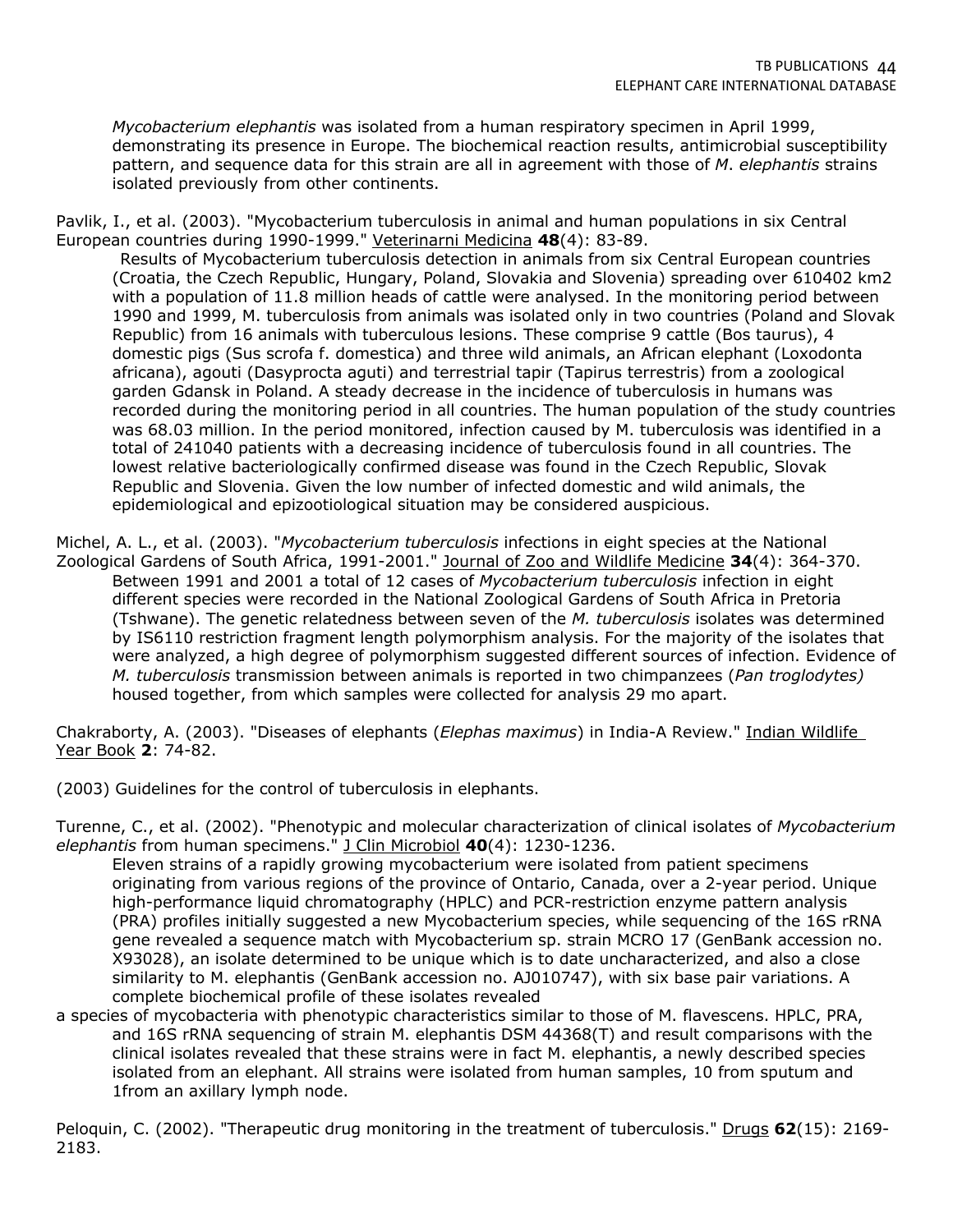Payeur, J. B., et al. (2002). "Mycobacterial isolations in captive elephants in the United States." Ann N Y Acad Sci **969**: 256-258.

Interest in tuberculosis in elephants has been increasing over the past several years in the United States. Several techniques have been used to diagnose mammalian tuberculosis. Currently, the test considered most reliable for diagnosis of TB in elephants is based on the culture of respiratory secretions obtained by trunk washes.

Oh, P., et al. (2002). "Human exposure following Mycobacterium tuberculosis infection of multiple animal species in a Metropolitan Zoo." Emerg Infect Dis **8**(11): 1290-1293.

From 1997 to 2000, Mycobacterium tuberculosis was diagnosed in two Asian elephants (Elephas maximus), three Rocky Mountain goats (Oreamnos americanus), and one black rhinoceros (Diceros bicornis) in the Los Angeles Zoo. DNA fingerprint patterns suggested recent transmission. An investigation found no active cases of tuberculosis in humans; however, tuberculin skin-test conversions in humans were associated with training elephants and attending an elephant necropsy.

Mikota, S. K. and J. Maslow (2002). Epidemiology and Treatment of Tuberculosis in Elephants: 2002. American Association of Zoo Veterinarians Annual Conference.

Gavier-Widen, D., et al. (2002). *Mycobacterium tuberculosis* infection in Asian elephants (*Elephas maximus*) in Sweden. European Association of Zoo and Wildlife Veterinarians 4th Scientific Meeting.

Chandrasekharan, K. (2002). "Specific diseases of Asian elephants." Journal of Indian Veterinary Association Kerala **7**(3): 31-34.

The earliest writing describing the diseases of elephants in ancient literature said to be the works on "Gajasastra" (Elephantology) written in Sanskrit by authors like Gautama, Narada, Mrigacharma, Rajaputra and Vyasa. "Hasthyayurveda" a legendary book in Sanskrit written by a safe Palakapya deals with some diseases, treatment, desirable and undesirable points of selection, management practices and some mythological aspects on the origin of elephants. The earliest book in English dealing with diseases of elephants seems to be that of W. Gilchrist "A practical treatise on the treatment of diseases of elephants" published in 1848. Later Slym (1873), Sanderson (1878), Steel (1885), Evans (1910), Herpburn (1913), Milroy (1922), Ptaff (1940), Ferrier (1947), Utoke Gale (1974), Chandrasekharan (1979) and Panicker (1985) have documented their findings on the incidence, etiology and control of diseases of Asian elephants.

Auclair, B., et al. (2002). "Population pharmacokinetics of antituberculous drugs and treatment of *Mycobacterium bovis* infection in Bongo Antelope (*Tragelaphus eurycrus isaaci* )." Journal of Zoo and Wildlife Medicine **33**(3): 193-203.

Alexander, K. A., et al. (2002). "*Mycobacterium tuberculosis*: An Emerging Disease of Free-Ranging Wildlife." Emerging Infectious Diseases **8**(6): 598-601.

Expansion of ecotourism-based industries, changes in land-use practices, and escalating competition for resources have increased contact between free-ranging wildlife and humans. Although human presence in wildlife areas may provide an important economic benefit through ecotourism, exposure to human pathogens

may represent a health risk for wildlife. This report is the first to document introduction of a primary human pathogen into free-ranging wildlife. We describe outbreaks of *Mycobacterium tuberculosis*, a human pathogen, in free-ranging banded mongooses *(Mungos mungo)* in Botswana and suricates *(Suricata suricatta)* in South Africa. Wildlife managers and scientists must address the potential threat that humans pose to the health of free-ranging wildlife.

Ratanakorn, P. (2001). Elephant Health Problems and Management in Cambodia, Lao and Thailand. A Research Update on Elephants and Rhinos; Proceedings of the International Elephant and Rhino Research Symposium, Vienna, June 7-11, 2001, Schuling Verlag.

Montali, R. J., et al. (2001). "Mycobacterium tuberculosis in zoo and wildlife species." OIE Revue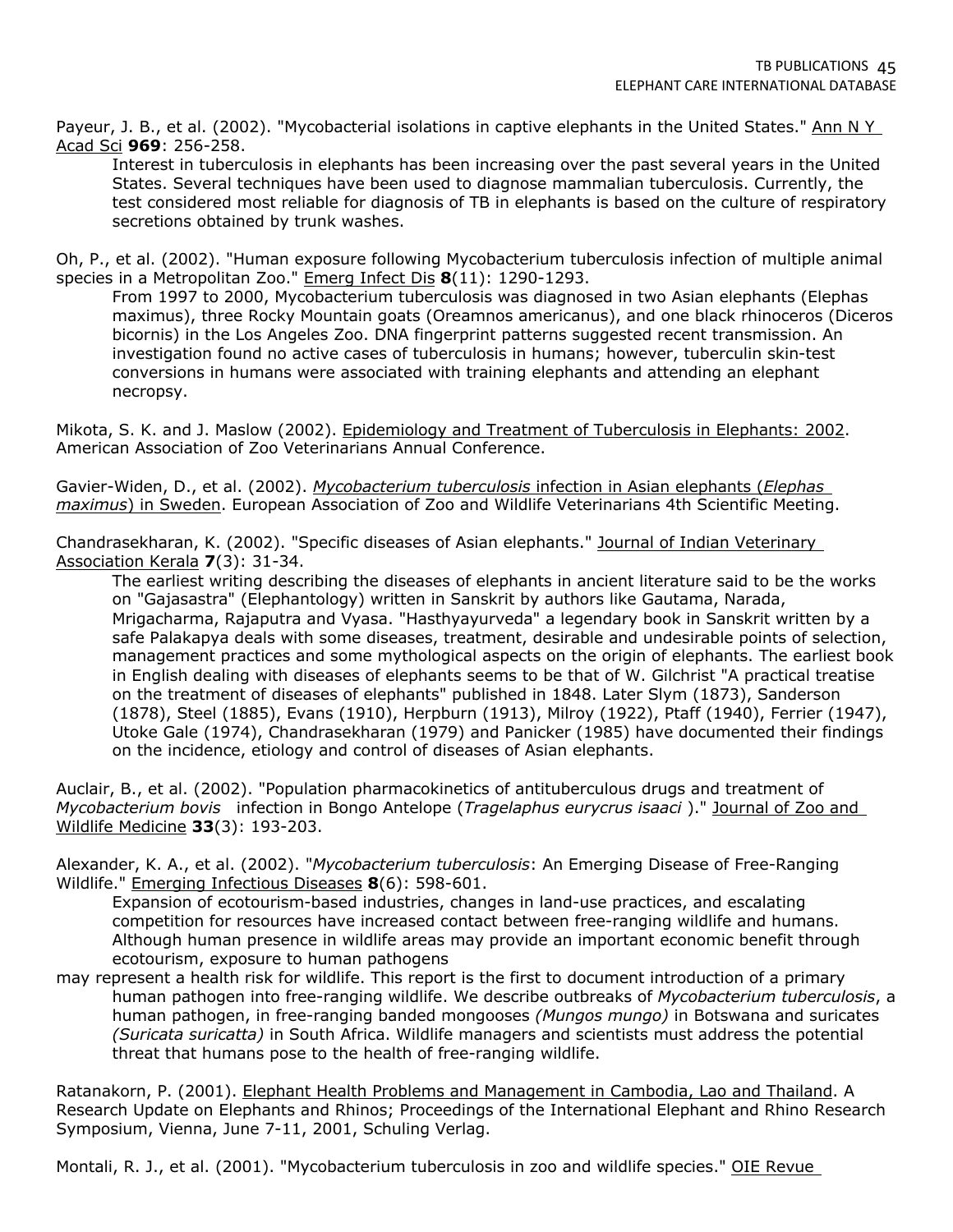Scientifique et Technique **20**(1): 291-303.

Tuberculosis caused by Mycobacterium tuberculosis and M. tuberculosis-like organisms has been identified in a wide range of species, including non-human primates, elephants and other exotic ungulates, carnivores, marine mammals and psittacine birds. Disease associated with M. tuberculosis has occurred mostly within captive settings and does not appear to occur naturally in free-living mammals. Mycobacterium tuberculosis probably originated as an infection of humans, but from the zoonotic standpoint, non-human primates, Asian elephants and psittacine birds have the potential to transmit this disease to humans. However, the overall prevalence of disease in these susceptible species is low and documented transmissions of M. tuberculosis between animals and humans are uncommon. Mycobacterium tuberculosis causes progressive pulmonary disease in mammals and a muco-cutaneous disease in parrots. In all cases, the disease can disseminate and be shed into the environment. Diagnosis in living animals is based on intradermal tuberculin testing in non-human primates, culturing trunk secretions in elephants, and biopsy and culture of external lesions in parrots. Ancillary testing with deoxyribonucleic acid probes and nucleic acid amplification, and enzyme-linked immunosorbent assays have been adapted to some of these species with promising results. Additionally, new guidelines for controlling tuberculosis in elephants in the United States of America, and programmes for tuberculosis prevention in animal handlers have been established.

Mikota, S. K., et al. (2001). "Epidemiology and diagnosis of Mycobacterium tuberculosis in captive Asian elephants (Elephas maximus)." Journal of Zoo and Wildlife Medicine **32**(1): 1-16.

The deaths of two Asian elephants (Elephas maximus) in August 1996 led the United States Department of Agriculture to require the testing and treatment of elephants for tuberculosis. From August 1996 to September 1999. Mycobacterium tuberculosis infection was confirmed by culture in 12 of 118 elephants in six herds. Eight diagnoses were made antemortem on the basis of isolation of M. tuberculosis by culture of trunk wash samples; the remainder (including the initial two) were diagnosed postmortem. We present the case histories, epidemiologic characteristics, diagnostic test results, and therapeutic plans from these six herds. The intradermal tuberculin test, enzyme-linked immunosorbent assay serology, the blood tuberculosis test, and nucleic acid amplification and culture are compared as methods to diagnose M. tuberculosis infection in elephants.

Isaza, R. (2001). The elephant trunk wash - An update. ProcElephant Mangers Association Annual Conference.

Hecht, J. (2001). Telltale bones. New Scientist**:** 14.

Harr, K., et al. (2001). Clinicopathological findings in *Mycobacterium tuberculosis* culture-positive elephants (*Elephas maximus*) in comparison to clinically normal elephants. Proceedings American Association of Zoo Veterinarians, American Association of Wildlife Veterinarians, Association of Reptilian and Amphibian Veterinarians and the National Association of Zoo and Wildlife Veterinarians Joint Conference 2001, American Association of Zoo Veterinarians.

Davis, M. (2001). "Mycobacterium tuberculosis risk for elephant handlers and veterinarians." Appl Occup Environ Hyg **16**(3): 350-353.

Clifton-Hadley, R. S., et al. (2001). Mycobacterial diseases. Infectious Diseases of Wild Mammals. E. S. Williams. Ames, Iowa, Iowa State University Press,**:** 340-361.

Ziccardi, M., et al. (2000). Tuberculosis in zoo ungulates: Survey results and surveillance plan. Proc. AAZV and IAAAM Joint Conf.

Shojaei, H., et al. (2000). "Mycobacterium elephantis sp. nov., a rapidly growing non-chromogenic Mycobacterium isolated from an elephant." International Journal of Systematic and Evolutionary Microbiology **50**(5): 1817-1820.

A strain isolated from a lung abscess in an elephant that died from chronic respiratory disease was found to have properties consistent with its classification in the genus Mycobacterium. An almost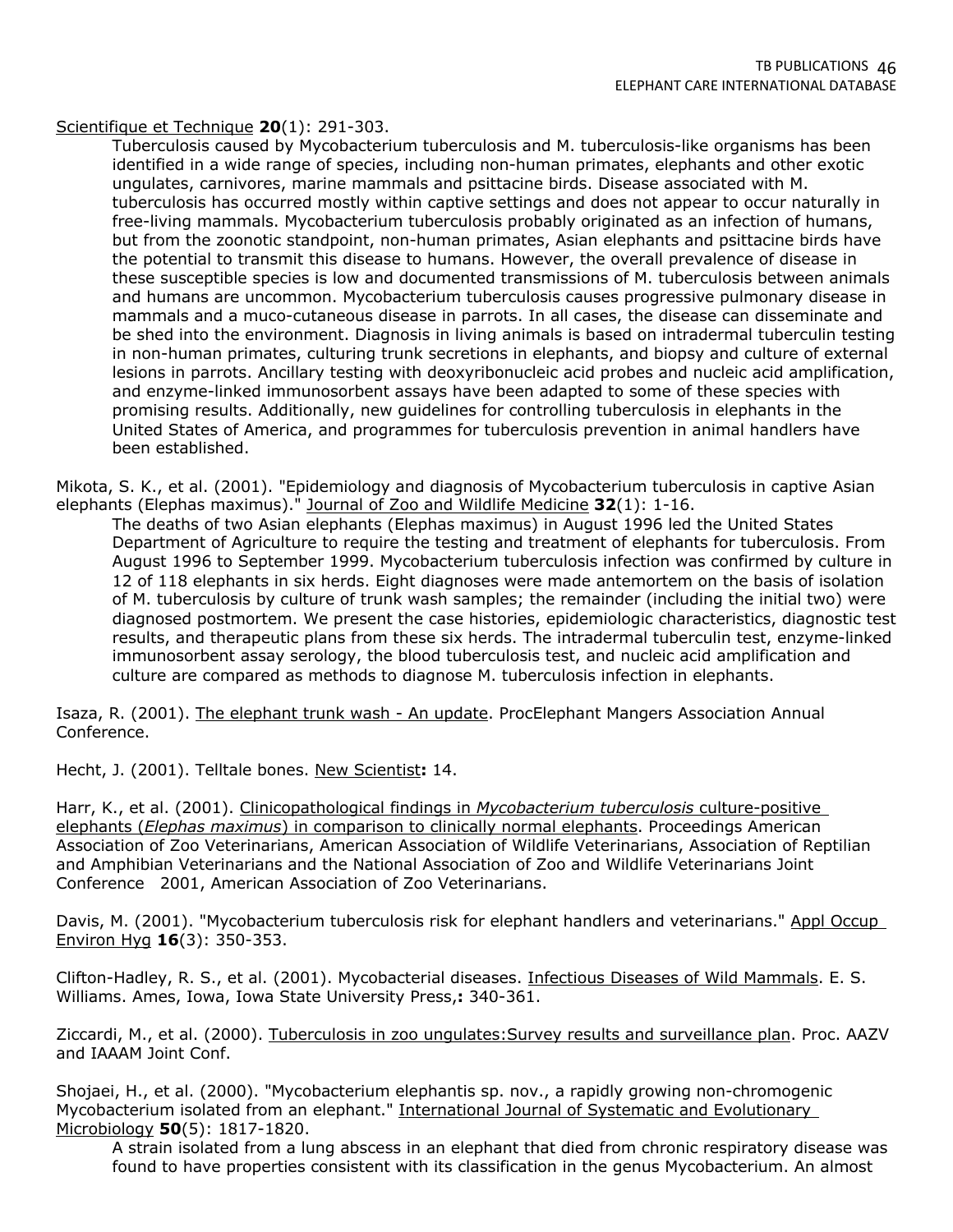complete sequence of the 16S rDNA of the strain was determined following the cloning and sequencing of the amplified gene. The sequence was aligned with those available on mycobacteria and phylogenetic trees inferred by using three tree-making algorithms. The organism, which formed a distinct phyletic line within the evolutionary radiation occupied by rapidly growing mycobacteria, was readily distinguished from members of validly described species of rapidly growing mycobacteria on the basis of its mycolic acid pattern and by a number of other phenotypic features, notably its ability to grow at higher temperatures. The type strain is Mycobacterium elephantis DSM 44368T. The EMBL accession number for the 16S rDNA sequence of strain 484T is AJ010747.

Mikota, S. K., et al. (2000). "Tuberculosis in Elephants in North America." Zoo Biol **19**: 393-403. Within the past 4 years, TB has emerged as a disease of concern in elephants. The population of elephants in North America is declining (Weise,1997), and transmissible diseases such as TB may exacerbate this trend. Guidelines for all elephants for TB, were instituted in 1997 (USDA, 1997, 2000). Between August 1996 and May 2000, *Mycobacterium tuberculosis* was isolated form 18 of 539 elephants in North America, indicating an estimated prevalence of 3.3%. Isolation of the TB organism by culture is the currently recommended test to establish a diagnosis of TB; however, culture requires 8 weeks. Further research is essential to validate other diagnostic tests and treatment protocols.

Lyashchenko, K., et al. (2000). "A multi-antigen print immunoassay for the development of serological diagnosis of infectious disease." Journal of Immunological Methods **242**: 91-100.

Larsen, R. S., et al. (2000). Validation and use of a multiple-antigen ELISA for detection of tuberculosis infections in elephants. Proc. AAZV and IAAAM Joint Conf.

Larsen, R. S., et al. (2000). "Evaluation of a multiple-antigen enzyme-linked immunosorbent assay for detection of Mycobacterium tuberculosis infection in captive elephants." Journal of Zoo and Wildlife Medicine **31**(3): 291-302.

Mycobacterium tuberculosis has become an important agent of disease in the captive elephant population of the United States, although current detection methods appear to be inadequate for effective disease management. This investigation sought to validate a multiple-antigen enzymelinked immunosorbent assay (ELISA) for screening of M. tuberculosis infection in captive elephants and to document the elephant's serologic response over time using a cross-sectional observational study design. Serum samples were collected from 51 Asian elephants (Elephas maximus) and 26 African elephants (Loxodonta africana) from 16 zoos and circuses throughout the United States from February 1996 to March 1999. Infection status of each animal was determined by mycobacterial culture of trunk washes. Reactivity of each serum sample against six antigens was determined, and the linear combination of antigens that accurately predicted the infection status of the greatest number of animals was determined by discriminant analysis. The resulting classification functions were used to calculate the percentage of animals that were correctly classified (i.e., specificity and sensitivity). Of the 77 elephants sampled, 47 fit the criteria for inclusion in discriminant analysis. Of these, seven Asian elephants were considered infected; 25 Asian elephants and 15 African elephants were considered noninfected. The remaining elephants had been exposed to one or more infected animals. The specificity and sensitivity of the multipleantigen ELISA were both 100% (91.9-100% and 54.4-100%, respectively) with 95% confidence intervals. M. bovis culture filtrate showed the highest individual antigen specificity (95%; 83.0- 100%) and sensitivity (100%; 54.4-100%). Serum samples from 34 elephants were analyzed over time by the response to the culture filtrate antigen; four of these elephants were culture positive and had been used to calculate the discriminant function. Limitations such as sample size, compromised ability to ascertain each animal's true infection status, and absence of knowninfected African elephants suggest that much additional research needs to be conducted regarding the use of this ELISA. However, the results indicate that this multiple-antigen ELISA would be a valuable screening test for detecting M. tuberculosis infection in elephant herds.

Boomershine, C. S. and B. S. Zwilling (2000). "Stress and the pathogenesis of tuberculosis." Clinical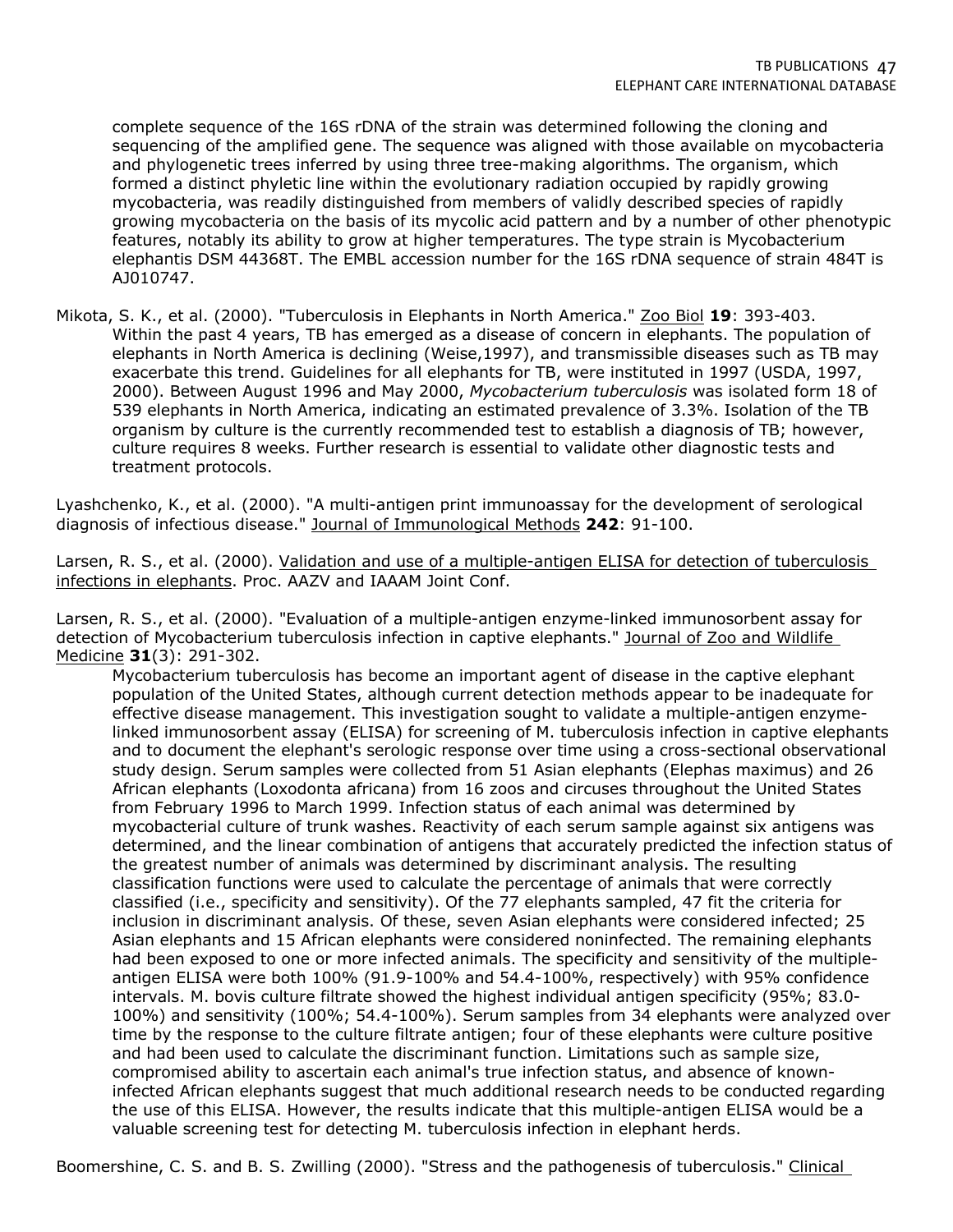Microbiology Newsletter **22**(23): 177-182.

Mikota, S. K. (1999). "Diseases of the Elephant: A Review." Verh. ber. Erkrg. Zootiere **39**: 1-15.

Mangold, B. J., et al. (1999). "Detection of elevated levels of circulating antigen 85 by dot immunobinding assay in captive wild animals with tuberculosis." Journal of Zoo and Wildlife Medicine **30**(4): 477-483. Antemortem diagnosis of tuberculosis in captive wild animals is often difficult. In addition to the variability of host cellular immune response, which does not always indicate current active infection, reactivity to saprophytic or other mycobacteria is common and may interfere with the interpretation of the intradermal tuberculin skin test. Furthermore, the immobilization required for administrating the test and evaluating skin reactions in these animals may result in unacceptable levels of morbidity and mortality, of particular concern in individuals of rare or endangered species. Proteins of the antigen 85 (Ag85) complex are major secretory products of actively metabolizing mycobacteria in vitro. Production of these proteins by mycobacteria during growth in vivo could result in increases in circulating levels of Ag85 in hosts with active tuberculosis. A dot blot immunoassay has been used to detect and quantify circulating Ag85 in captive wild animals with tuberculosis. Elevated levels of Ag85 were observed in animals with active tuberculosis as compared with uninfected animals. Study populations included a herd of nyala (*Tragelaphus angasi)* (n=9) with no history of exposure to *Mycobacterium bovis*. Serum Ag85 levels ranged from <5 to 15 uU/ml (median, 5 uU/ml). The other group included 11 animals from a mixed collection with a documented history of an *M. bovis* outbreak. Animals with pulmonary granulomatous lesions (n=3) had serum Ag85 levels ranging from 320 to 1,280 uU/ml (median, 320 uU/ml). Animals with only chronic mediastinal or mesenteric lymphadenitis (n=4) had serum Ag85 levels ranging from <5 to 80 uU/ml (median, <5 uU/ml). This assay could provide an important adjunct to intradermal skin testing for antemortem diagnosis of tuberculosis in nondomestic species.

Isaza, R. and C. J. Ketz (1999). "A Trunk Wash Technique for the Diagnosis of Tuberculosis in Elephants." Verh. ber. Erkrg. Zootiere **39**: 121-124.

Biberstein, E. L. and D. C. Hirsch (1999). Mycobacterium species: The agents of animal tuberculosis. Veterinary Microbiology. Maiden, MA, Blackwell Science**:** 158-172.

Bhat, M. N., et al. (1999). "Screening of captive wild animals for tuberculosis." Indian Veterinary Journal **76**(11): 959-961.

The passive haemagglutination (PHA) test was used to test 109 captive elephants (Elephas maximus), and spotted deer (Cervus axis), blackbuck (Antilope cervicapra) and common langurs (Semnopithecus entellus?) (4 of each) for tuberculosis; 51 of the elephants and the 4 langurs were also assessed by the tuberculin test. PHA titres of 1:16 or 1:32 were found in 4 elephants, 1 deer and 2 langurs, but all were apparently healthy except 1 langur that had clinical signs indicative of tuberculosis. There were 4 positive reactors in the tuberculin tests, all elephants, but these animals did not have significant PHA titres. It is concluded that the procedures and reagents used for the diagnosis of tuberculosis in domestic animals are not reliable for testing wild animals.

Montali, R. J., et al. (1998). Factors influencing interpretation of indirect testing methods for tuberculosis in elephants. Proceedings AAZV and AAWV Joint Conference.

Serologic and other laboratory tests (such as BTB, ELISA, and gamma interferon) are often used in conjunction with the intradermal tuberculin test to detect tuberculosis (TB) in animals. The skin test is considered the "gold standard" in domestic cattle and humans, and the BTB test has been highly rated for use in cervid species. However, these indirect methods for TB diagnosis have not been proven valid in most exotic species susceptible to *Mycobacterium tuberculosis* complex (which includes *M. bovis*) infection. In addition, many of the tuberculin skin testing methods used in exotic species are not uniform in terms of tuberculin type(s) and sites used and interpretation of the end points.

Michalak, K., et al. (1998). "Mycobacterium tuberculosis infection as a zoonotic disease: transmission between humans and elephants." Emerg Infect Dis **4**(2): 283-287.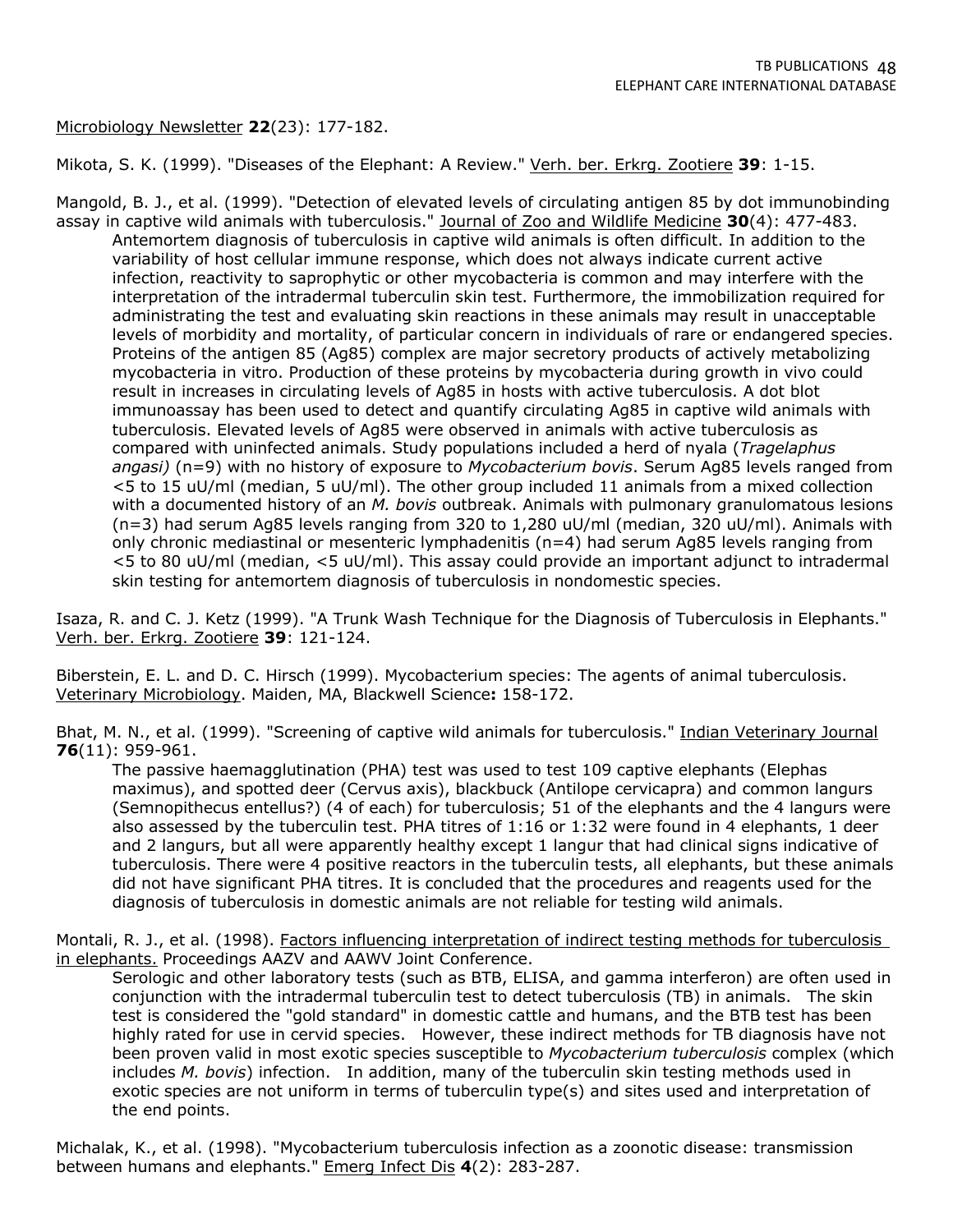Between 1994 and 1996, three elephants from an exotic animal farm in Illinois died of pulmonary disease due to Mycobacterium tuberculosis. In October 1996, a fourth living elephant was culturepositive for M. tuberculosis. Twenty-two handlers at the farm were screened for tuberculosis (TB); eleven had positive reactions to intradermal injection with purified protein derivative. One had smear-negative, culture-positive active TB. DNA fingerprint comparison by IS6110 and TBN12 typing showed that the isolates from the four elephants and the handler with active TB were the same strain. This investigation indicates transmission of M. tuberculosis between humans and elephants.

Mahato, G., et al. (1998). "Tuberculin testing in captive Indian elephants (Elephas maximus) of a national

park." Indian Journal of Comparative Microbiology, Immunology and Infectious Diseases **19**(1): 63. Full text:Tuberculosis, an important zoonotic disease, has been reported in wild African and Asian domestic elephants (Seneviratna and Seneviratna, 1966). Under this communication 25 cative Indian elephants of Kaziranga National Park, Assam, were tested for allergic reaction by injecting 0.1 ml PPD at the base of ear tip. The thickness of skin was measured after 48 and 72 h and an increase of 4 mm or more was taken as positive. Out of 25 elephants tested, 3 adults were found reactors. Base of the ear was found more appropriate site as it remained protected from rubbing against hard object due to irritation caused by the tuberculin and needle. The trunk also could not disturb this inoculation site.

Dunker, F. and M. Rudovsky (1998). Management and treatment of a *Mycobacterium tuberculosis* positive elephant at the San Francisco Zoo. Proceedings AAZV and AAWV Joint Conference.

Anonymous (1998). "TB in elephants." Communique **18**.

Whipple, D. L., et al. (1997

). Molecular epidemiology of tuberculosis in wild white-tailed deer in michigan and elephants. Proceedings One Hundred and First Annual Meeting of the United States Animal Health Association, United States Animal Health Association.

Ryan, C. P. (1997). "Tuberculosis in circus elephants." Pulse Southern California Veterinary Medical Assoc(January): 8.

Peloquin, C. (1997). "Using therapeutic drug monitoring to dose the antimycobacterial drugs." Clinics in Chest Medicine **18**: 79-97.

Mikota, S. K. and J. Maslow (1997). Theoretical and technical aspects of diagnostic techniques for mammalian tuberculosis. Proceedings, American Association Zoo Veterinarians.

Maslow, J. (1997). Tuberculosis and other mycobacteria as zoonoses. Proceedings American Association of Zoo Veterinarians.

Mycobacterial infections are common among humans. Of theses, infection with *Mycobacterium tuberculosis* (TB) is the most common and of greatest concern. Non-tuberculous species of mycobacteria may also cause infections in man, especially among immunosuppressed individuals. Human TB is typically acquired by inhalation of aerosols carrying tubercle bacilli fowwoing exposure to a person with active pulmonary infection; non-tuberculous species of mycobacteria are acquired from environmental sources. Since zoonotic transmission of TB does occur, the identification of acid fast bacilli (AFB) in clinical specimens from animals is a cause of concern, unease, and occasionally misconception for animal care handlers and zoo personnel.

Furley, C. W. (1997). "Tuberculosis in elephants." Lancet British edition **350**(9072): 224. Tests on 171 elephants in zoos and circuses in the USA revealed that 33% were positive to one or more skin tests and 11% were positive by ELISA. As there is no standard procedure for testing elephants caution should be used when interpreting the results.

Essey, M. A. and J. P. Davis (1997). Status of the National cooperative state-federal bovine tuberculosis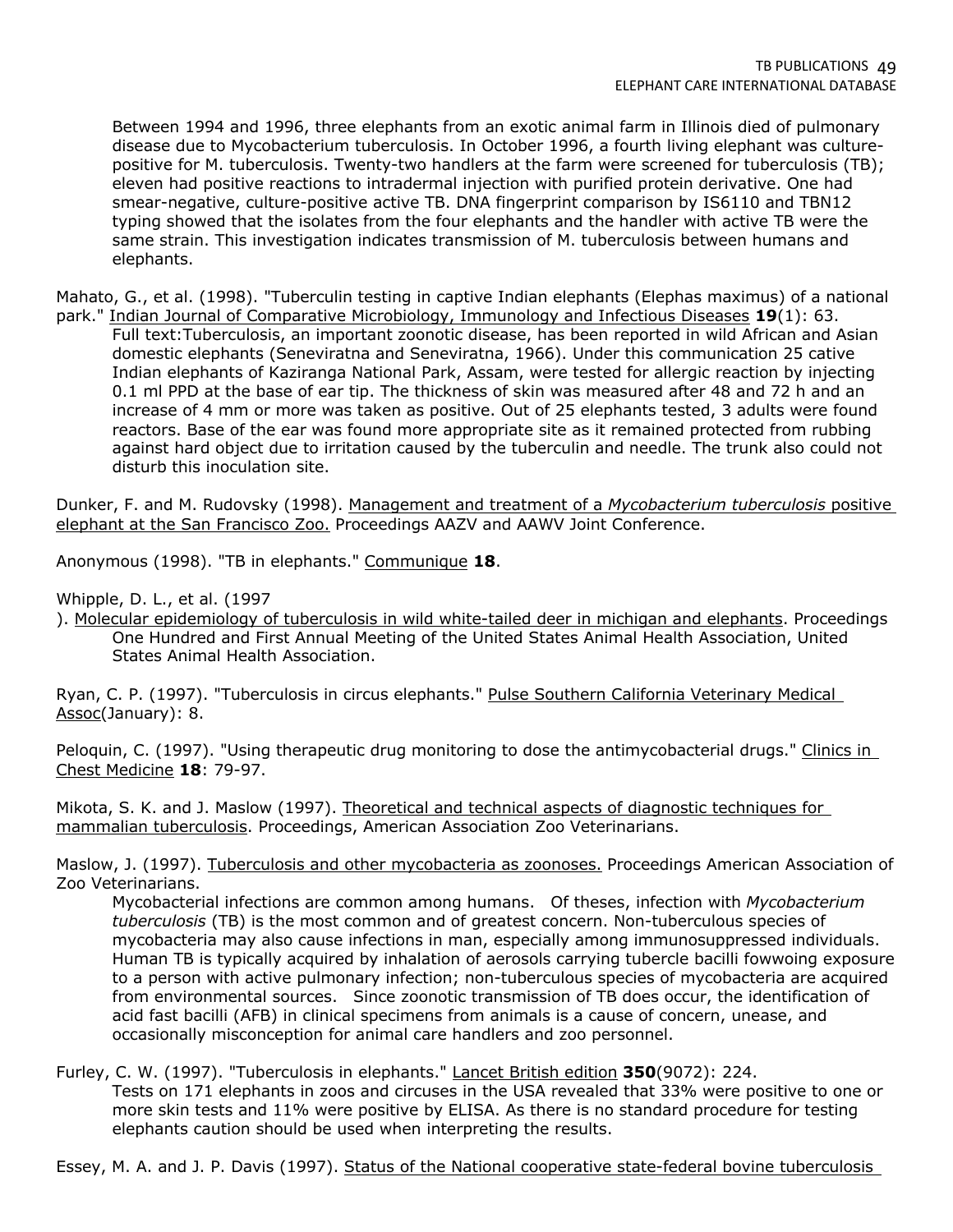eradication program fiscal year 1997. Proceedings United States Animal Health Association.

Binkley, M. (1997). Tuberculosis in captive elephants. Proceedings American Association of Zoo Veterinarians.

Sandin, R. L. (1996). "Polymerase chain reaction and other amplification techniques in mycobacteriology." Clinical Mycobacteriology **16**(3): 617-639.

Moda, G., et al. (1996). "The zoonotic importance of *Mycobacterium bovis*." Tubercle and Lung Disease **77**: 103-108.

The zoonotic importance of *Mycobacterium bovis* has been the subject of renewed interest in the wake of the increasing incidence of tuberculosis in the human population. This paper considers some of the conditions under which transmission of *M. bovis* from animals to humans occurs and reviews current information on the global distribution of the disease. The paper highlights the particular threat posed by this zoonotic disease in developing countries and lists the veterinary and human public health measures that need to be adopted if the disease is to contained. The association of tuberculosis with malnutrition and poverty has long been recognized and the need to address these basic issues as as crucial as specific measures against the disease itself.

Dalovision, J. R., et al. (1996). "Comparison of the amplified Mycobacterium tuberculosis (MTB) direct test, aplicor MTB PCR and IS6, 110-PCR for detection of MTB in respiratory specimens." Clin. Infect. Dis **23**: 1099-1106.

Chandrasekharan, K., et al. (1995). Review of the Incidence, Etiology and Control of Common Diseases of Asian Elephants with Special Reference to Kerala. A Week with Elephants; Proceedings of the International Seminar on Asian Elephants. J. C. Daniel. Bombay, India, Bombay Natural History Society; Oxford University Press**:** 439-449.

Incidence, etiology, symptoms and control of specific and non-specific diseases of captive and wild elephants have been reviewed. Asian elephants have been observed to be susceptible to various parasitic diseases such as helminthiasis, trypanosomiasis and ectoparasitic infestations, bacterial diseases such as tetanus, tuberculosis, haemorrhagic septicemia, salmonellosis and anthrax, viral diseases such as foot and mouth disease, pox and rabies and non-specific diseases like impaction of colon, foot rot and corneal opacity. A detailed study extending over two decades on captive and wild elephants in Kerala, revealed high incidence of helminthiasis (285), ectoparasitic infestation (235), impaction of colon (169) and foot rot (125). Diseases such as trypanosomiasis (21), tetanus (8), tuberculosis (5) pox (2) and anthrax (1) were also encountered. The line of treatment against the diseases mentioned, have been discussed in detail.

(1994). "Treatment of tuberculosis and tuberculosis infection in adults and children." Am J Respir Crit Care Med **149**: 1359-1374.

Chandrasekharan, K. (1992). Prevalence of infectious diseases in elephants in Kerala and their treatment. The Asian Elephant: Ecology, Biology, Diseases, Conservation and Management (Proceedings of the National Symposium on the Asian Elephant held at the Kerala Agricultural University, Trichur, India, January 1989). E. G. Silas, M. K. Nair and G. Nirmalan. Trichur, India, Kerala Agricultural University**:** 148- 155.

John, M. C., et al. (1991). "Tuberculin testing in Indian elephants." Indian Journal of Veterinary Medicine **11**(1-2): 48-49.

Fowler, M. E. (1991). Tuberculosis in zoo ungulates. Bovine tuberculosis in cervidae: Proceedings of a symposium, United States Department of Agriculture Miscellaneous Publication No. 1506.

Sabin, J. E. (1990). "Joseph Hersey Pratt's cost-effective class method and its contemporary application." Psychiatry **53**: 169-184.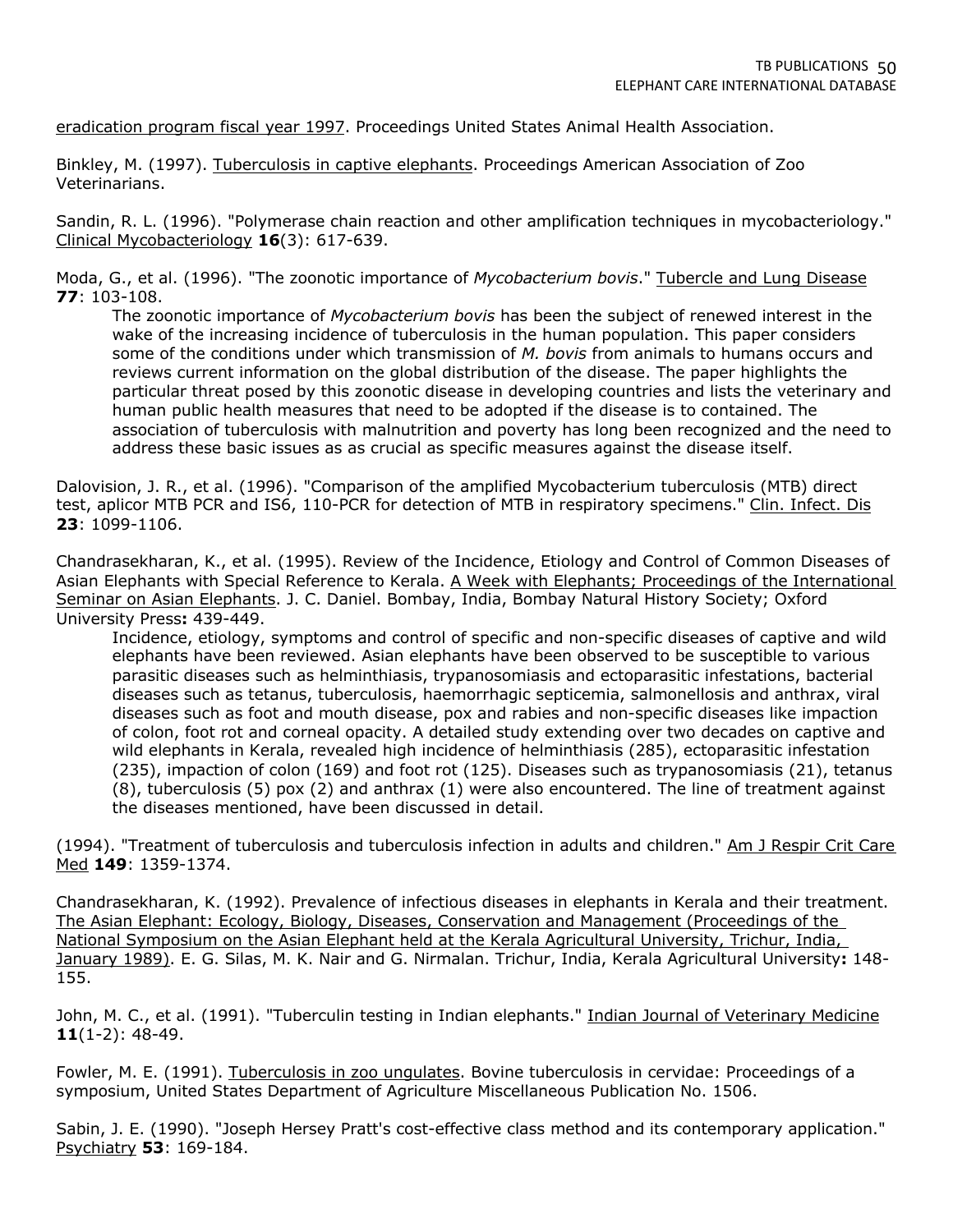Haagsma, J. and A. Eger (1990). ELISA for diagnosis of tuberculosis and chemotherapy in zoo and wildlife animals.

The aim of this study was to improve the diagnosis of bovine tuberculosis in zoo and wildlife animals, in particular by using an Enzyme-Linked Immunosorbent Assay (ELISA). In addition, suspected cases of tuberculosis (TB) with a positive skin test and /or ELISA were treated with antituberculosis drugs. The diagnosis of TB in animals is based primarily on the intradermal tuberculin test, corresponding with cellular immune response. Although this test has practical disadvantages in zoo animals, the application is still of high value. For this purpose tuberculins with a well controlled high potency and specificity should be used. In order to diagnose hypergic or anergic animals it is recommended to use PPD tuberculin with double strength (2 mg tuberculoprotein per ml) or to double the dose (0.2 ml instead of 0.1 ml), so that about 10,000 I.U. are applied. A strict interpretation scheme can increase the efficacy of the test, in particular in the comparative test. In order to improve the diagnosis, we have studied for some years the use of the ELISA which corresponds with humoral immunity.

Wiegeshaus, E., et al. (1989). "Immunity to tuberculosis from the perspective of pathogenesis." Infect Immun **57**: 3671-3676.

Thoen, C. O. (1988). "Tuberculosis." J. Am. Vet. Med. Assoc **193**(9): 1045-1048.

Arora, B. M. (1986). Tuberculosis in wildlife in India. Summer Institute on Health, Production and Management in Wildlife, Indian Veterinary Institute.

Snider, D. E., Jr., et al. (1984). "The usefulness of phage typing *Mycobacterium tuberculosis* isolates." Am. Rev. Respir. Dis **130**: 1095-1099.

Mycobacteriophage typing of Mycobacterium tuberculosis isolates was used as an epidemiologic aid in investigating the transmission of tuberculosis in community, industrial, and institutional outbreaks. The technique was also useful in other situations, e.g., documenting congenital transmission of infection and distinguishing exogenous reinfection from endogenous reactivation. Additional studies are indicated to further explore the value of phage typing for tracking the transmission of tuberculosis in the community

Wallach, J. D. and W. J. Boever (1983). Tuberculosis. Diseases of Exotic Animals.**:** 791-792.

Saunders, G. (1983). "Pulmonary *Mycobacterium tuberculosis* infection in a circus elephant." J. Am. Vet. Med. Assoc **183**(11): 1311-1312.

Devine, J. E., et al. (1983). "Isoniazid therapy in an Asiatic elephant (*Elephas maximus*)." Journal of Zoo and Wildlife Medicine **14**: 130-133.

Woodford, M. H. (1982). "Tuberculosis in wildlife in the Ruwenzori National Park, Uganda (Part II)." Trop. Anim. Hlth. Prod **14**(3): 155-160.

The results of post-mortem examinations of 90 warthog (Phacochoerus aethiopicus) conducted in the Ruwenzori National Park, Uganda during a survey of tuberculous infection in wildlife are described. Nine per cent of warthog were found to show gross lesions on autopsy and of these organisms which could by typed, Mycobacterium bovis was isolated in 2 of 6 cases and 5 atypical mycobacterial strains were isolated from the remaining 4. The distribution and character of the lesions is described and it is concluded that the route of infection in the warthog is alimentary. A mycobacterial survey of 8 other species of mammals, 7 species of birds, 5 species of fish and 1 species of amphibian is described. None of the mammals (except possibly 1 elephant), birds, fish or amphibia was harbour atypical, probably saprophytic, mycobacterial types. The origin of tuberculosis in buffalo and warthog in the Ruwenzori National Park is discussed and is concluded to have been previous contact with domestic cattle.

Jones, W. D., Jr. and R. C. Good (1982). "Hazel elephant redux (letter)." Am. Rev. Respir. Dis **125**(2): 270.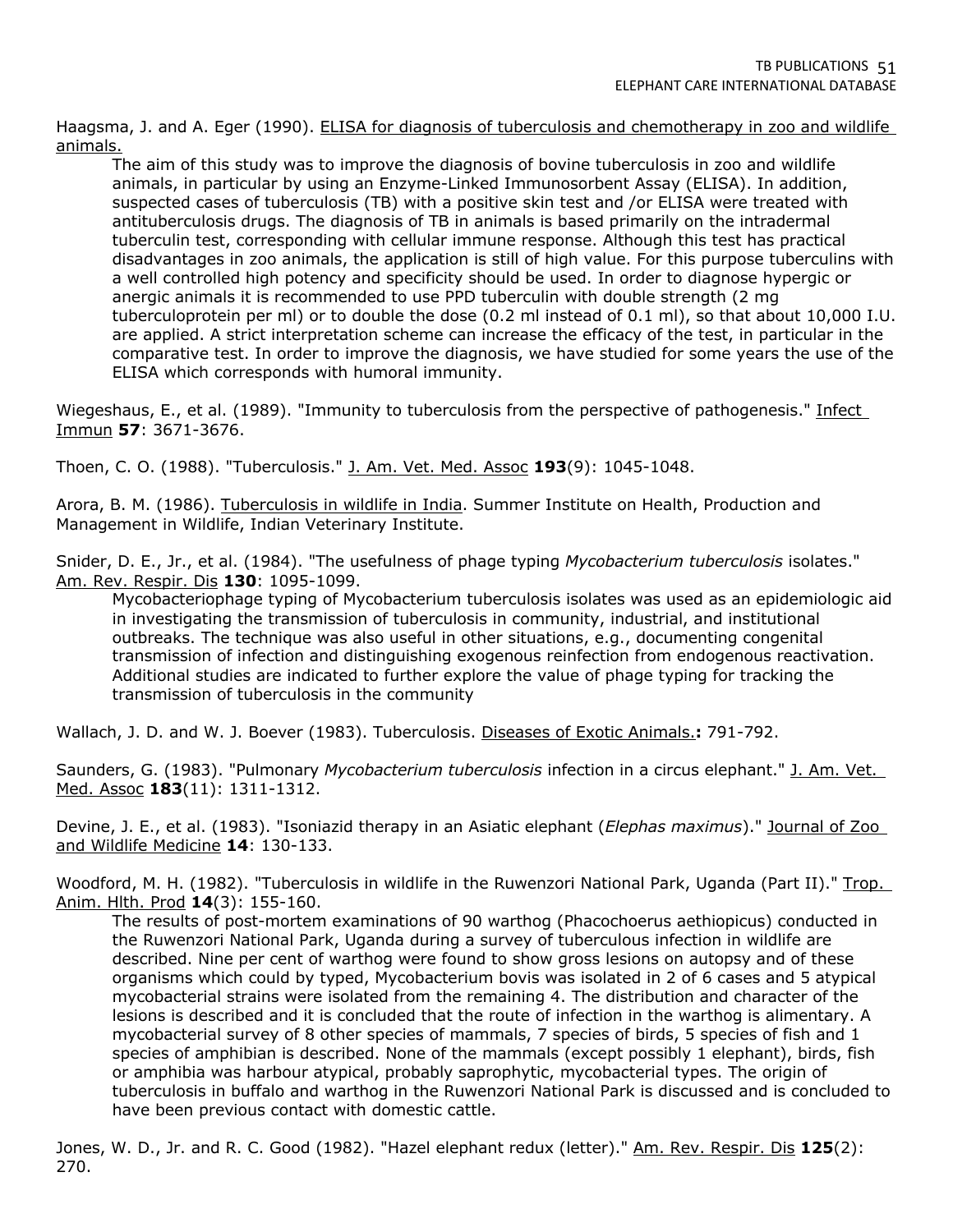Full text. A recent letter from Greenberg, Jung and Gutter reported the untimely death of Hazel Elephant with *Mycobacterium tuberculosis* infection. The authors concluded that the animal trainer, who was found to have cavitary tuberculosis, was probably the source of infection. The conclusion was based on data available at the time. The isolates from Hazel Elephant and the animal trainer were submitted to us for further study the state health departments of Louisiana and Florida. Using the methodology and classification scheme previously described, we found that the cultures were of different phage types. The isolate from the elephant was type  $A_0$  (7), and the isolate from the trainer was type  $A_1$  (7,13,14). The isolates differed by lysis with one major phage (MTPH 5) and two auxiliary phages (MTPH 13 and 14). We have previously used phage typing of *M. tuberculosis* in several well-defined outbreaks as an adjunct to other epidemiologic procedures. The isolates were typed without the laboratory's knowing epidemiologic relationships between cases. The results indicated that *M. tuberculosis* transmitted from one individual to another retained the same phage-type characteristics. In the present study, our phage-type results suggest that the animal trainer and the elephant were infected from two different sources and that occurrence of disease in the animal and the trainer was coincidental. We are still evaluating page typing as a procedure for use in tuberculosis epidemiology and can accept selected cultures for phage typing in special situations if we are contacted before the cultures are submitted.

Thoen, C. O. and E. M. Himes (1981). Tuberculosis. Infectious diseases of wild mammals. J. W. Davis, L. H. Karstad and D. O. Trainer. Ames, Iowa, The University of Iowa Press.

Mann, P. C., et al. (1981). "Clinicopathologic correlations of tuberculosis in large zoo mammals." J. Am. Vet. Med. Assoc **179**(11): 1123-1129.

In August 1978, a black rhinoceros at the National Zoological Park died with generalized tuberculosis caused by Mycobacterium bovis. A 2nd black rhinoceros was euthanatized 9 months after M bovis was cultured from its lungs. After these 2 deaths, numerous large zoo mammals that had been potentially exposed were subjected to various procedures to ascertain their status regarding tuberculosis. The procedures were: intradermal tuberculin testing, evaluation of delayed hypersensitivity reaction on biopsy specimens, enzyme-linked immunosorbent assay (ELISA) testing, and culture of various secretions and organs. Several of the animals in this series died during the study. These were necropsied and examined for evidence of mycobacterial infection. The results of tuberculin testing varied from species to species and from site to site within a species. Delayed hypersensitivity responses generally correlated well with the amount of swelling at the tuberculin site. In some cases, however, positive reactions were found without any delayed hypersensitivity response. Results of ELISA testing were confirmatory in tuberculous animals. Several species were judged to be nonspecific reactors, based on positive or suspect tuberculin test results, with negative ELISA results and necropsy findings.

Gutter, A. (1981). Mycobacterium tuberculosis in an Asian elephant. Proc.Am.Assoc.Zoo Vet.

Greenberg, H. B., et al. (1981). "Hazel Elephant is dead (of tuberculosis) (letter)." Am. Rev. Respir. Dis **124**(3): 341.

Full text. Hazel Elephant was only 35 years old (by our estimate) when she died. She was cooperative and trusting to the last. Had we known about her illness sooner, we could have saved her. The *Mycobacterium tuberculosis*, var *hominis* that killed Hazel was sensitive to our drugs at the following levels: INH to 0.2mcg/ml; PAS to 2 mcg/ml; R to 1 mcg/ml; and MAB to 5 mcg/ml. Hazel worked and performed for a travelling circus. Ordinarily good-humored and loving, she had been off her feed for weeks. She became listless and apathetic, her eyes lost their sparkle, and she lacked her customary elan. Nonetheless, Hazel continued to perform for the children and do her other chores until she came to New Orleans. When Hazel got to New Orleans, she could barely move. The circus's bosses called for help. The brought her to the hospital at the Audubon Park and Zoological Garden. As soon as we saw Hazel, we admitted her to the isolation ward. We have her fluids, electrolytes, and antibiotics. We got cultures and other clinical laboratory tests. We comforted Hazel and tried to put her at ease. It was too late. She fell to the ground, her rheumy eyes gazed at us pitifully, her respirations failed, and she died. Hazel's postmortem examination took six hours. She was an emaciated Asian elephant whose lungs were filled with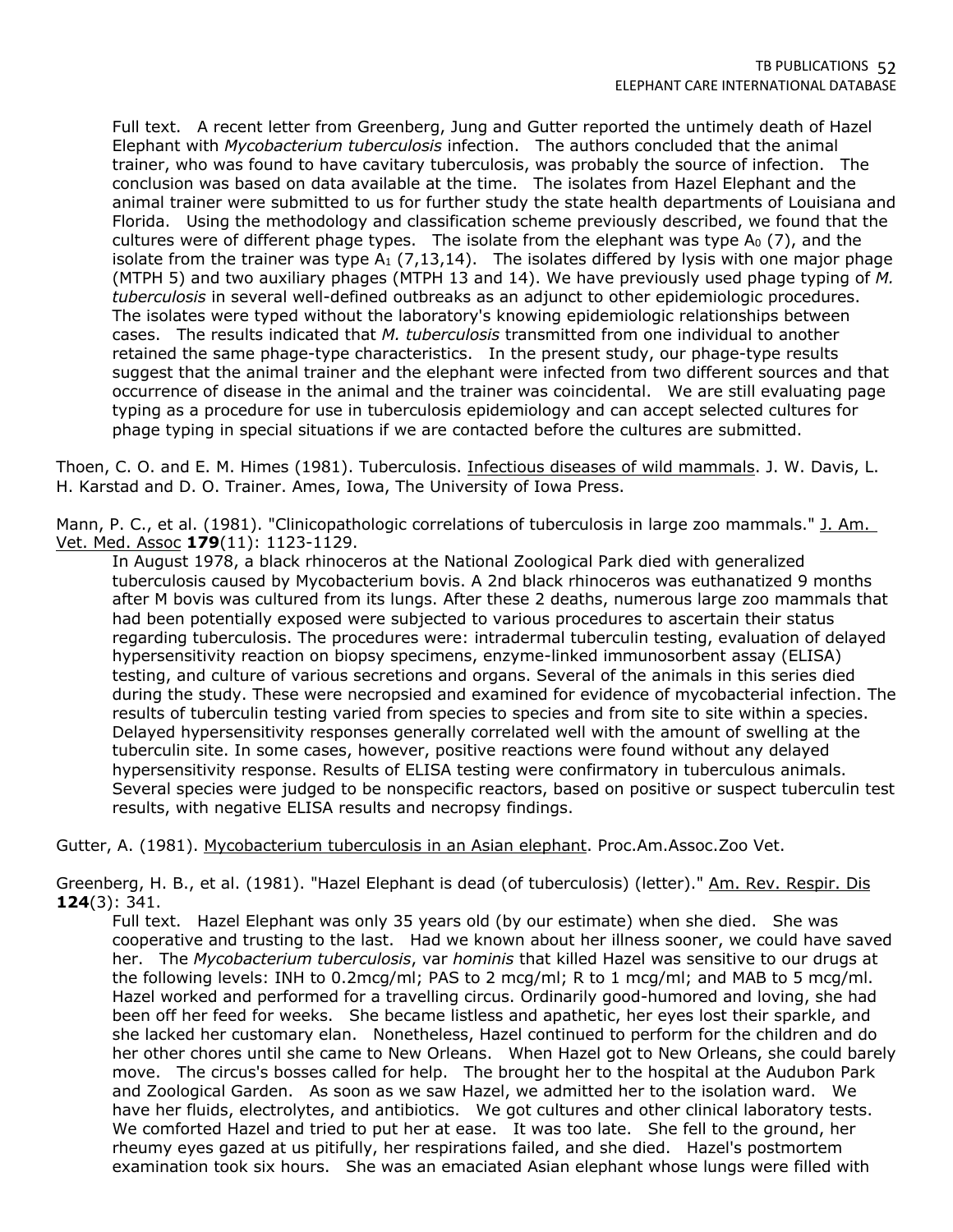caseating granulomata. Since microscopy showed myriads of acid-fast bacilli, we examined everyone who had, or who thought they had, contact with Hazel. We found three persons with positive tuberculin skin test results. None had tuberculous disease. Fortunately, Hazel had been kept away from other animals. Hazel's circus did not wait for the results of our autopsy. It left Louisiana. The U.S. Public Health Service tracked it down and found the man, an animal trainer with cavitary tuberculosis, who probably gave Hazel her fatal disease. Now another health department will have to deal with the circus and its animals.

Thoen, C. O., et al. (1980). "Enzyme linked protein A: An enzyme-linked immunosorbent assay reagent for detecting antibodies in tuberculous exotic animals." Am. J. Vet. Res **41**(5): 833-835.

An enzyme-linked immunosorbent assay (ELISA) was developed, using protein A labeled with horseradish peroxidase for detecting antibodies in tuberculous exotic animals (llamas, rhinoceroses, elephants). The modified ELISA provides a rapid procedure for screening several animal species simultaneously for tuberculosis without the production of specific anti-species conjugates. Heat-killed cells of *Mycobacterium bovis* and *M. avium* and purified protein-derivative tuberculin of *M. bovis* were used as antigens for ELISA.

Thoen, C. O. and E. M. Himes (1980). Mycobacterial infections in exotic animals. The comparative pathology of zoo animals. R. J. Montali and G. Migaki. Washington,D.C., Smithsonian Institution Press**:**  241-245.

Mycobacteria were isolated from 59% of the 826 specimens submitted from exotic animals suspected of having tuberculosis. *Mycobacterium bovis* and *Mycobacterium tuberculosis* accounted for 61% of the isolations from nonhuman primates. *Mycobacterium bovis* was the organism most frequently isolated from hoofed animals and *Mycobacterium avium* was most commonly isolated from birds. The distribution, pathogenesis, diagnosis, and control of tuberculosis in exotic animals is discussed.

Chandrasekharan, K. (1979). Common diseases of elephants. State Level Workshop on Elephants, College of Veterinary and Animal Sicences, Kerala Agricultural University.

Thoen, C. O., et al. (1977). "Mycobacteria isolated from exotic animals." J. Am. Vet. Med. Assoc **170**(9): 987-990.

von Benten, K., et al. (1975). "Occurrence of tuberculosis in zoo mammals; a critical evaluation of autopsy material from 1970 to the beginning of 1974." Deutsche Tierarztliche Wochenschrift **82**(8): 316-318.

Pinto, M. R. M., et al. (1973). "Tuberculosis in a domesticated Asiatic elephant *Elephas maximus*." Vet. Rec **93**(26): 662-664.

A case of tuberculosis in a domesticated Asiatic elephant, *Elephas maximus*, was diagnosed on *post-mortem* examination. The causal organism was identified as *Mycobacterium tuberculosis var hominis* on the basis of cultural, biochemical and virulence studies. Microscopically, the lesions resembled tuberculous lesions as seen in man and other domestic animals, but an important difference was the apparent absence of Langerhan's type giant cells. The problems associated with the clinical diagnosis of tuberculosis in the elephant are discussed.

Gorovitz, C. (1969). "Tuberculosis in an African elephant." Am. Assoc. Zoo Vet. Newsletter **January 20**.

Seneviratna, P., et al. (1966). "Fatal tuberculosis pneumonia in an elephant." VM SAC **60**: 129-132. A fatal case of tuberculosis pneumonia with anemia and helminthiasis in a Ceylon elephant is reported. Acid-fast organisms resembling *Mycobacterium tuberculosis* and tubercular nodules were seen in large numbers in sections of the lung.

Gorovitz, C. (1962). "Tuberculosis in an African elephant." Nord Vet Med **14**(Supl 1): 351-352.

Selye, H. (1956). Recent progress in stress research, with reference to tuberculosis. Personality, stress, and tuberculosis. P. J. Sparer. New York, Int. Univ. Press**:** 45-64.